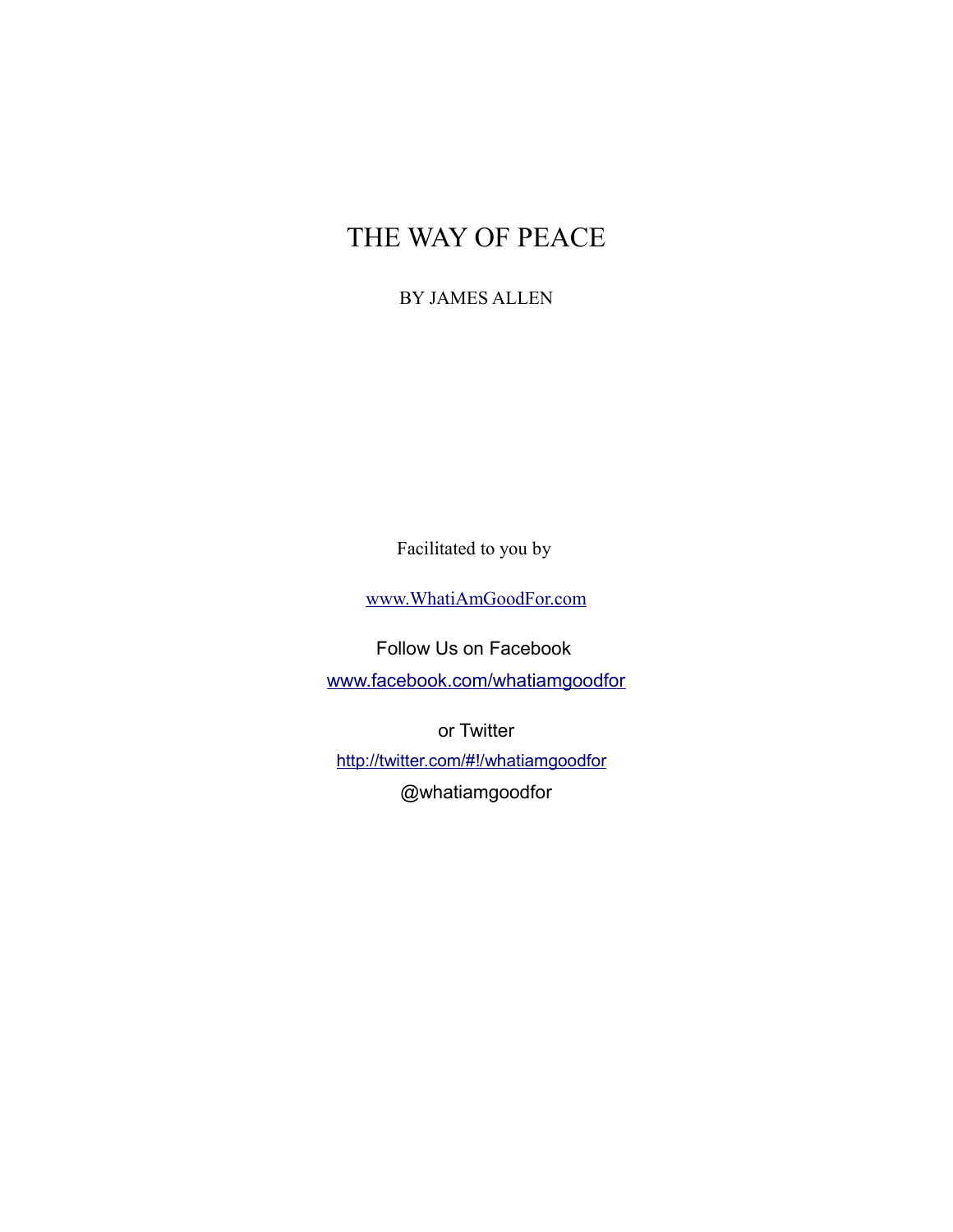### **CONTENTS**

THE POWER OF MEDITATION

THE TWO MASTERS, SELF AND TRUTH

THE ACQUIREMENT OF SPIRITUAL POWER

THE REALIZATION OF SELFLESS LOVE

ENTERING INTO THE INFINITE

SAINTS, SAGES, AND SAVIORS; THE LAW OF SERVICE

THE REALIZATION OF PERFECT PEACE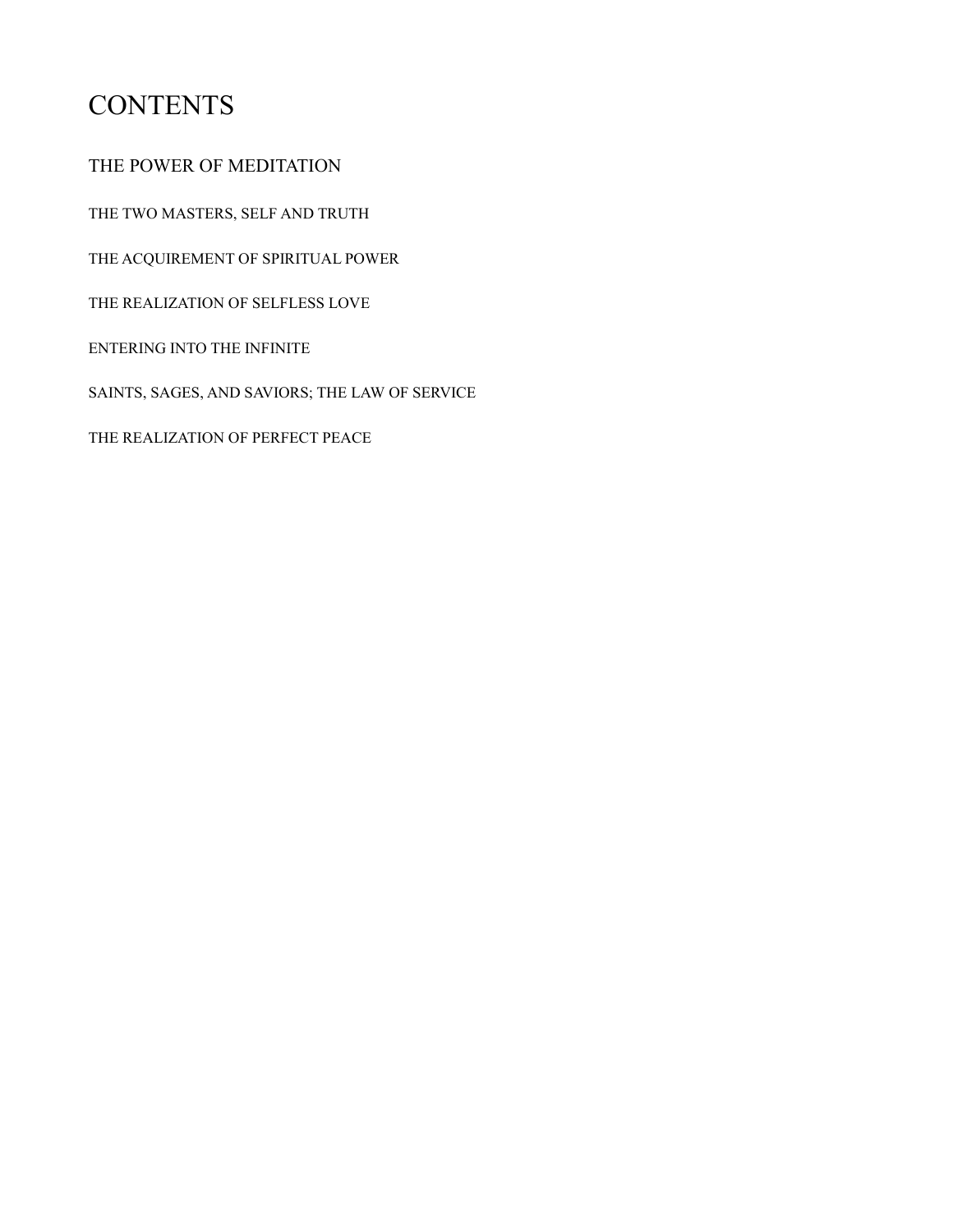#### THE POWER OF MEDITATION

Spiritual meditation is the pathway to Divinity. It is the mystic ladder which reaches from earth to heaven, from error to Truth, from pain to peace. Every saint has climbed it; every sinner must sooner or later come to it, and every weary pilgrim that turns his back upon self and the world, and sets his face resolutely toward the Father's Home, must plant his feet upon its golden rounds. Without its aid you cannot grow into the divine state, the divine likeness, the divine peace, and the fadeless glories and unpolluting joys of Truth will remain hidden from you.

Meditation is the intense dwelling, in thought, upon an idea or theme, with the object of thoroughly comprehending it, and whatsoever you constantly meditate upon you will not only come to understand, but will grow more and more into its likeness, for it will become incorporated into your very being, will become, in fact, your very self. If, therefore, you constantly dwell upon that which is selfish and debasing, you will ultimately become selfish and debased; if you ceaselessly think upon that which is pure and unselfish you will surely become pure and unselfish.

Tell me what that is upon which you most frequently and intensely think, that to which, in your silent hours, your soul most naturally turns, and I will tell you to what place of pain or peace you are traveling, and whether you are growing into the likeness of the divine or the bestial.

There is an unavoidable tendency to become literally the embodiment of that quality upon which one most constantly thinks. Let, therefore, the object of your meditation be above and not below, so that every time you revert to it in thought you will be lifted up; let it be pure and unmixed with any selfish element; so shall your heart become purified and drawn nearer to Truth, and not defiled and dragged more hopelessly into error.

Meditation, in the spiritual sense in which I am now using it, is the secret of all growth in spiritual life and knowledge. Every prophet, sage, and savior became such by the power of meditation. Buddha meditated upon the Truth until he could say, "I am the Truth." Jesus brooded upon the Divine immanence until at last he could declare, "I and my Father are One."

Meditation centered upon divine realities is the very essence and soul of prayer. It is the silent reaching of the soul toward the Eternal. Mere petitionary prayer without meditation is a body without a soul, and is powerless to lift the mind and heart above sin and affliction. If you are daily praying for wisdom, for peace, for loftier purity and a fuller realization of Truth, and that for which you pray is still far from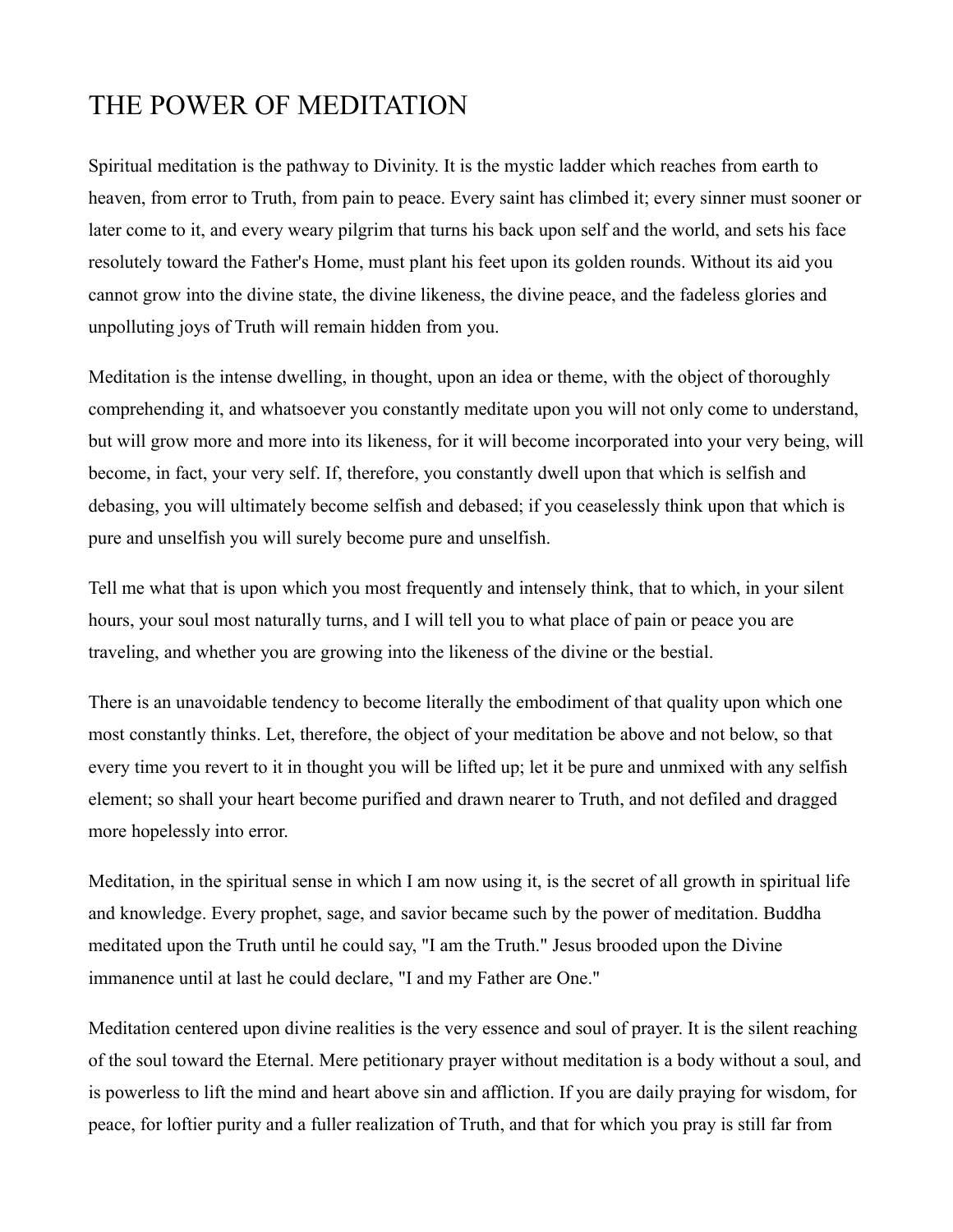you, it means that you are praying for one thing while living out in thought and act another. If you will cease from such waywardness, taking your mind off those things the selfish clinging to which debars you from the possession of the stainless realities for which you pray: if you will no longer ask God to grant you that which you do not deserve, or to bestow upon you that love and compassion which you refuse to bestow upon others, but will commence to think and act in the spirit of Truth, you will day by day be growing into those realities, so that ultimately you will become one with them.

He who would secure any worldly advantage must be willing to work vigorously for it, and he would be foolish indeed who, waiting with folded hands, expected it to come to him for the mere asking. Do not then vainly imagine that you can obtain the heavenly possessions without making an effort. Only when you commence to work earnestly in the Kingdom of Truth will you be allowed to partake of the Bread of Life, and when you have, by patient and uncomplaining effort, earned the spiritual wages for which you ask, they will not be withheld from you.

If you really seek Truth, and not merely your own gratification; if you love it above all worldly pleasures and gains; more, even, than happiness itself, you will be willing to make the effort necessary for its achievement.

If you would be freed from sin and sorrow; if you would taste of that spotless purity for which you sigh and pray; if you would realize wisdom and knowledge, and would enter into the possession of profound and abiding peace, come now and enter the path of meditation, and let the supreme object of your meditation be Truth.

At the outset, meditation must be distinguished from *idle reverie*. There is nothing dreamy and unpractical about it. It is *a process of searching and uncompromising thought which allows nothing to remain but the simple and naked truth*. Thus meditating you will no longer strive to build yourself up in your prejudices, but, forgetting self, you will remember only that you are seeking the Truth. And so you will remove, one by one, the errors which you have built around yourself in the past, and will patiently wait for the revelation of Truth which will come when your errors have been sufficiently removed. In the silent humility of your heart you will realize that

"There is an inmost centre in us all Where Truth abides in fulness; and around, Wall upon wall, the gross flesh hems it in; This perfect, clear perception, which is Truth,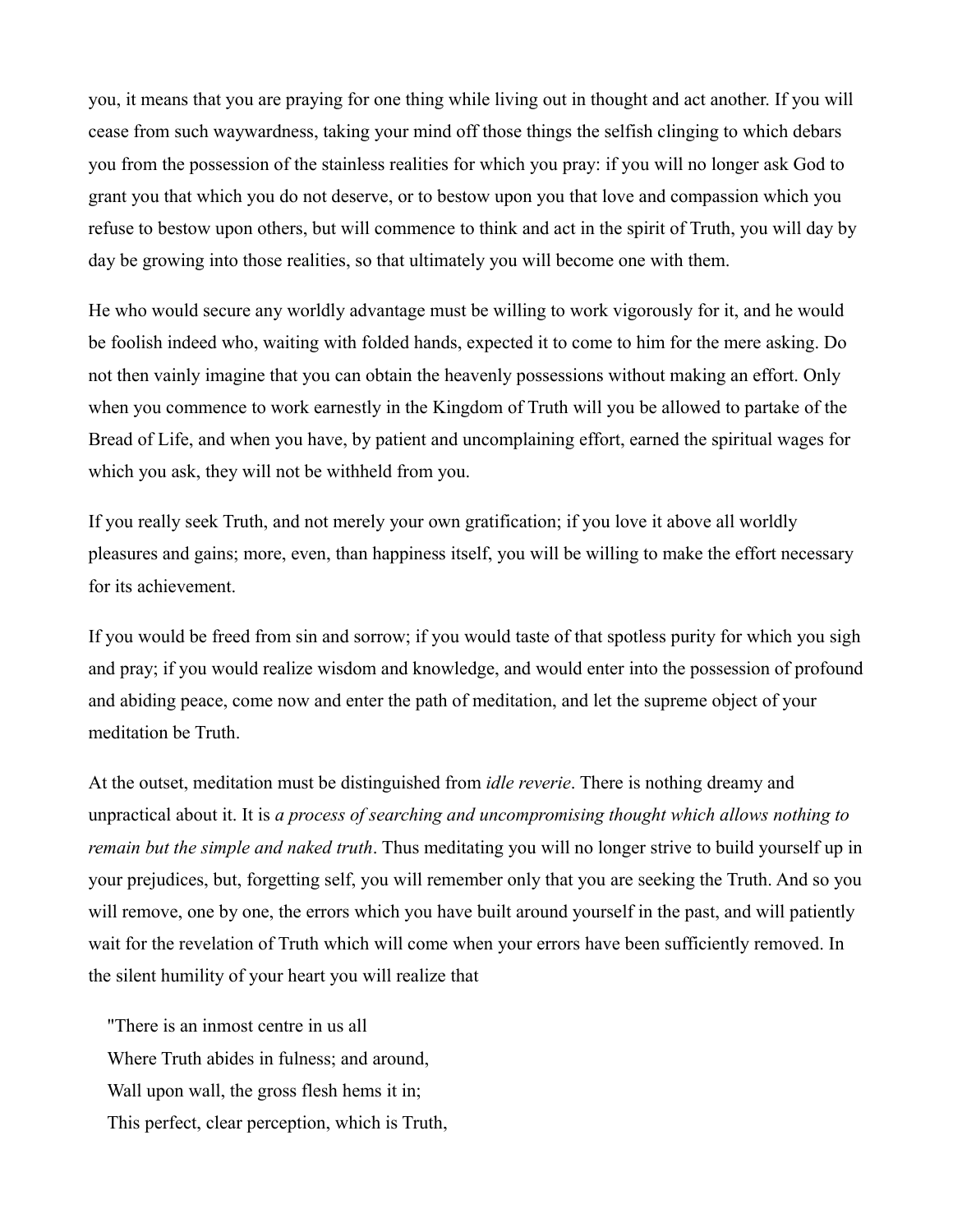A baffling and perverting carnal mesh Blinds it, and makes all error; and to know, Rather consists in opening out a way Whence the imprisoned splendour may escape, Than in effecting entry for a light Supposed to be without."

Select some portion of the day in which to meditate, and keep that period sacred to your purpose. The best time is the very early morning when the spirit of repose is upon everything. All natural conditions will then be in your favor; the passions, after the long bodily fast of the night, will be subdued, the excitements and worries of the previous day will have died away, and the mind, strong and yet restful, will be receptive to spiritual instruction. Indeed, one of the first efforts you will be called upon to make will be to shake off lethargy and indulgence, and if you refuse you will be unable to advance, for the demands of the spirit are imperative.

To be spiritually awakened is also to be mentally and physically awakened. The sluggard and the selfindulgent can have no knowledge of Truth. He who, possessed of health and strength, wastes the calm, precious hours of the silent morning in drowsy indulgence is totally unfit to climb the heavenly heights.

He whose awakening consciousness has become alive to its lofty possibilities, who is beginning to shake off the darkness of ignorance in which the world is enveloped, rises before the stars have ceased their vigil, and, grappling with the darkness within his soul, strives, by holy aspiration, to perceive the light of Truth while the unawakened world dreams on.

"The heights by great men reached and kept,

Were not attained by sudden flight,

But they, while their companions slept,

Were toiling upward in the night."

No saint, no holy man, no teacher of Truth ever lived who did not rise early in the morning. Jesus habitually rose early, and climbed the solitary mountains to engage in holy communion. Buddha always rose an hour before sunrise and engaged in meditation, and all his disciples were enjoined to do the same.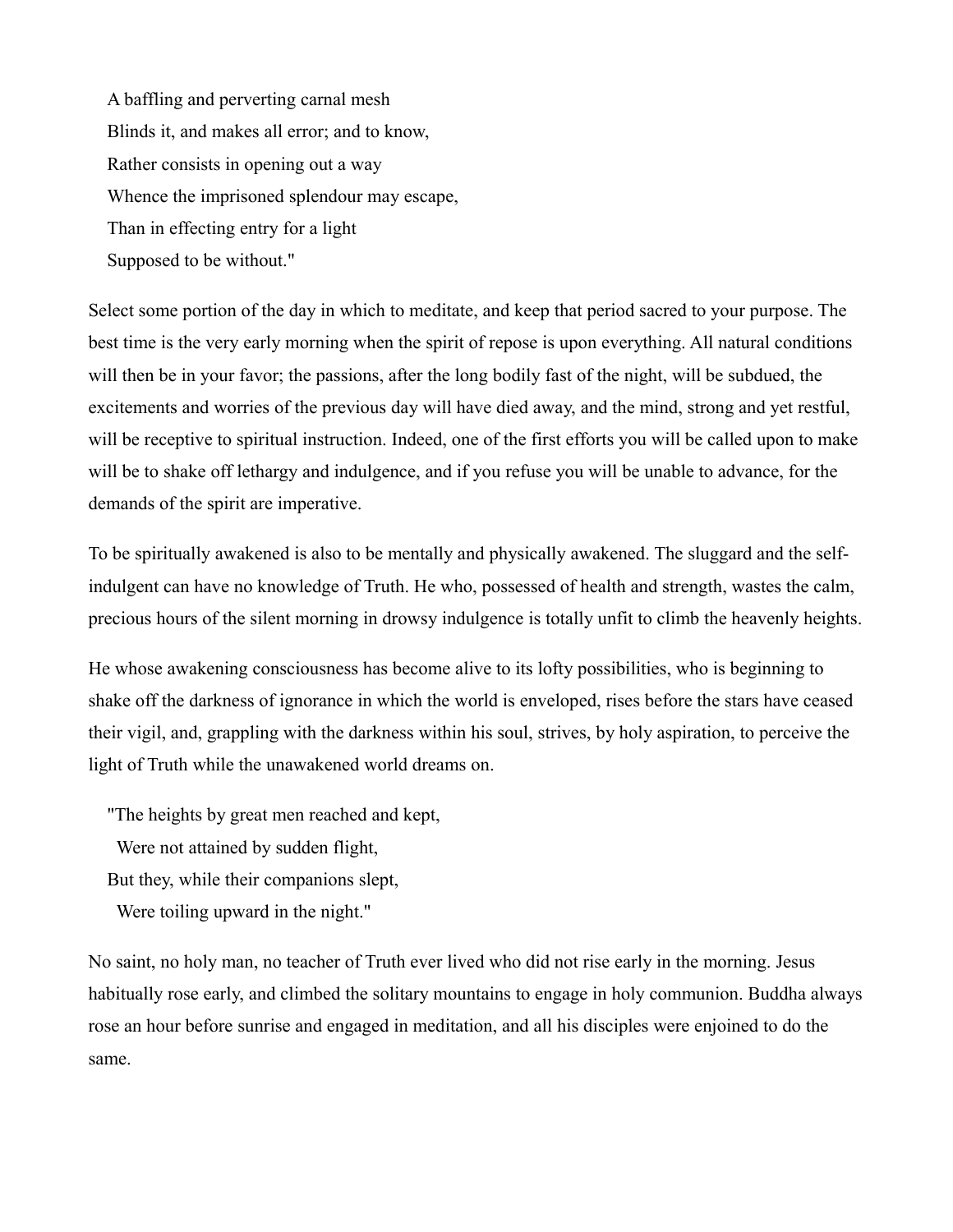If you have to commence your daily duties at a very early hour, and are thus debarred from giving the early morning to systematic meditation, try to give an hour at night, and should this, by the length and laboriousness of your daily task be denied you, you need not despair, for you may turn your thoughts upward in holy meditation in the intervals of your work, or in those few idle minutes which you now waste in aimlessness; and should your work be of that kind which becomes by practice automatic, you may meditate while engaged upon it. That eminent Christian saint and philosopher, Jacob Boehme, realized his vast knowledge of divine things whilst working long hours as a shoemaker. In every life there is time to think, and the busiest, the most laborious is not shut out from aspiration and meditation.

Spiritual meditation and self-discipline are inseparable; you will, therefore, commence to meditate upon yourself so as to try and understand yourself, for, remember, the great object you will have in view will be the complete removal of all your errors in order that you may realize Truth. You will begin to question your motives, thoughts, and acts, comparing them with your ideal, and endeavoring to look upon them with a calm and impartial eye. In this manner you will be continually gaining more of that mental and spiritual equilibrium without which men are but helpless straws upon the ocean of life. If you are given to hatred or anger you will meditate upon gentleness and forgiveness, so as to become acutely alive to a sense of your harsh and foolish conduct. You will then begin to dwell in thoughts of love, of gentleness, of abounding forgiveness; and as you overcome the lower by the higher, there will gradually, silently steal into your heart a knowledge of the divine Law of Love with an understanding of its bearing upon all the intricacies of life and conduct. And in applying this knowledge to your every thought, word, and act, you will grow more and more gentle, more and more loving, more and more divine. And thus with every error, every selfish desire, every human weakness; by the power of meditation is it overcome, and as each sin, each error is thrust out, a fuller and clearer measure of the Light of Truth illumines the pilgrim soul.

Thus meditating, you will be ceaselessly fortifying yourself against your only *real* enemy, your selfish, perishable self, and will be establishing yourself more and more firmly in the divine and imperishable self that is inseparable from Truth. The direct outcome of your meditations will be a calm, spiritual strength which will be your stay and resting-place in the struggle of life. Great is the overcoming power of holy thought, and the strength and knowledge gained in the hour of silent meditation will enrich the soul with saving remembrance in the hour of strife, of sorrow, or of temptation.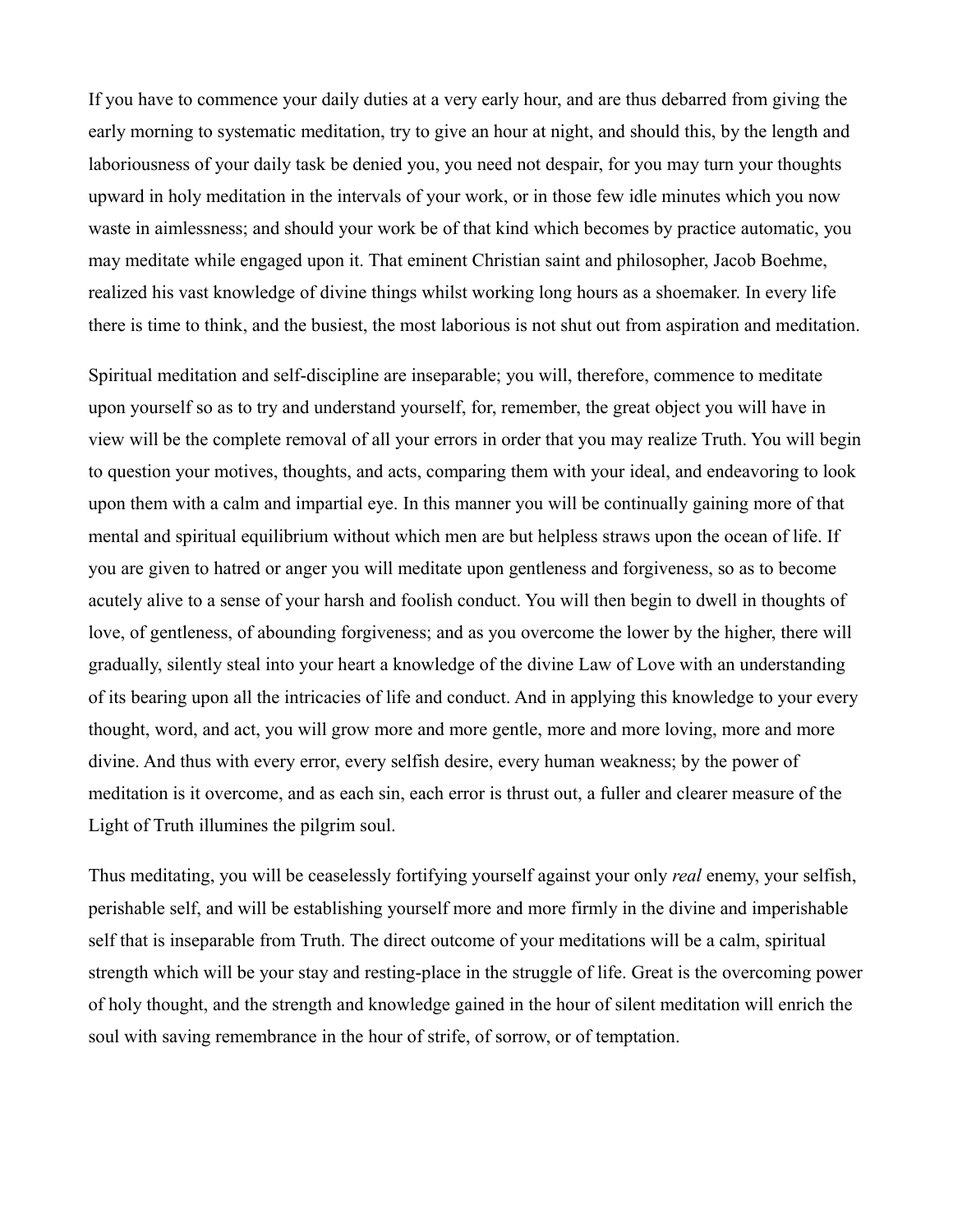As, by the power of meditation, you grow in wisdom, you will relinquish, more and more, your selfish desires which are fickle, impermanent, and productive of sorrow and pain; and will take your stand, with increasing steadfastness and trust, upon unchangeable principles, and will realize heavenly rest.

The use of meditation is the acquirement of a knowledge of eternal principles, and the power which results from meditation is the ability to rest upon and trust those principles, and so become one with the Eternal. The end of meditation is, therefore, direct knowledge of Truth, God, and the realization of divine and profound peace.

Let your meditations take their rise from the ethical ground which you now occupy. Remember that you are to *grow* into Truth by steady perseverance. If you are an orthodox Christian, meditate ceaselessly upon the spotless purity and divine excellence of the character of Jesus, and apply his every precept to your inner life and outward conduct, so as to approximate more and more toward his perfection. Do not be as those religious ones, who, refusing to meditate upon the Law of Truth, and to put into practice the precepts given to them by their Master, are content to formally worship, to cling to their particular creeds, and to continue in the ceaseless round of sin and suffering. Strive to rise, by the power of meditation, above all selfish clinging to partial gods or party creeds; above dead formalities and lifeless ignorance. Thus walking the high way of wisdom, with mind fixed upon the spotless Truth, you shall know no halting-place short of the realization of Truth.

He who earnestly meditates first perceives a truth, as it were, afar off, and then realizes it by daily practice. It is only the doer of the Word of Truth that can know of the doctrine of Truth, for though by pure thought the Truth is perceived, it is only actualized by practice.

Said the divine Gautama, the Buddha, "He who gives himself up to vanity, and does not give himself up to meditation, forgetting the real aim of life and grasping at pleasure, will in time envy him who has exerted himself in meditation," and he instructed his disciples in the following "Five Great Meditations":—

"The first meditation is the meditation of love, in which you so adjust your heart that you long for the weal and welfare of all beings, including the happiness of your enemies.

"The second meditation is the meditation of pity, in which you think of all beings in distress, vividly representing in your imagination their sorrows and anxieties so as to arouse a deep compassion for them in your soul.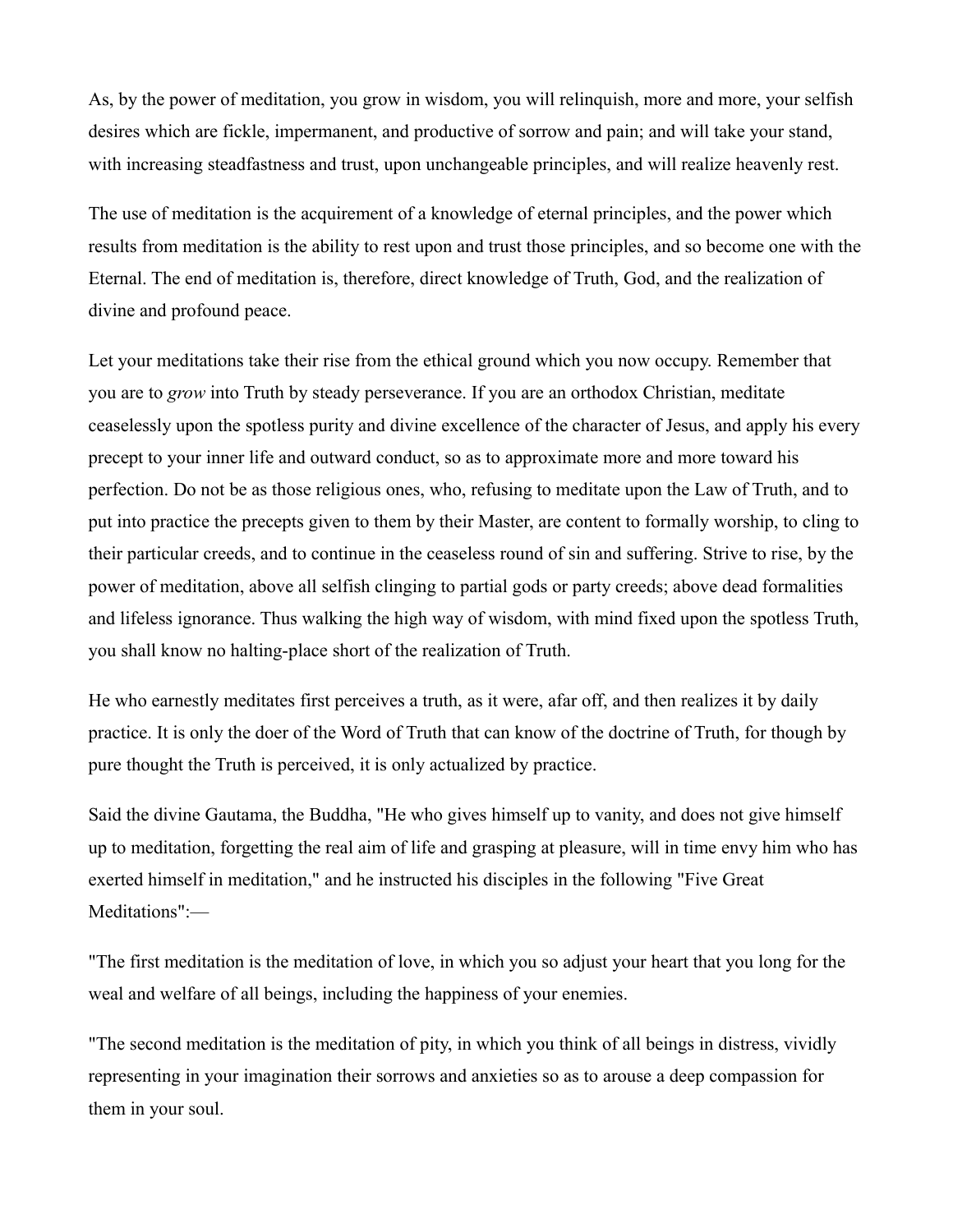"The third meditation is the meditation of joy, in which you think of the prosperity of others, and rejoice with their rejoicings.

"The fourth meditation is the meditation of impurity, in which you consider the evil consequences of corruption, the effects of sin and diseases. How trivial often the pleasure of the moment, and how fatal its consequences.

"The fifth meditation is the meditation on serenity, in which you rise above love and hate, tyranny and oppression, wealth and want, and regard your own fate with impartial calmness and perfect tranquillity."

By engaging in these meditations the disciples of the Buddha arrived at a knowledge of the Truth. But whether you engage in these particular meditations or not matters little so long as your object is Truth, so long as you hunger and thirst for that righteousness which is a holy heart and a blameless life. In your meditations, therefore, let your heart grow and expand with ever-broadening love, until, freed from all hatred, and passion, and condemnation, it embraces the whole universe with thoughtful tenderness. As the flower opens its petals to receive the morning light, so open your soul more and more to the glorious light of Truth. Soar upward upon the wings of aspiration; be fearless, and believe in the loftiest possibilities. Believe that a life of absolute meekness is possible; believe that a life of stainless purity is possible; believe that a life of perfect holiness is possible; believe that the realization of the highest truth is possible. He who so believes, climbs rapidly the heavenly hills, whilst the unbelievers continue to grope darkly and painfully in the fog-bound valleys.

So believing, so aspiring, so meditating, divinely sweet and beautiful will be your spiritual experiences, and glorious the revelations that will enrapture your inward vision. As you realize the divine Love, the divine Justice, the divine Purity, the Perfect Law of Good, or God, great will be your bliss and deep your peace. Old things will pass away, and all things will become new. The veil of the material universe, so dense and impenetrable to the eye of error, so thin and gauzy to the eye of Truth, will be lifted and the spiritual universe will be revealed. Time will cease, and you will live only in Eternity. Change and mortality will no more cause you anxiety and sorrow, for you will become established in the unchangeable, and will dwell in the very heart of immortality.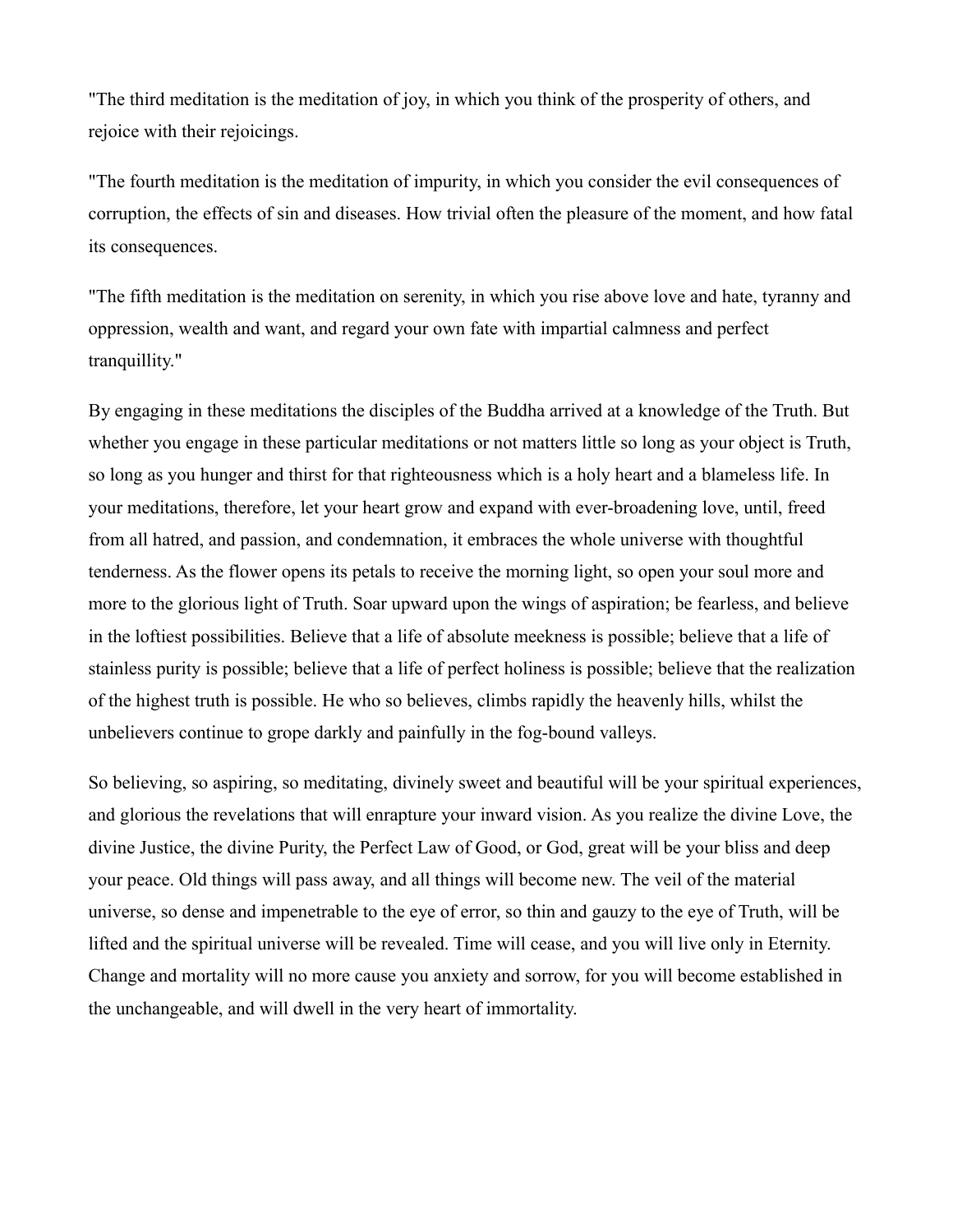#### STAR OF WISDOM

Star that of the birth of Vishnu, Birth of Krishna, Buddha, Jesus, Told the wise ones, Heavenward looking, Waiting, watching for thy gleaming In the darkness of the night-time, In the starless gloom of midnight; Shining Herald of the coming Of the kingdom of the righteous; Teller of the Mystic story Of the lowly birth of Godhead In the stable of the passions, In the manger of the mind-soul; Silent singer of the secret Of compassion deep and holy To the heart with sorrow burdened, To the soul with waiting weary:— Star of all-surpassing brightness, Thou again dost deck the midnight; Thou again dost cheer the wise ones Watching in the creedal darkness, Weary of the endless battle With the grinding blades of error; Tired of lifeless, useless idols, Of the dead forms of religions; Spent with watching for thy shining; Thou hast ended their despairing; Thou hast lighted up their pathway; Thou hast brought again the old Truths To the hearts of all thy Watchers; To the souls of them that love thee Thou dost speak of Joy and Gladness,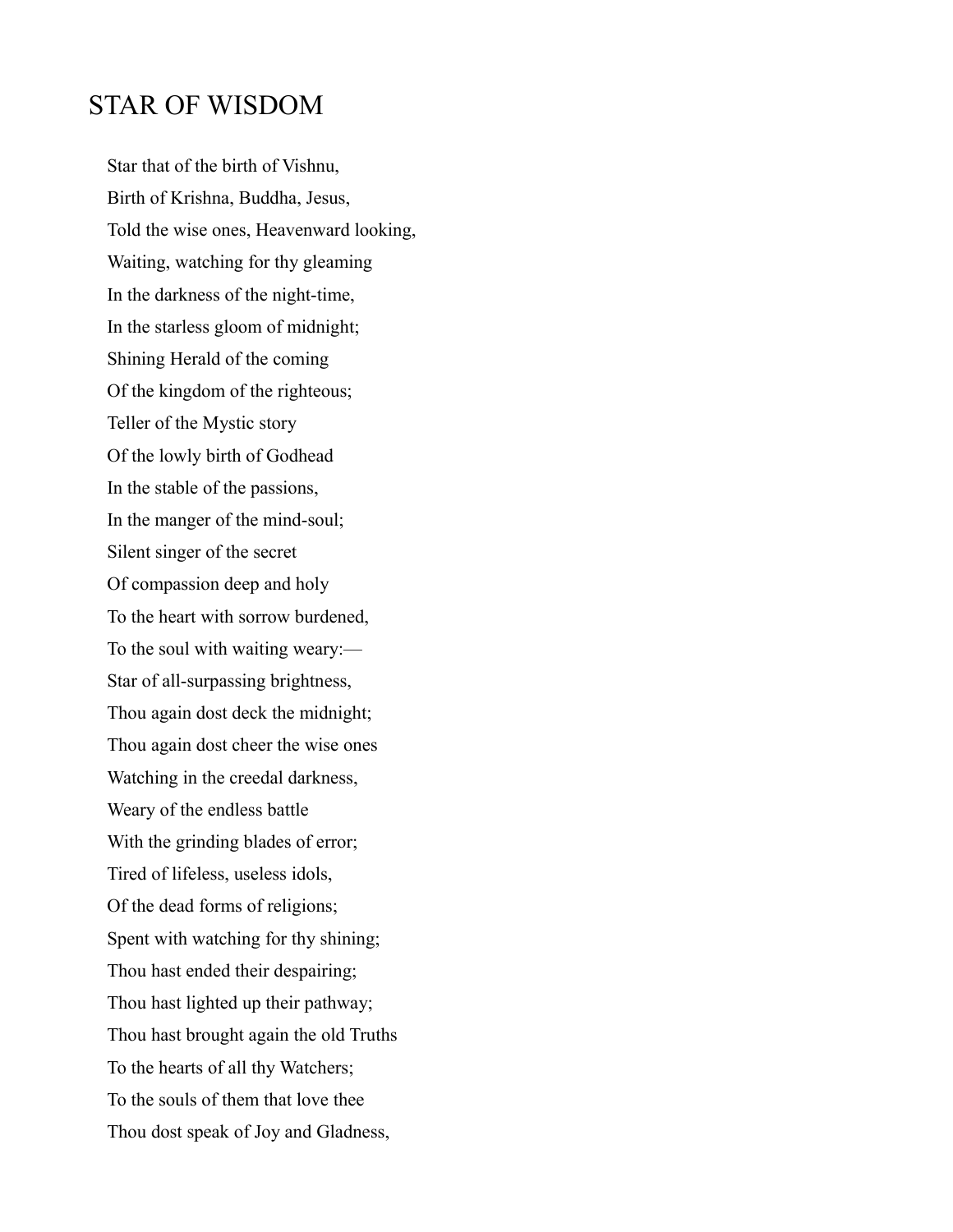Of the peace that comes of Sorrow. Blessed are they that can see thee, Weary wanderers in the Night-time; Blessed they who feel the throbbing, In their bosoms feel the pulsing Of a deep Love stirred within them By the great power of thy shining. Let us learn thy lesson truly; Learn it faithfully and humbly; Learn it meekly, wisely, gladly, Ancient Star of holy Vishnu, Light of Krishna, Buddha, Jesus.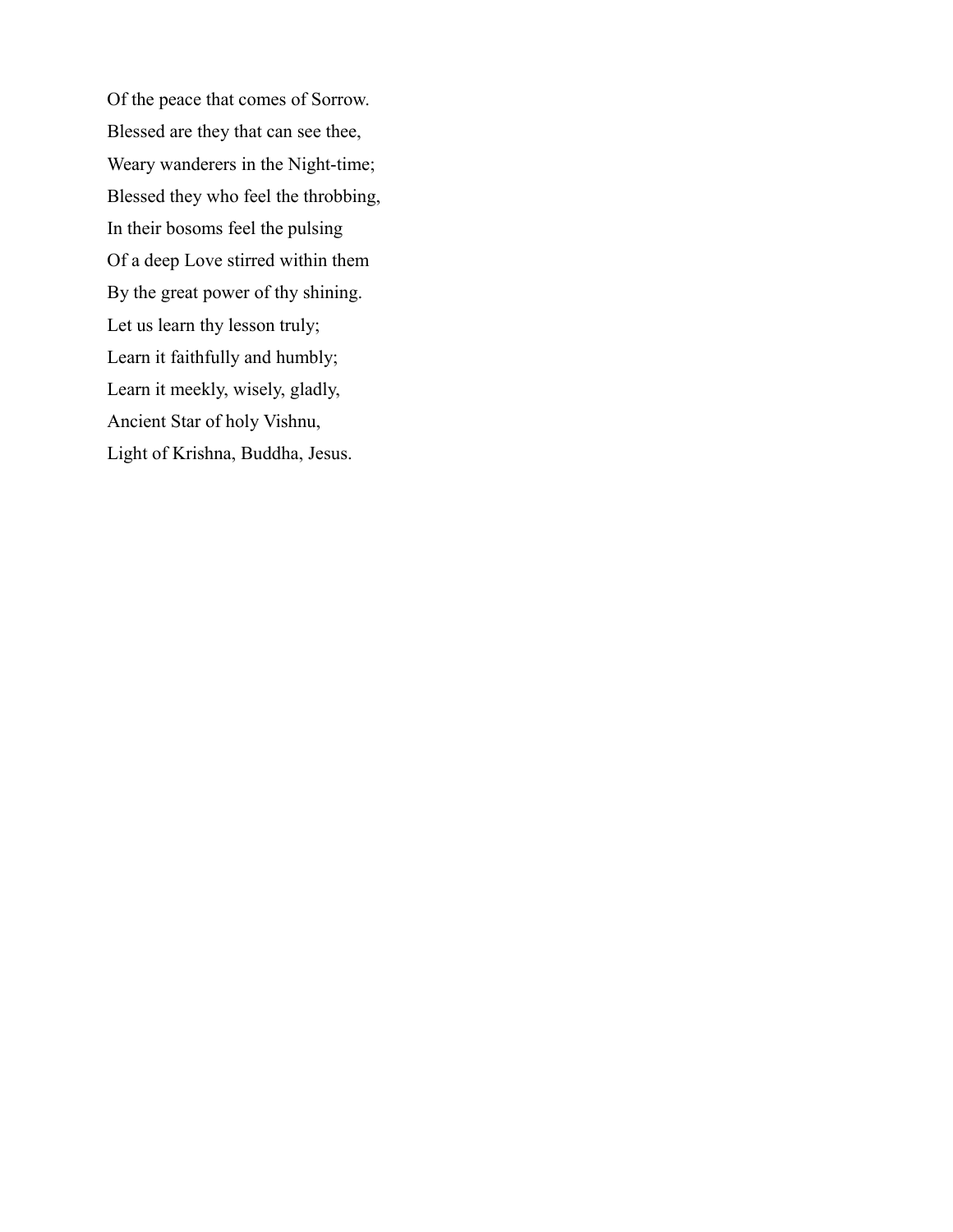### THE TWO MASTERS, SELF AND TRUTH

Upon the battlefield of the human soul two masters are ever contending for the crown of supremacy, for the kingship and dominion of the heart; the master of self, called also the "Prince of this world," and the master of Truth, called also the Father God. The master self is that rebellious one whose weapons are passion, pride, avarice, vanity, self-will, implements of darkness; the master Truth is that meek and lowly one whose weapons are gentleness, patience, purity, sacrifice, humility, love, instruments of Light.

In every soul the battle is waged, and as a soldier cannot engage at once in two opposing armies, so every heart is enlisted either in the ranks of self or of Truth. There is no half-and-half course; "There is self and there is Truth; where self is, Truth is not, where Truth is, self is not." Thus spake Buddha, the teacher of Truth, and Jesus, the manifested Christ, declared that "No man can serve two masters; for either he will hate the one and love the other; or else he will hold to the one, and despise the other. Ye cannot serve God and Mammon."

Truth is so simple, so absolutely undeviating and uncompromising that it admits of no complexity, no turning, no qualification. Self is ingenious, crooked, and, governed by subtle and snaky desire, admits of endless turnings and qualifications, and the deluded worshipers of self vainly imagine that they can gratify every worldly desire, and at the same time possess the Truth. But the lovers of Truth worship Truth with the sacrifice of self, and ceaselessly guard themselves against worldliness and self-seeking.

Do you seek to know and to realize Truth? Then you must be prepared to sacrifice, to renounce to the uttermost, for Truth in all its glory can only be perceived and known when the last vestige of self has disappeared.

The eternal Christ declared that he who would be His disciple must "deny himself daily." Are you willing to deny yourself, to give up your lusts, your prejudices, your opinions? If so, you may enter the narrow way of Truth, and find that peace from which the world is shut out. The absolute denial, the utter extinction, of self is the perfect state of Truth, and all religions and philosophies are but so many aids to this supreme attainment.

Self is the denial of Truth. Truth is the denial of self. As you let self die, you will be reborn in Truth. As you cling to self, Truth will be hidden from you.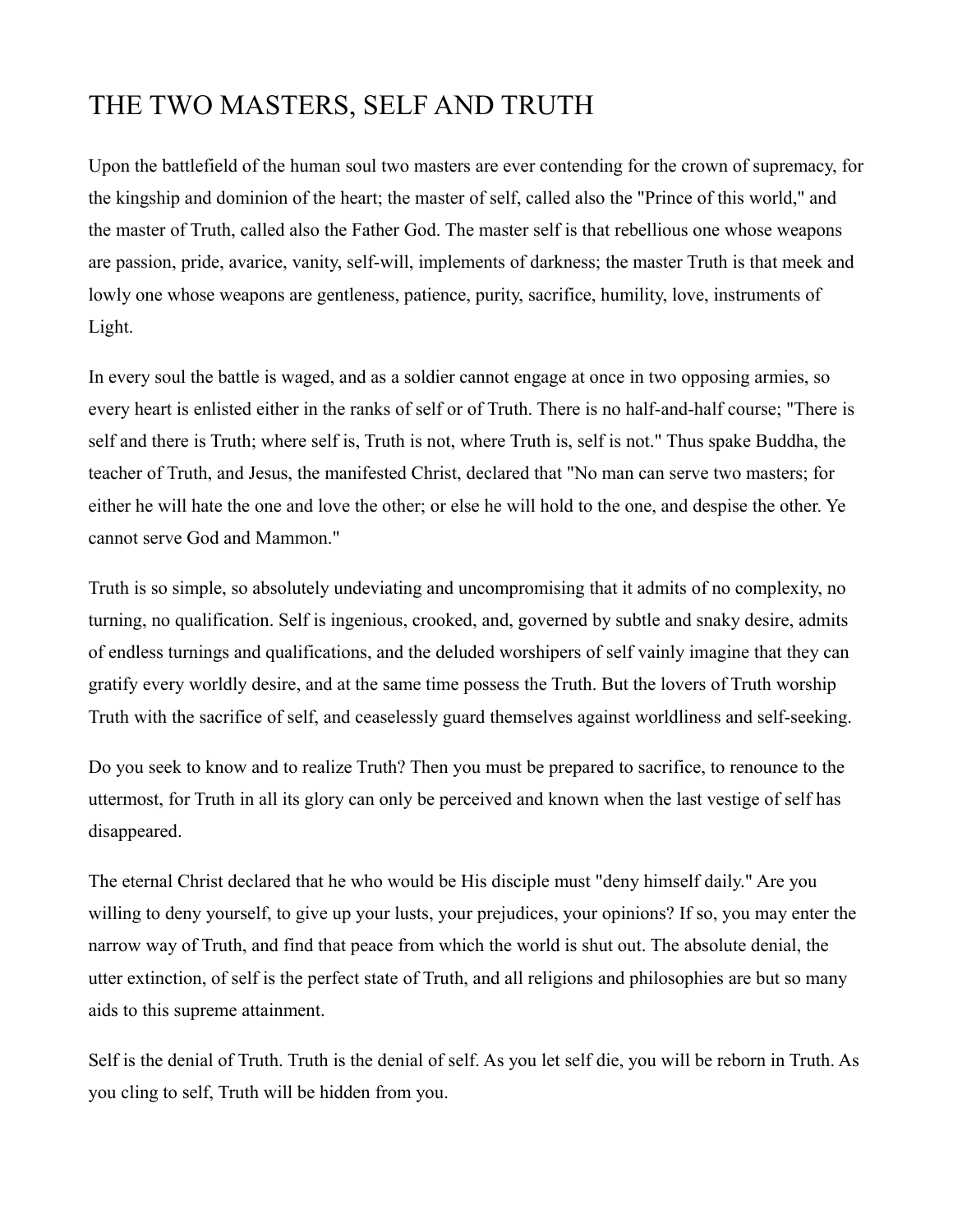Whilst you cling to self, your path will be beset with difficulties, and repeated pains, sorrows, and disappointments will be your lot. There are no difficulties in Truth, and coming to Truth, you will be freed from all sorrow and disappointment.

Truth in itself is not hidden and dark. It is always revealed and is perfectly transparent. But the blind and wayward self cannot perceive it. The light of day is not hidden except to the blind, and the Light of Truth is not hidden except to those who are blinded by self.

Truth is the one Reality in the universe, the inward Harmony, the perfect Justice, the eternal Love. Nothing can be added to it, nor taken from it. It does not depend upon any man, but all men depend upon it. You cannot perceive the beauty of Truth while you are looking out through the eyes of self. If you are vain, you will color everything with your own vanities. If lustful, your heart and mind will be so clouded with the smoke and flames of passion, that everything will appear distorted through them. If proud and opinionative, you will see nothing in the whole universe except the magnitude and importance of your own opinions.

There is one quality which pre-eminently distinguishes the man of Truth from the man of self, and that is *humility*. To be not only free from vanity, stubbornness and egotism, but to regard one's own opinions as of no value, this indeed is true humility.

He who is immersed in self regards his own opinions as Truth, and the opinions of other men as error. But that humble Truth-lover who has learned to distinguish between opinion and Truth, regards all men with the eye of charity, and does not seek to defend his opinions against theirs, but sacrifices those opinions that he may love the more, that he may manifest the spirit of Truth, for Truth in its very nature is ineffable and can only be lived. He who has most of charity has most of Truth.

Men engage in heated controversies, and foolishly imagine they are defending the Truth, when in reality they are merely defending their own petty interests and perishable opinions. The follower of self takes up arms against others. The follower of Truth takes up arms against himself. Truth, being unchangeable and eternal, is independent of your opinion and of mine. We may enter into it, or we may stay outside; but both our defense and our attack are superfluous, and are hurled back upon ourselves.

Men, enslaved by self, passionate, proud, and condemnatory, believe their particular creed or religion to be the Truth, and all other religions to be error; and they proselytize with passionate ardor. There is but one religion, the religion of Truth. There is but one error, the error of self. Truth is not a formal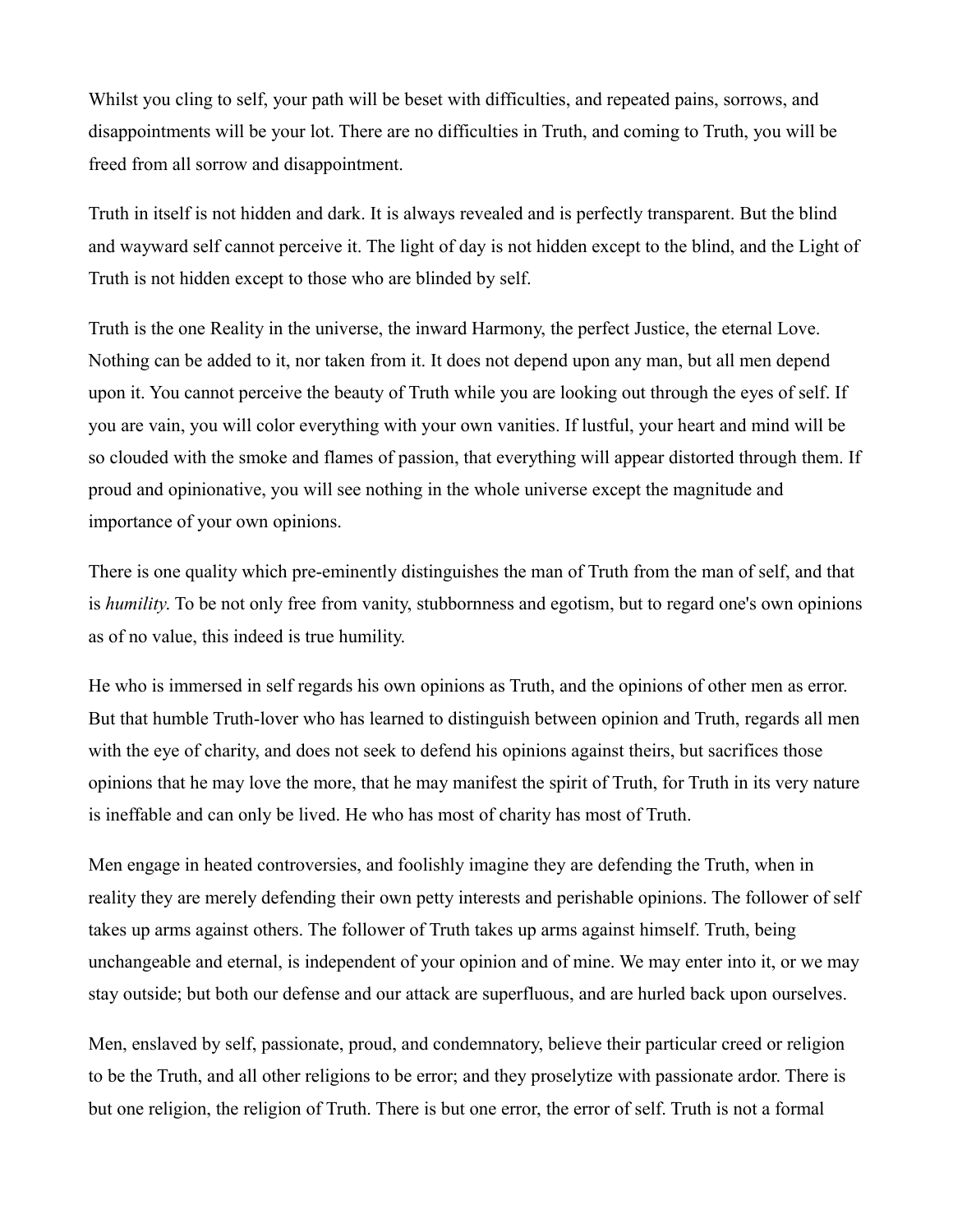belief; it is an unselfish, holy, and aspiring heart, and he who has Truth is at peace with all, and cherishes all with thoughts of love.

You may easily know whether you are a child of Truth or a worshiper of self, if you will silently examine your mind, heart, and conduct. Do you harbor thoughts of suspicion, enmity, envy, lust, pride, or do you strenuously fight against these? If the former, you are chained to self, no matter what religion you may profess; if the latter, you are a candidate for Truth, even though outwardly you may profess no religion. Are you passionate, self-willed, ever seeking to gain your own ends, self-indulgent, and selfcentered; or are you gentle, mild, unselfish, quit of every form of self-indulgence, and are ever ready to give up your own? If the former, self is your master; if the latter, Truth is the object of your affection. Do you strive for riches? Do you fight, with passion, for your party? Do you lust for power and leadership? Are you given to ostentation and self-praise? Or have you given up the love of riches? Have you relinquished all strife? Are you content to take the lowest place, and to be passed by unnoticed? And have you ceased to talk about yourself and to regard yourself with self-complacent pride? If the former, even though you may imagine you worship God, the god of your heart is self. If the latter, even though you may withhold your lips from worship, you are dwelling with the Most High.

The signs by which the Truth-lover is known are unmistakable. Hear the Holy Krishna declare them, in Sir Edwin Arnold's beautiful rendering of the "Bhagavad Gita":—

"Fearlessness, singleness of soul, the will Always to strive for wisdom; opened hand And governed appetites; and piety, And love of lonely study; humbleness, Uprightness, heed to injure nought which lives Truthfulness, slowness unto wrath, a mind That lightly letteth go what others prize; And equanimity, and charity Which spieth no man's faults; and tenderness Towards all that suffer; a contented heart, Fluttered by no desires; a bearing mild, Modest and grave, with manhood nobly mixed, With patience, fortitude and purity;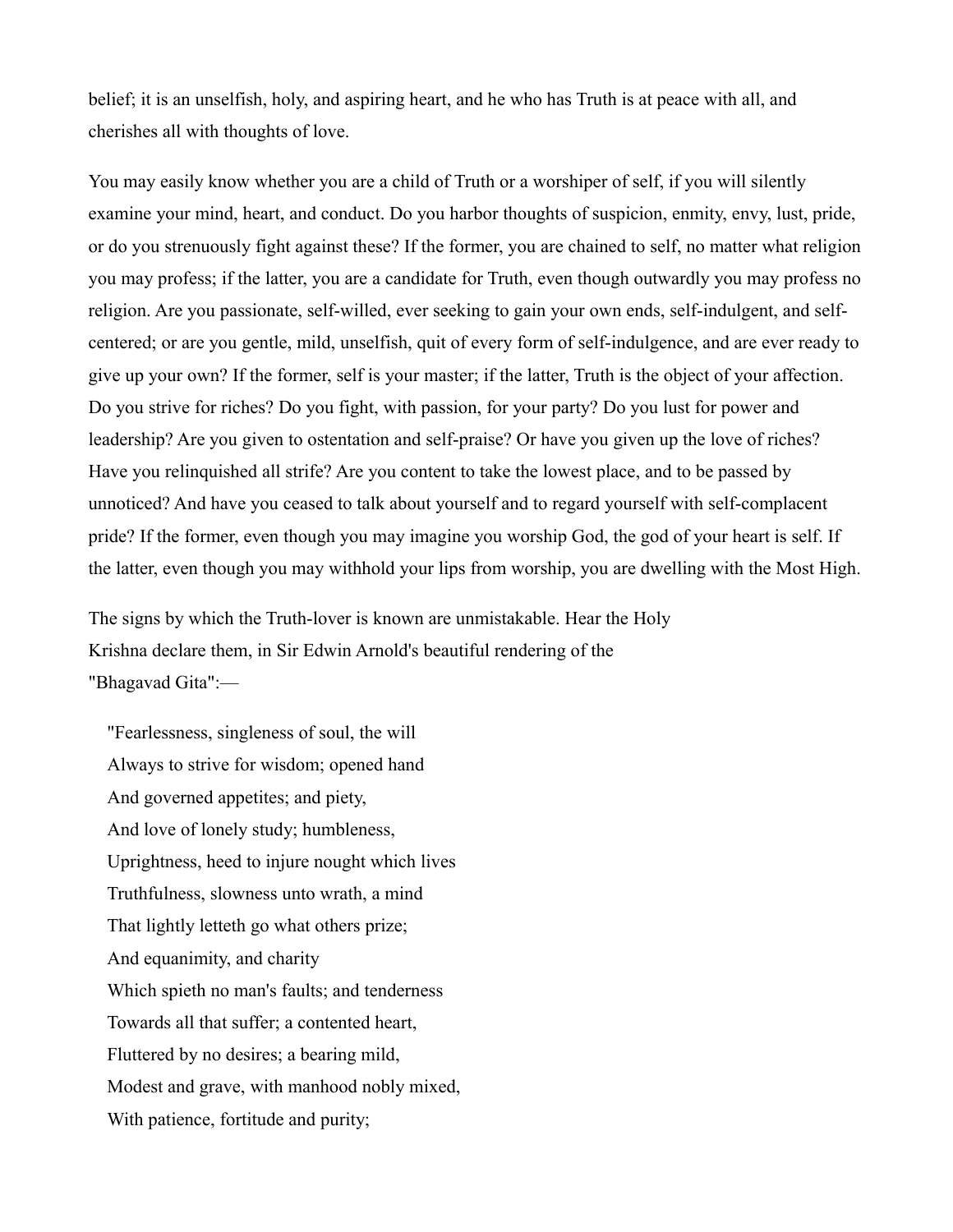An unrevengeful spirit, never given To rate itself too high—such be the signs, O Indian Prince! of him whose feet are set On that fair path which leads to heavenly birth!"

When men, lost in the devious ways of error and self, have forgotten the "heavenly birth," the state of holiness and Truth, they set up artificial standards by which to judge one another, and make acceptance of, and adherence to, their own particular theology, the test of Truth; and so men are divided one against another, and there is ceaseless enmity and strife, and unending sorrow and suffering.

Reader, do you seek to realize the birth into Truth? There is only one way: *Let self die*. All those lusts, appetites, desires, opinions, limited conceptions and prejudices to which you have hitherto so tenaciously clung, let them fall from you. Let them no longer hold you in bondage, and Truth will be yours. Cease to look upon your own religion as superior to all others, and strive humbly to learn the supreme lesson of charity. No longer cling to the idea, so productive of strife and sorrow, that the Savior whom you worship is the only Savior, and that the Savior whom your brother worships with equal sincerity and ardor, is an impostor; but seek diligently the path of holiness, and then you will realize that every holy man is a savior of mankind.

The giving up of self is not merely the renunciation of outward things. It consists of the renunciation of the inward sin, the inward error. Not by giving up vain clothing; not by relinquishing riches; not by abstaining from certain foods; not by speaking smooth words; not by merely doing these things is the Truth found; but by giving up the spirit of vanity; by relinquishing the desire for riches; by abstaining from the lust of self-indulgence; by giving up all hatred, strife, condemnation, and self-seeking, and becoming gentle and pure at heart; by doing these things is the Truth found. To do the former, and not to do the latter, is pharisaism and hypocrisy, whereas the latter includes the former. You may renounce the outward world, and isolate yourself in a cave or in the depths of a forest, but you will take all your selfishness with you, and unless you renounce that, great indeed will be your wretchedness and deep your delusion. You may remain just where you are, performing all your duties, and yet renounce the world, the inward enemy. To be in the world and yet not of the world is the highest perfection, the most blessed peace, is to achieve the greatest victory. The renunciation of self is the way of Truth, therefore,

"Enter the Path; there is no grief like hate,

No pain like passion, no deceit like sense;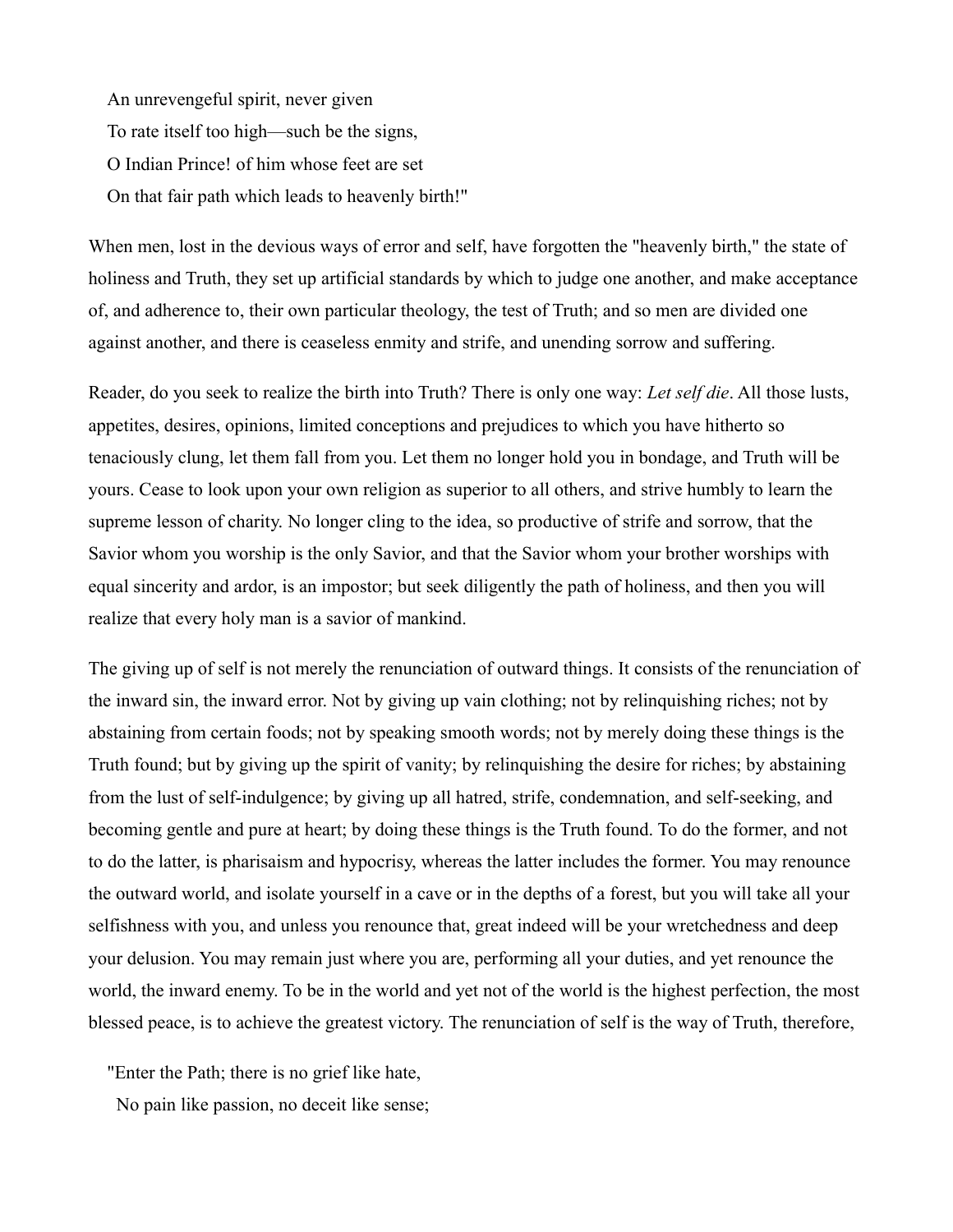Enter the Path; far hath he gone whose foot

Treads down one fond offense."

As you succeed in overcoming self you will begin to see things in their right relations. He who is swayed by any passion, prejudice, like or dislike, adjusts everything to that particular bias, and sees only his own delusions. He who is absolutely free from all passion, prejudice, preference, and partiality, sees himself as he is; sees others as they are; sees all things in their proper proportions and right relations. Having nothing to attack, nothing to defend, nothing to conceal, and no interests to guard, he is at peace. He has realized the profound simplicity of Truth, for this unbiased, tranquil, blessed state of mind and heart is the state of Truth. He who attains to it dwells with the angels, and sits at the footstool of the Supreme. Knowing the Great Law; knowing the origin of sorrow; knowing the secret of suffering; knowing the way of emancipation in Truth, how can such a one engage in strife or condemnation; for though he knows that the blind, self-seeking world, surrounded with the clouds of its own illusions, and enveloped in the darkness of error and self, cannot perceive the steadfast Light of Truth, and is utterly incapable of comprehending the profound simplicity of the heart that has died, or is dying, to self, yet he also knows that when the suffering ages have piled up mountains of sorrow, the crushed and burdened soul of the world will fly to its final refuge, and that when the ages are completed, every prodigal will come back to the fold of Truth. And so he dwells in goodwill toward all, and regards all with that tender compassion which a father bestows upon his wayward children.

Men cannot understand Truth because they cling to self, because they believe in and love self, because they believe self to be the only reality, whereas it is the one delusion.

When you cease to believe in and love self you will desert it, and will fly to Truth, and will find the eternal Reality.

When men are intoxicated with the wines of luxury, and pleasure, and vanity, the thirst of life grows and deepens within them, and they delude themselves with dreams of fleshly immortality, but when they come to reap the harvest of their own sowing, and pain and sorrow supervene, then, crushed and humiliated, relinquishing self and all the intoxications of self, they come, with aching hearts to the one immortality, the immortality that destroys all delusions, the spiritual immortality in Truth.

Men pass from evil to good, from self to Truth, through the dark gate of sorrow, for sorrow and self are inseparable. Only in the peace and bliss of Truth is all sorrow vanquished. If you suffer disappointment because your cherished plans have been thwarted, or because someone has not come up to your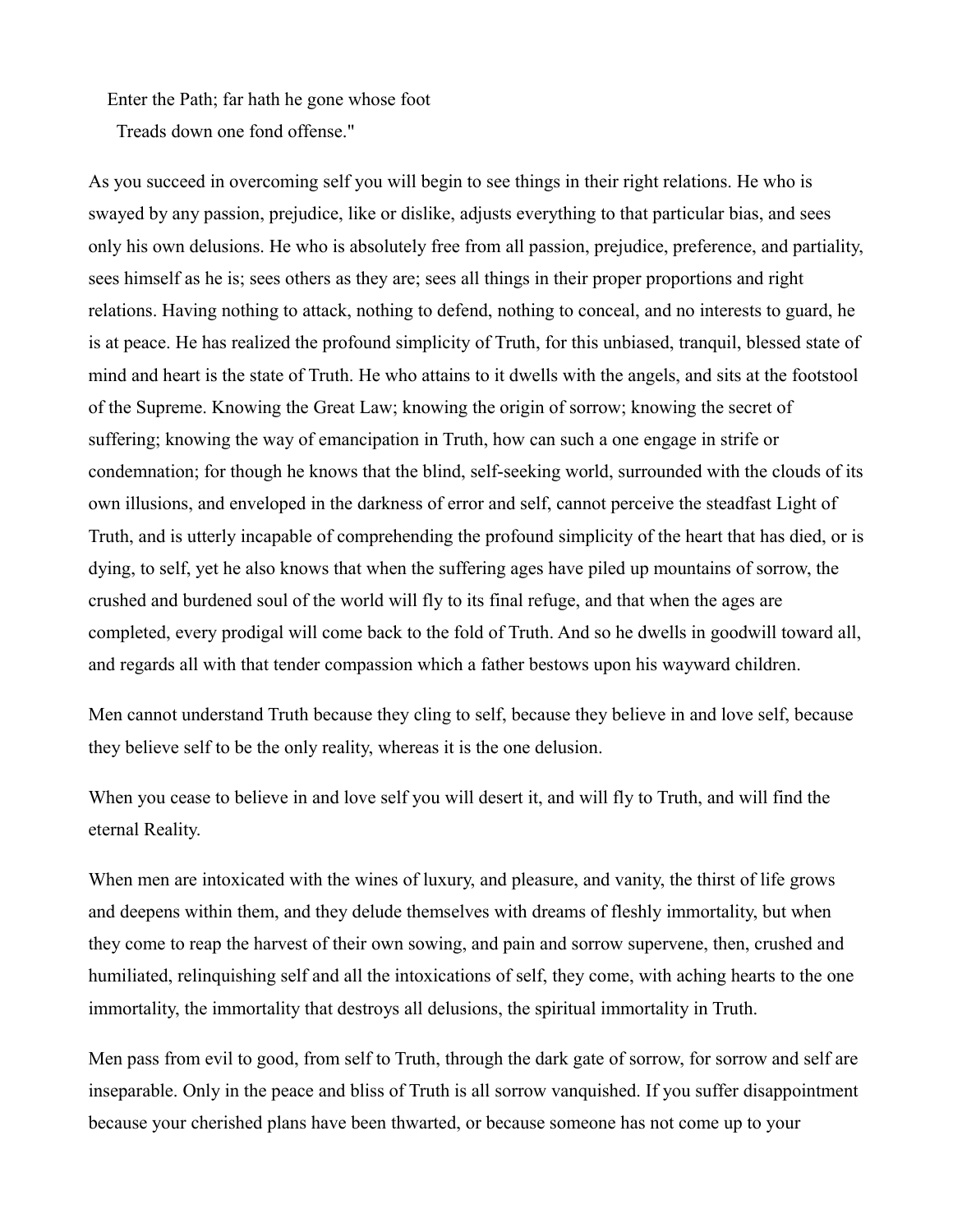anticipations, it is because you are clinging to self. If you suffer remorse for your conduct, it is because you have given way to self. If you are overwhelmed with chagrin and regret because of the attitude of someone else toward you, it is because you have been cherishing self. If you are wounded on account of what has been done to you or said of you, it is because you are walking in the painful way of self. All suffering is of self. All suffering ends in Truth. When you have entered into and realized Truth, you will no longer suffer disappointment, remorse, and regret, and sorrow will flee from you.

"Self is the only prison that can ever bind the soul;

Truth is the only angel that can bid the gates unroll;

And when he comes to call thee, arise and follow fast;

His way may lie through darkness, but it leads to light at last."

The woe of the world is of its own making. Sorrow purifies and deepens the soul, and the extremity of sorrow is the prelude to Truth.

Have you suffered much? Have you sorrowed deeply? Have you pondered seriously upon the problem of life? If so, you are prepared to wage war against self, and to become a disciple of Truth.

The intellectual who do not see the necessity for giving up self, frame endless theories about the universe, and call them Truth; but do thou pursue that direct line of conduct which is the practice of righteousness, and thou wilt realize the Truth which has no place in theory, and which never changes. Cultivate your heart. Water it continually with unselfish love and deep-felt pity, and strive to shut out from it all thoughts and feelings which are not in accordance with Love. Return good for evil, love for hatred, gentleness for ill-treatment, and remain silent when attacked. So shall you transmute all your selfish desires into the pure gold of Love, and self will disappear in Truth. So will you walk blamelessly among men, yoked with the easy yoke of lowliness, and clothed with the divine garment of humility.

O come, weary brother! thy struggling and striving End thou in the heart of the Master of ruth; Across self's drear desert why wilt thou be driving, Athirst for the quickening waters of Truth

When here, by the path of thy searching and sinning, Flows Life's gladsome stream, lies Love's oasis green?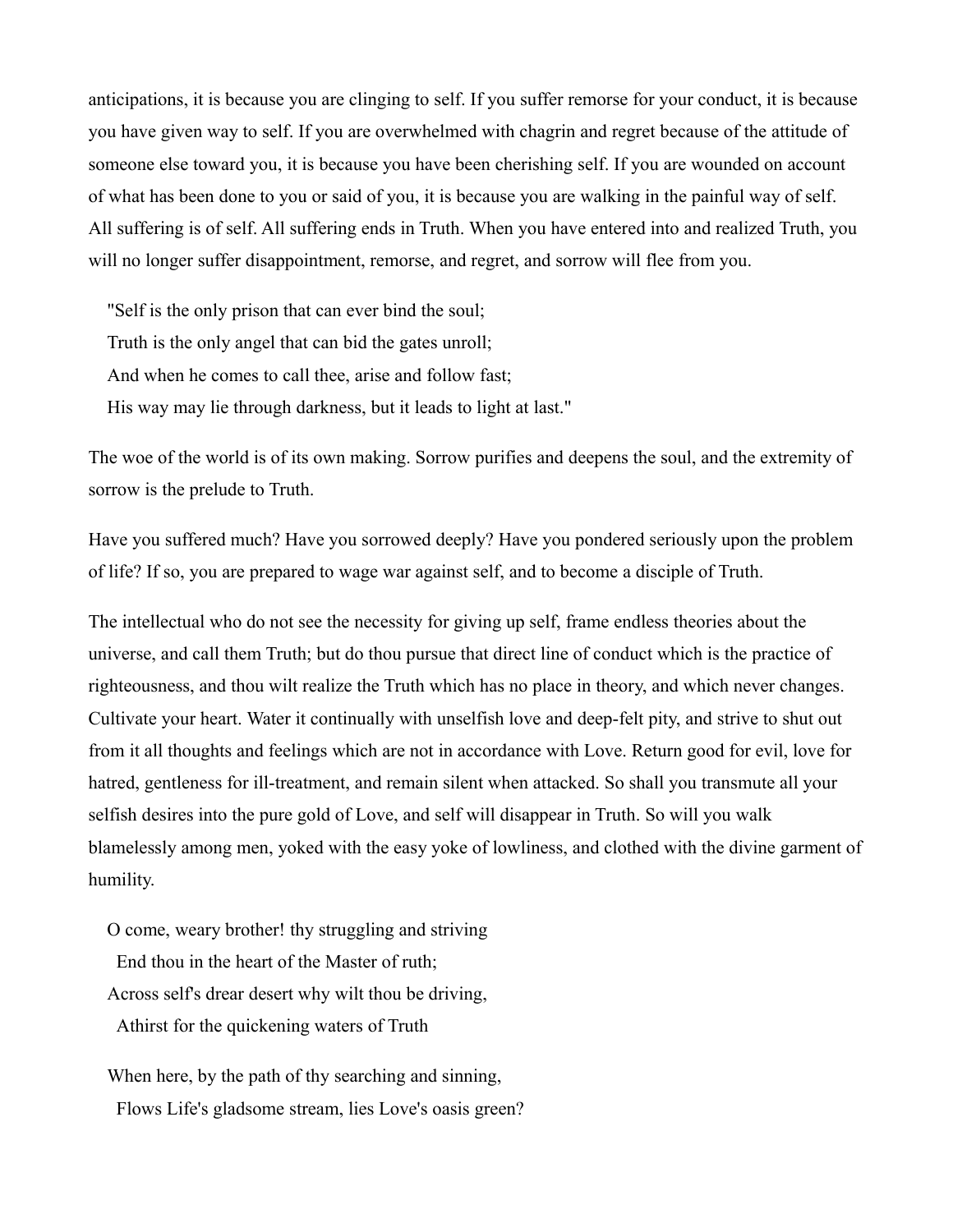Come, turn thou and rest; know the end and beginning, The sought and the searcher, the seer and seen.

Thy Master sits not in the unapproached mountains, Nor dwells in the mirage which floats on the air, Nor shalt thou discover His magical fountains In pathways of sand that encircle despair.

In selfhood's dark desert cease wearily seeking The odorous tracks of the feet of thy King; And if thou wouldst hear the sweet sound of His speaking, Be deaf to all voices that emptily sing.

Flee the vanishing places; renounce all thou hast; Leave all that thou lovest, and, naked and bare, Thyself at the shrine of the *Innermost* cast; The Highest, the Holiest, the Changeless is there.

Within, in the heart of the Silence He dwelleth; Leave sorrow and sin, leave thy wanderings sore; Come bathe in His Joy, whilst He, whispering, telleth Thy soul what it seeketh, and wander no more.

Then cease, weary brother, thy struggling and striving; Find peace in the heart of the Master of ruth. Across self's dark desert cease wearily driving; Come; drink at the beautiful waters of Truth.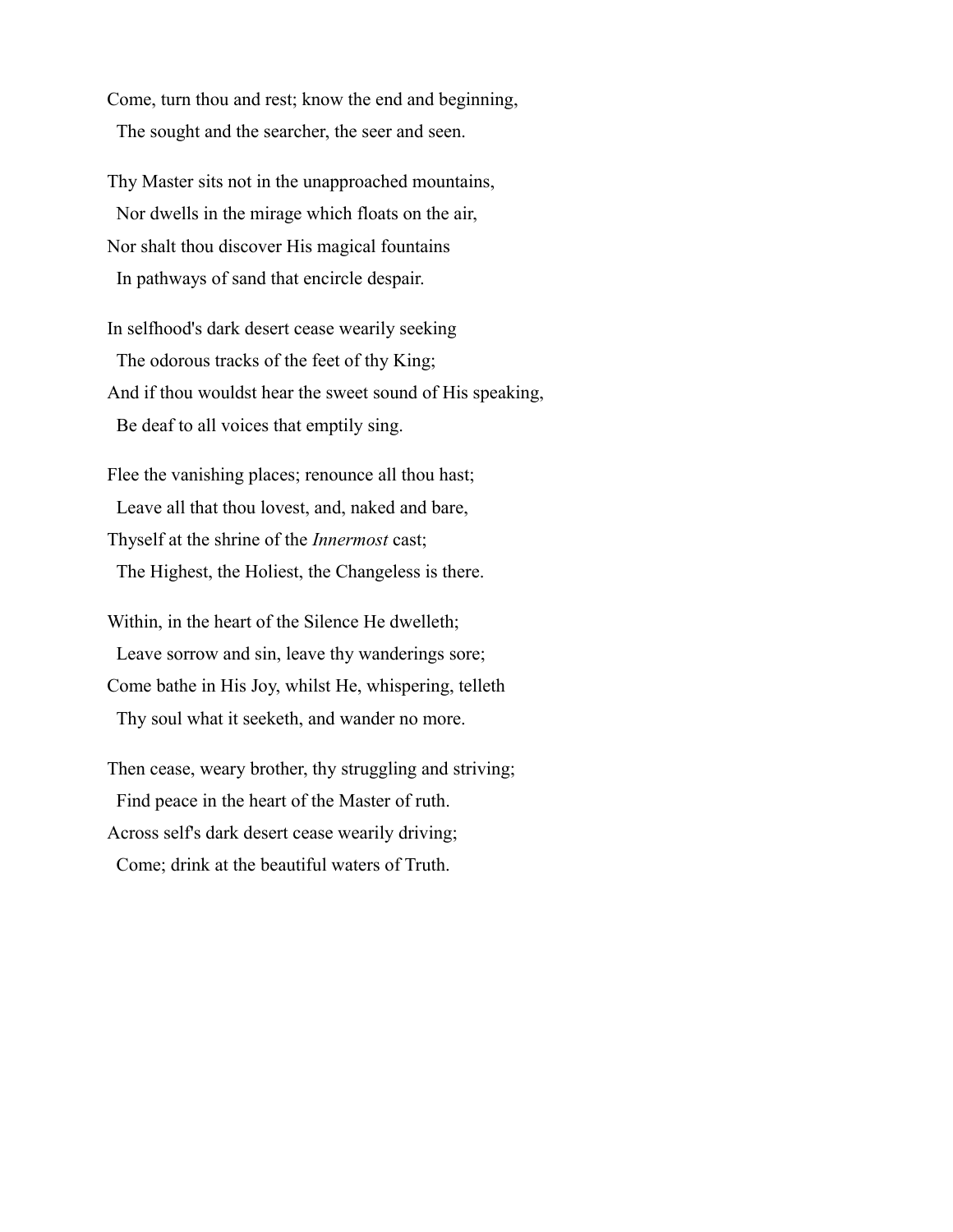#### THE ACQUIREMENT OF SPIRITUAL POWER

The world is filled with men and women seeking pleasure, excitement, novelty; seeking ever to be moved to laughter or tears; not seeking strength, stability, and power; but courting weakness, and eagerly engaged in dispersing what power they have.

Men and women of real power and influence are few, because few are prepared to make the sacrifice necessary to the acquirement of power, and fewer still are ready to patiently build up character.

To be swayed by your fluctuating thoughts and impulses is to be weak and powerless; to rightly control and direct those forces is to be strong and powerful. Men of strong animal passions have much of the ferocity of the beast, but this is not power. The elements of power are there; but it is only when this ferocity is tamed and subdued by the higher intelligence that real power begins; and men can only grow in power by awakening themselves to higher and ever higher states of intelligence and consciousness.

The difference between a man of weakness and one of power lies not in the strength of the personal will (for the stubborn man is usually weak and foolish), but in that focus of consciousness which represents their states of knowledge.

The pleasure-seekers, the lovers of excitement, the hunters after novelty, and the victims of impulse and hysterical emotion lack that knowledge of principles which gives balance, stability, and influence.

A man commences to develop power when, checking his impulses and selfish inclinations, he falls back upon the higher and calmer consciousness within him, and begins to steady himself upon a principle. The realization of unchanging principles in consciousness is at once the source and secret of the highest power.

When, after much searching, and suffering, and sacrificing, the light of an eternal principle dawns upon the soul, a divine calm ensues and joy unspeakable gladdens the heart.

He who has realized such a principle ceases to wander, and remains poised and self-possessed. He ceases to be "passion's slave," and becomes a master-builder in the Temple of Destiny.

The man that is governed by self, and not by a principle, changes his front when his selfish comforts are threatened. Deeply intent upon defending and guarding his own interests, he regards all means as lawful that will subserve that end. He is continually scheming as to how he may protect himself against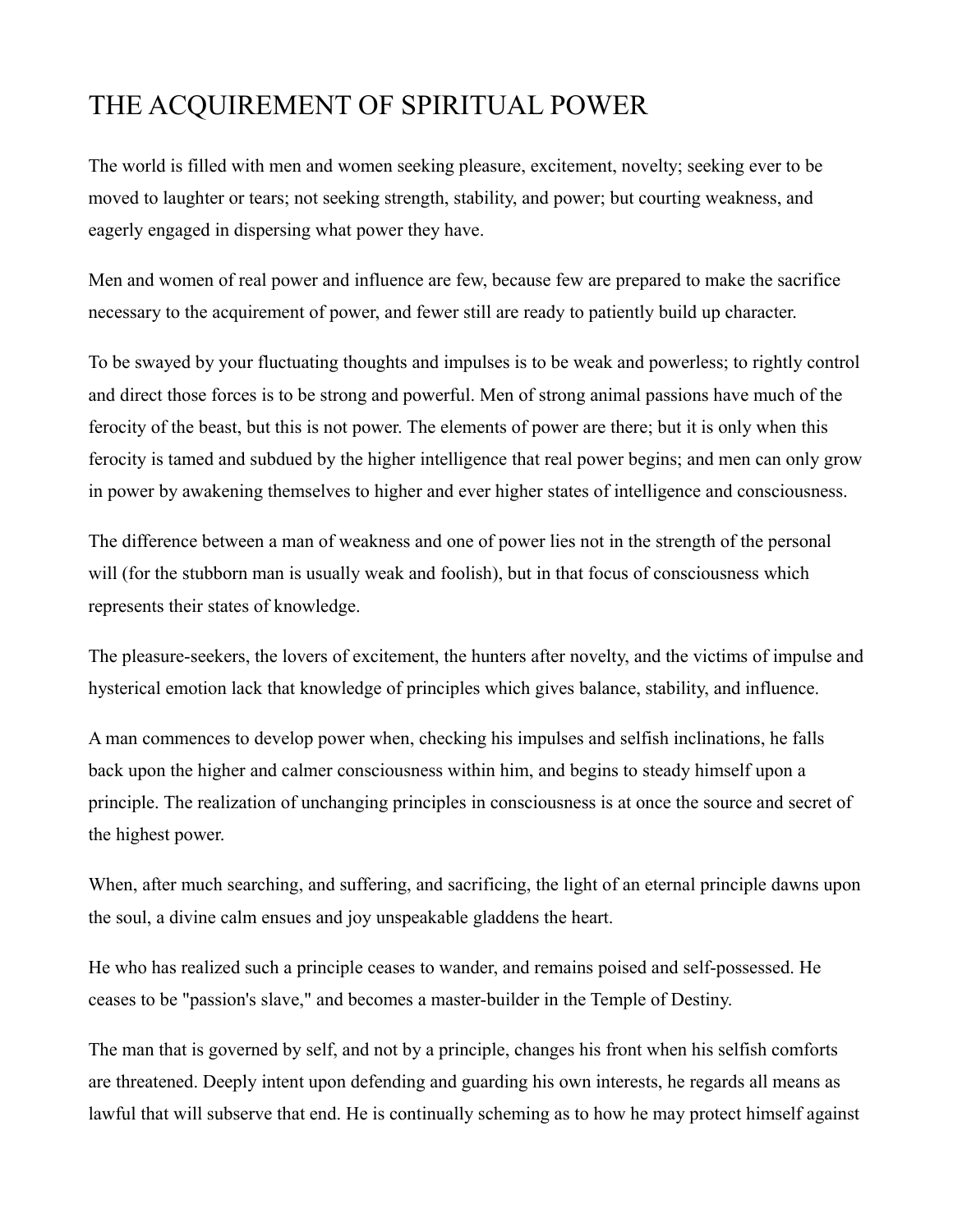his enemies, being too self-centered to perceive that he is his own enemy. Such a man's work crumbles away, for it is divorced from Truth and power. All effort that is grounded upon self, perishes; only that work endures that is built upon an indestructible principle.

The man that stands upon a principle is the same calm, dauntless, self-possessed man under all circumstances. When the hour of trial comes, and he has to decide between his personal comforts and Truth, he gives up his comforts and remains firm. Even the prospect of torture and death cannot alter or deter him. The man of self regards the loss of his wealth, his comforts, or his life as the greatest calamities which can befall him. The man of principle looks upon these incidents as comparatively insignificant, and not to be weighed with loss of character, loss of Truth. To desert Truth is, to him, the only happening which can really be called a calamity.

It is the hour of crisis which decides who are the minions of darkness, and who the children of Light. It is the epoch of threatening disaster, ruin, and persecution which divides the sheep from the goats, and reveals to the reverential gaze of succeeding ages the men and women of power.

It is easy for a man, so long as he is left in the enjoyment of his possessions, to persuade himself that he believes in and adheres to the principles of Peace, Brotherhood, and Universal Love; but if, when his enjoyments are threatened, or he imagines they are threatened, he begins to clamor loudly for war, he shows that he believes in and stands upon, not Peace, Brotherhood, and Love, but strife, selfishness, and hatred.

He who does not desert his principles when threatened with the loss of every earthly thing, even to the loss of reputation and life, is the man of power; is the man whose every word and work endures; is the man whom the afterworld honors, reveres, and worships. Rather than desert that principle of Divine Love on which he rested, and in which all his trust was placed, Jesus endured the utmost extremity of agony and deprivation; and today the world prostrates itself at his pierced feet in rapt adoration.

There is no way to the acquirement of spiritual power except by that inward illumination and enlightenment which is the realization of spiritual principles; and those principles can only be realized by constant practice and application.

Take the principle of divine Love, and quietly and diligently meditate upon it with the object of arriving at a thorough understanding of it. Bring its searching light to bear upon all your habits, your actions, your speech and intercourse with others, your every secret thought and desire. As you persevere in this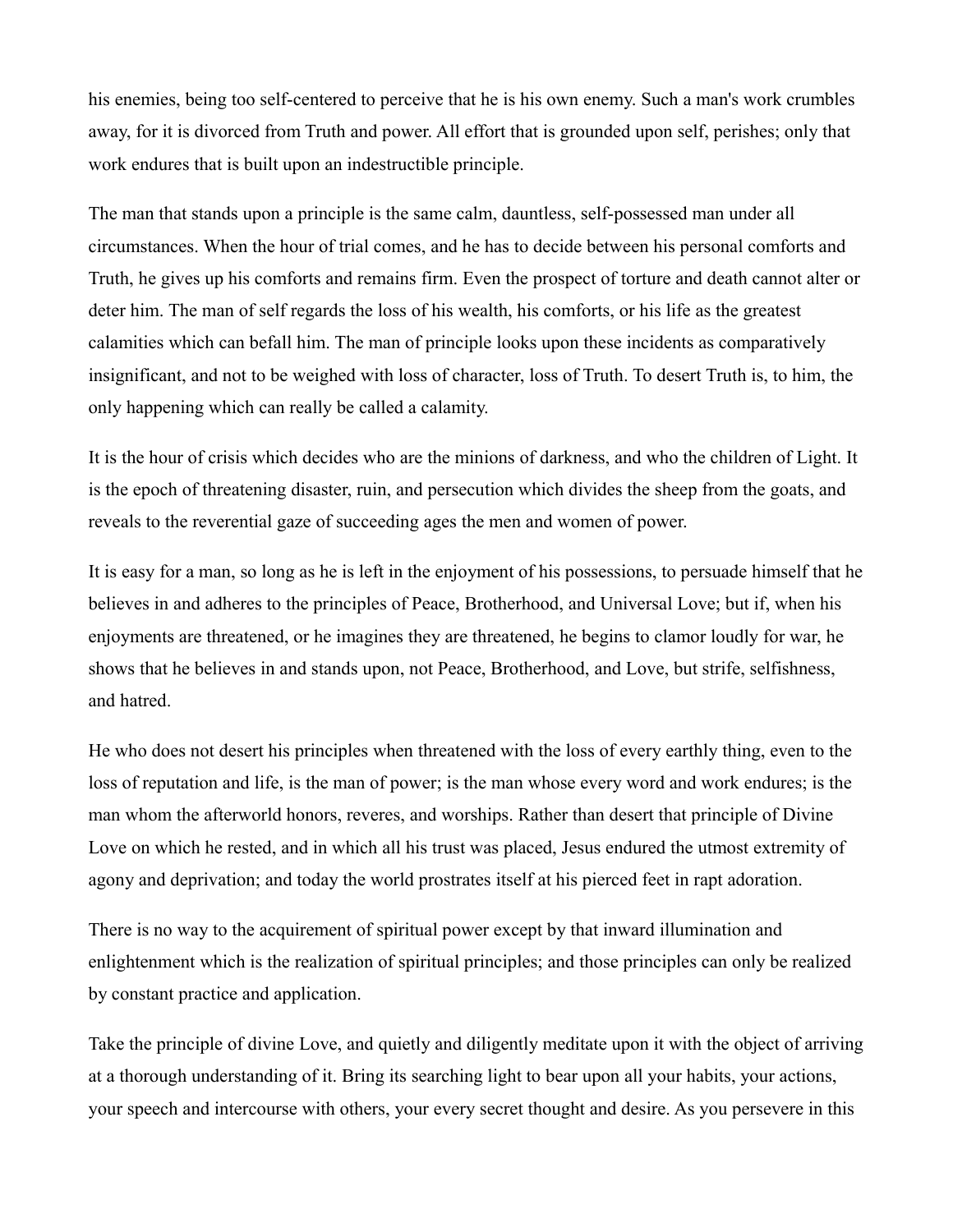course, the divine Love will become more and more perfectly revealed to you, and your own shortcomings will stand out in more and more vivid contrast, spurring you on to renewed endeavor; and having once caught a glimpse of the incomparable majesty of that imperishable principle, you will never again rest in your weakness, your selfishness, your imperfection, but will pursue that Love until you have relinquished every discordant element, and have brought yourself into perfect harmony with it. And that state of inward harmony is spiritual power. Take also other spiritual principles, such as Purity and Compassion, and apply them in the same way, and, so exacting is Truth, you will be able to make no stay, no resting-place until the inmost garment of your soul is bereft of every stain, and your heart has become incapable of any hard, condemnatory, and pitiless impulse.

Only in so far as you understand, realize, and rely upon, these principles, will you acquire spiritual power, and that power will be manifested in and through you in the form of increasing dispassion, patience and equanimity.

Dispassion argues superior self-control; sublime patience is the very hall-mark of divine knowledge, and to retain an unbroken calm amid all the duties and distractions of life, marks off the man of power. "It is easy in the world to live after the world's opinion; it is easy in solitude to live after our own; but the great man is he who in the midst of the crowd keeps with perfect sweetness the independence of solitude."

Some mystics hold that perfection in dispassion is the source of that power by which miracles (socalled) are performed, and truly he who has gained such perfect control of all his interior forces that no shock, however great, can for one moment unbalance him, must be capable of guiding and directing those forces with a master-hand.

To grow in self-control, in patience, in equanimity, is to grow in strength and power; and you can only thus grow by focusing your consciousness upon a principle. As a child, after making many and vigorous attempts to walk unaided, at last succeeds, after numerous falls, in accomplishing this, so you must enter the way of power by first attempting to stand alone. Break away from the tyranny of custom, tradition, conventionality, and the opinions of others, until you succeed in walking lonely and erect among men. Rely upon your own judgment; be true to your own conscience; follow the Light that is within you; all outward lights are so many will-o'-the-wisps. There will be those who will tell you that you are foolish; that your judgment is faulty; that your conscience is all awry, and that the Light within you is darkness; but heed them not. If what they say is true the sooner you, as a searcher for wisdom,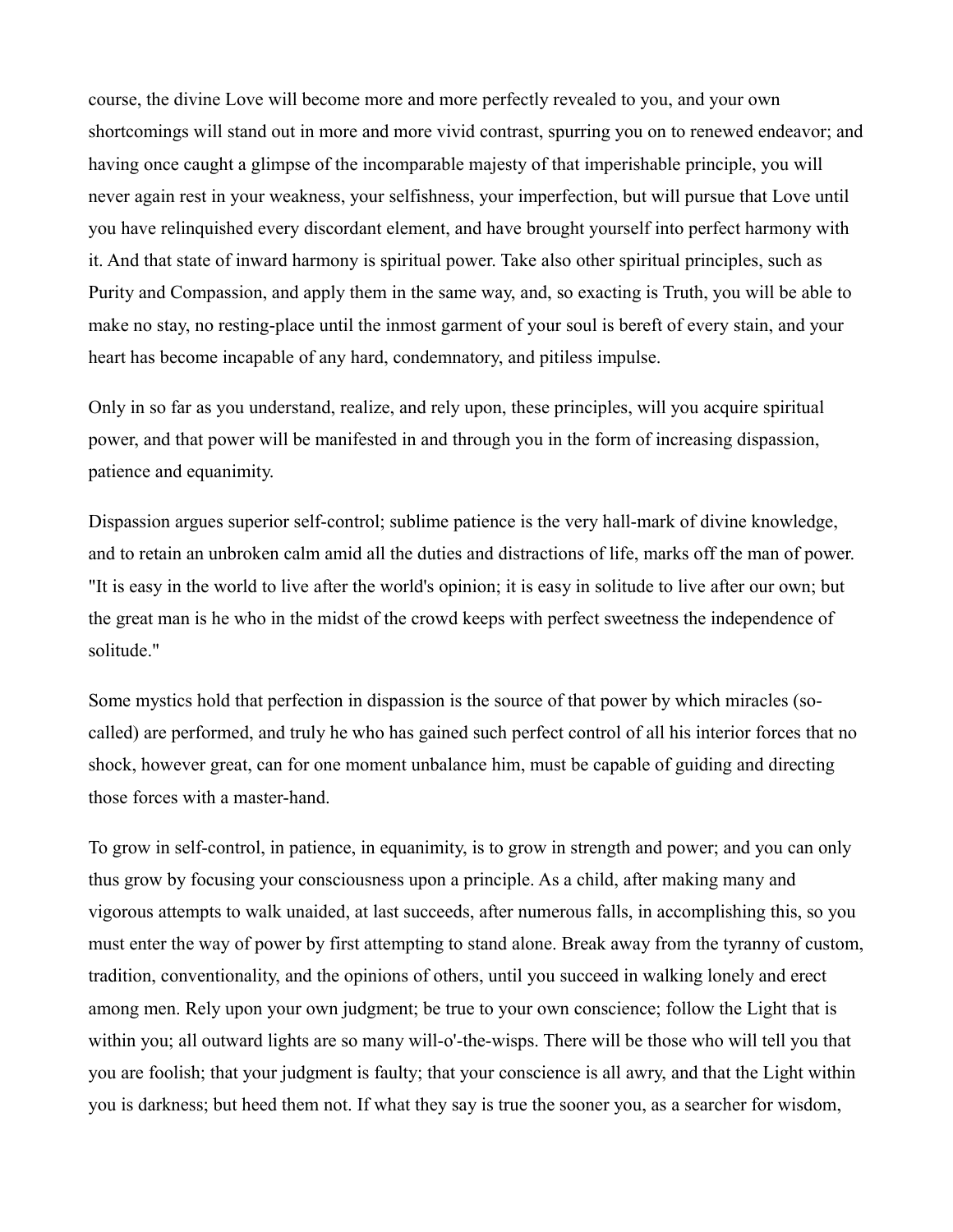find it out the better, and you can only make the discovery by bringing your powers to the test. Therefore, pursue your course bravely. Your conscience is at least your own, and to follow it is to be a man; to follow the conscience of another is to be a slave. You will have many falls, will suffer many wounds, will endure many buffetings for a time, but press on in faith, believing that sure and certain victory lies ahead. Search for a rock, a principle, and having found it cling to it; get it under your feet and stand erect upon it, until at last, immovably fixed upon it, you succeed in defying the fury of the waves and storms of selfishness.

For selfishness in any and every form is dissipation, weakness, death; unselfishness in its spiritual aspect is conservation, power, life. As you grow in spiritual life, and become established upon principles, you will become as beautiful and as unchangeable as those principles, will taste of the sweetness of their immortal essence, and will realize the eternal and indestructible nature of the God within.

No harmful shaft can reach the righteous man,

Standing erect amid the storms of hate,

Defying hurt and injury and ban,

Surrounded by the trembling slaves of Fate.

Majestic in the strength of silent power, Serene he stands, nor changes not nor turns; Patient and firm in suffering's darkest hour,

Time bends to him, and death and doom he spurns.

Wrath's lurid lightnings round about him play,

And hell's deep thunders roll about his head;

Yet heeds he not, for him they cannot slay

Who stands whence earth and time and space are fled.

Sheltered by deathless love, what fear hath he?

Armored in changeless Truth, what can he know

Of loss and gain? Knowing eternity,

He moves not whilst the shadows come and go.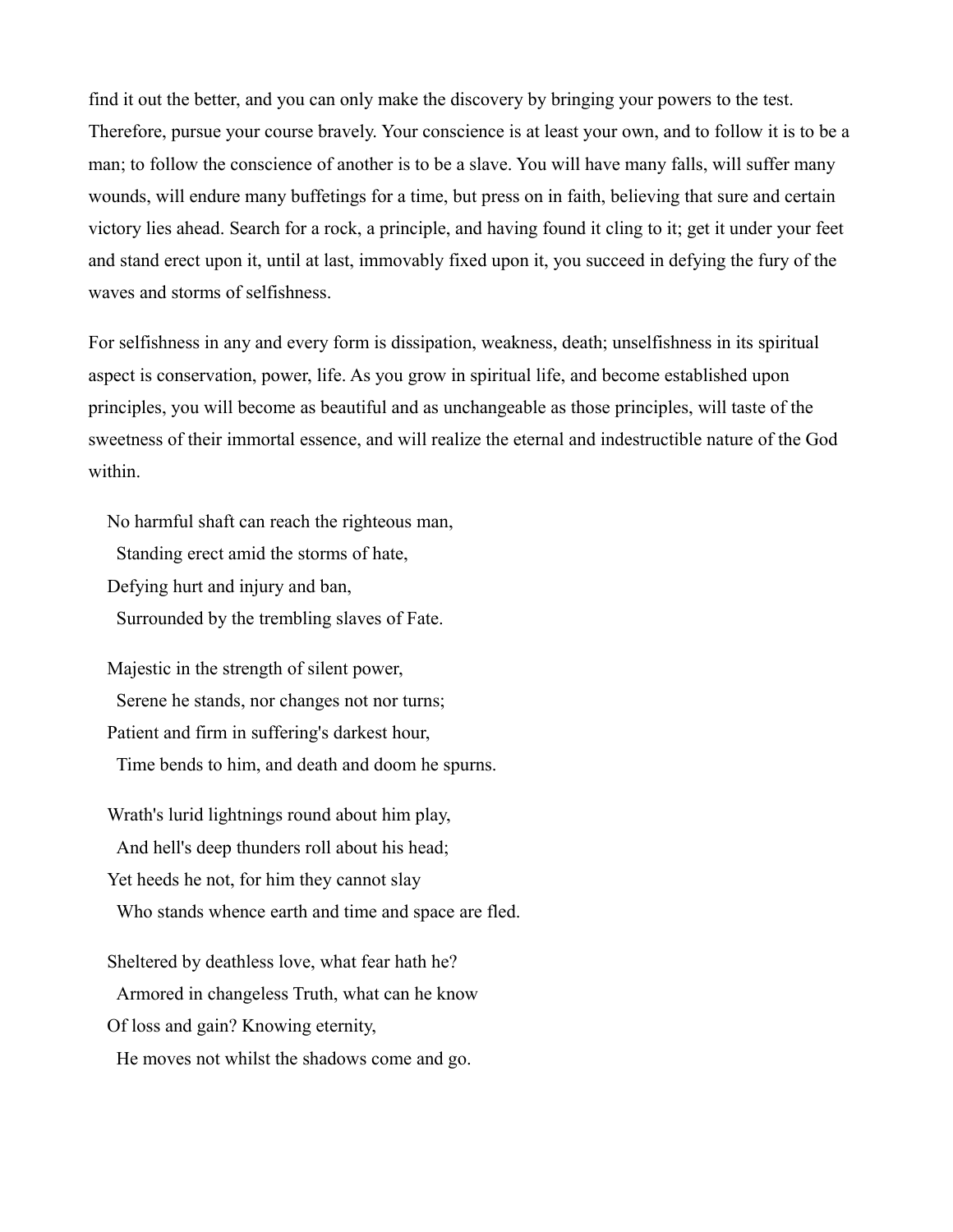Call him immortal, call him Truth and Light And splendor of prophetic majesty Who bideth thus amid the powers of night, Clothed with the glory of divinity.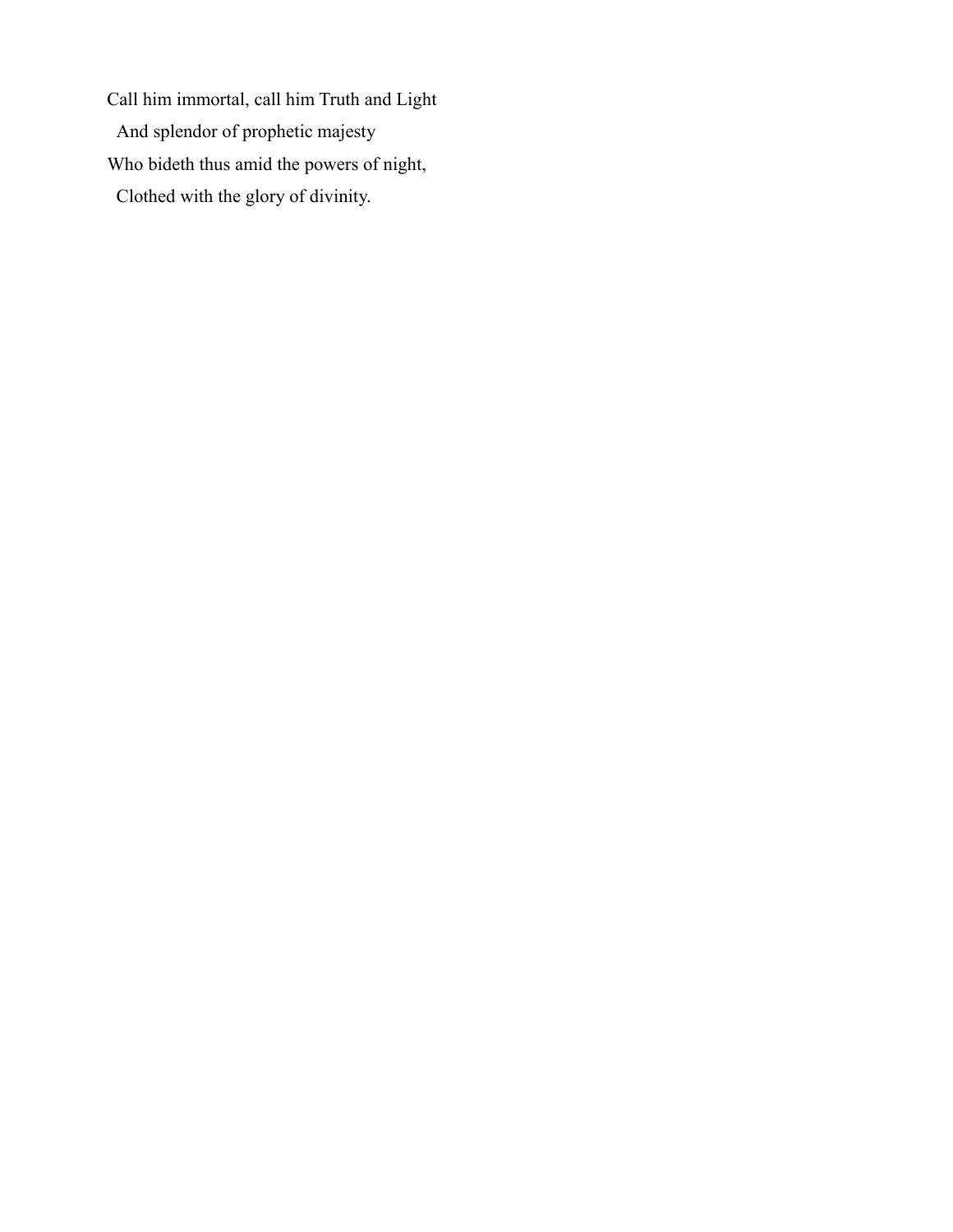#### THE REALIZATION OF SELFLESS LOVE

It is said that Michael Angelo saw in every rough block of stone a thing of beauty awaiting the masterhand to bring it into reality. Even so, within each there reposes the Divine Image awaiting the masterhand of Faith and the chisel of Patience to bring it into manifestation. And that Divine Image is revealed and realized as stainless, selfless Love.

Hidden deep in every human heart, though frequently covered up with a mass of hard and almost impenetrable accretions, is the spirit of Divine Love, whose holy and spotless essence is undying and eternal. It is the Truth in man; it is that which belongs to the Supreme: that which is real and immortal. All else changes and passes away; this alone is permanent and imperishable; and to realize this Love by ceaseless diligence in the practice of the highest righteousness, to live in it and to become fully conscious in it, is to enter into immortality here and now, is to become one with Truth, one with God, one with the central Heart of all things, and to know our own divine and eternal nature.

To reach this Love, to understand and experience it, one must work with great persistency and diligence upon his heart and mind, must ever renew his patience and keep strong his faith, for there will be much to remove, much to accomplish before the Divine Image is revealed in all its glorious beauty.

He who strives to reach and to accomplish the divine will be tried to the very uttermost; and this is absolutely necessary, for how else could one acquire that sublime patience without which there is no real wisdom, no divinity? Ever and anon, as he proceeds, all his work will seem to be futile, and his efforts appear to be thrown away. Now and then a hasty touch will mar his image, and perhaps when he imagines his work is almost completed he will find what he imagined to be the beautiful form of Divine Love utterly destroyed, and he must begin again with his past bitter experience to guide and help him. But he who has resolutely set himself to realize the Highest recognizes no such thing as defeat. All failures are apparent, not real. Every slip, every fall, every return to selfishness is a lesson learned, an experience gained, from which a golden grain of wisdom is extracted, helping the striver toward the accomplishment of his lofty object. To recognize

"That of our vices we can frame A ladder if we will but tread Beneath our feet each deed of shame,"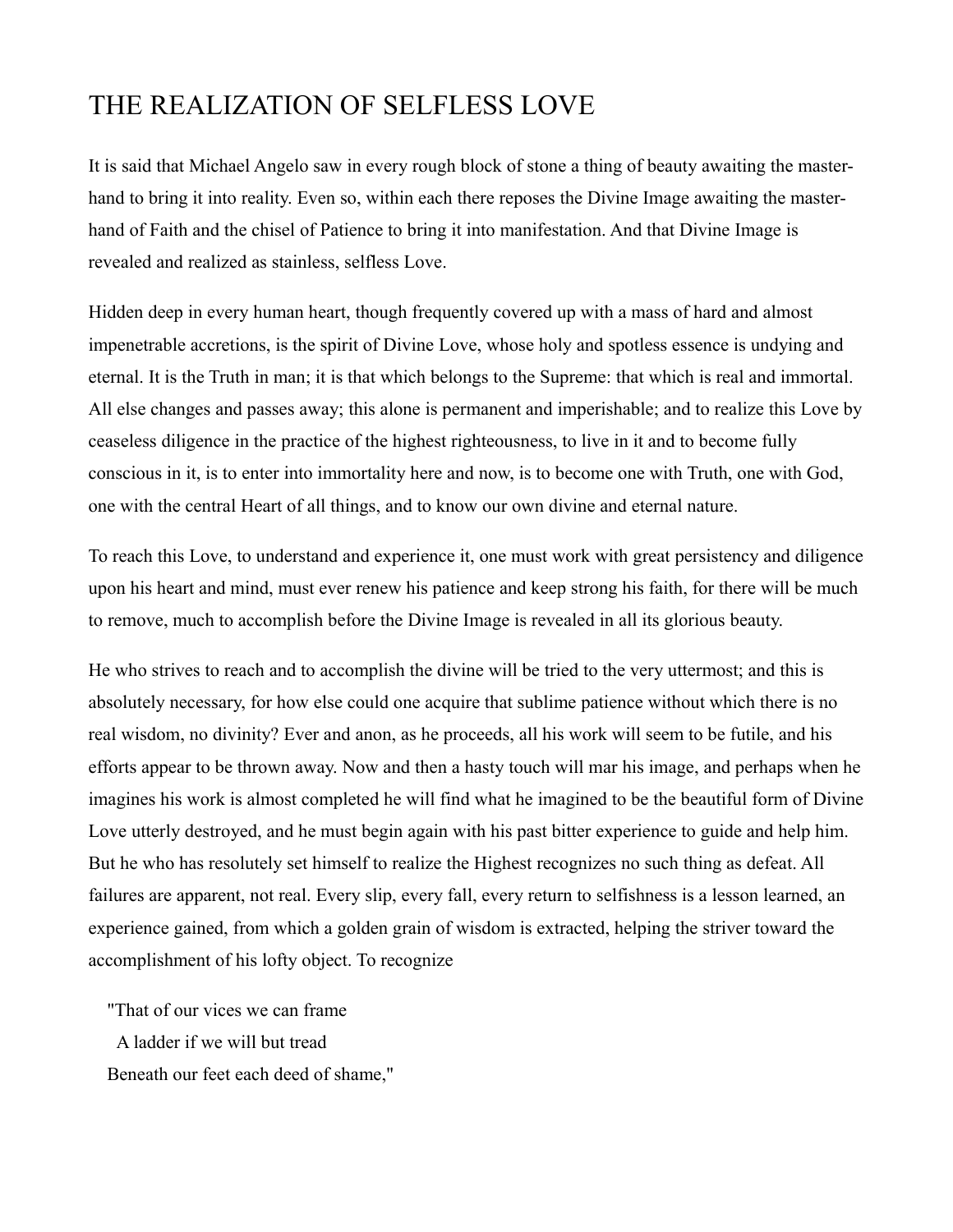is to enter the way that leads unmistakably toward the Divine, and the failings of one who thus recognizes are so many dead selves, upon which he rises, as upon stepping-stones, to higher things.

Once come to regard your failings, your sorrows and sufferings as so many voices telling you plainly where you are weak and faulty, where you fall below the true and the divine, you will then begin to ceaselessly watch yourself, and every slip, every pang of pain will show you where you are to set to work, and what you have to remove out of your heart in order to bring it nearer to the likeness of the Divine, nearer to the Perfect Love. And as you proceed, day by day detaching yourself more and more from the inward selfishness the Love that is selfless will gradually become revealed to you. And when you are growing patient and calm, when your petulances, tempers, and irritabilities are passing away from you, and the more powerful lusts and prejudices cease to dominate and enslave you, then you will know that the divine is awakening within you, that you are drawing near to the eternal Heart, that you are not far from that selfless Love, the possession of which is peace and immortality.

Divine Love is distinguished from human loves in this supremely important particular, *it is free from partiality*. Human loves cling to a particular object to the exclusion of all else, and when that object is removed, great and deep is the resultant suffering to the one who loves. Divine Love embraces the whole universe, and, without clinging to any part, yet contains within itself the whole, and he who comes to it by gradually purifying and broadening his human loves until all the selfish and impure elements are burnt out of them, ceases from suffering. It is because human loves are narrow and confined and mingled with selfishness that they cause suffering. No suffering can result from that Love which is so absolutely pure that it seeks nothing for itself. Nevertheless, human loves are absolutely necessary as steps toward the Divine, and no soul is prepared to partake of Divine Love until it has become capable of the deepest and most intense human love. It is only by passing through human loves and human sufferings that Divine Love is reached and realized.

All human loves are perishable like the forms to which they cling; but there is a Love that is imperishable, and that does not cling to appearances.

All human loves are counterbalanced by human hates; but there is a Love that admits of no opposite or reaction; divine and free from all taint of self, that sheds its fragrance on all alike.

Human loves are reflections of the Divine Love, and draw the soul nearer to the reality, the Love that knows neither sorrow nor change.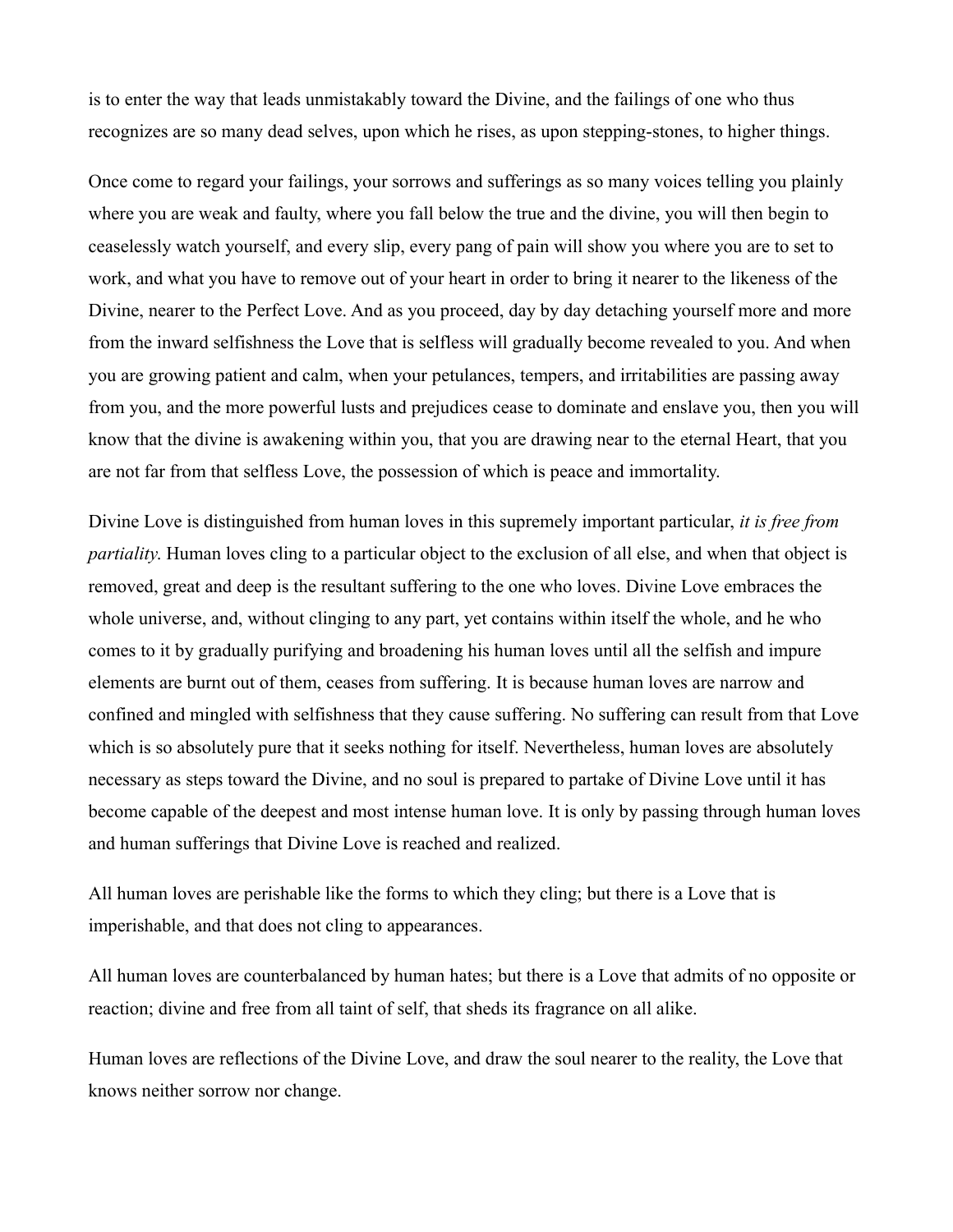It is well that the mother, clinging with passionate tenderness to the little helpless form of flesh that lies on her bosom, should be overwhelmed with the dark waters of sorrow when she sees it laid in the cold earth. It is well that her tears should flow and her heart ache, for only thus can she be reminded of the evanescent nature of the joys and objects of sense, and be drawn nearer to the eternal and imperishable Reality.

It is well that lover, brother, sister, husband, wife should suffer deep anguish, and be enveloped in gloom when the visible object of their affections is torn from them, so that they may learn to turn their affections toward the invisible Source of all, where alone abiding satisfaction is to be found.

It is well that the proud, the ambitious, the self-seeking, should suffer defeat, humiliation, and misfortune; that they should pass through the scorching fires of affliction; for only thus can the wayward soul be brought to reflect upon the enigma of life; only thus can the heart be softened and purified, and prepared to receive the Truth.

When the sting of anguish penetrates the heart of human love; when gloom and loneliness and desertion cloud the soul of friendship and trust, then it is that the heart turns toward the sheltering love of the Eternal, and finds rest in its silent peace. And whosoever comes to this Love is not turned away comfortless, is not pierced with anguish nor surrounded with gloom; and is never deserted in the dark hour of trial.

The glory of Divine Love can only be revealed in the heart that is chastened by sorrow, and the image of the heavenly state can only be perceived and realized when the lifeless, formless accretions of ignorance and self are hewn away.

Only that Love that seeks no personal gratification or reward, that does not make distinctions, and that leaves behind no heartaches, can be called divine.

Men, clinging to self and to the comfortless shadows of evil, are in the habit of thinking of divine Love as something belonging to a God who is out of reach; as something outside themselves, and that must for ever remain outside. Truly, the Love of God is ever beyond the reach of self, but when the heart and mind are emptied of self then the selfless Love, the supreme Love, the Love that is of God or Good becomes an inward and abiding reality.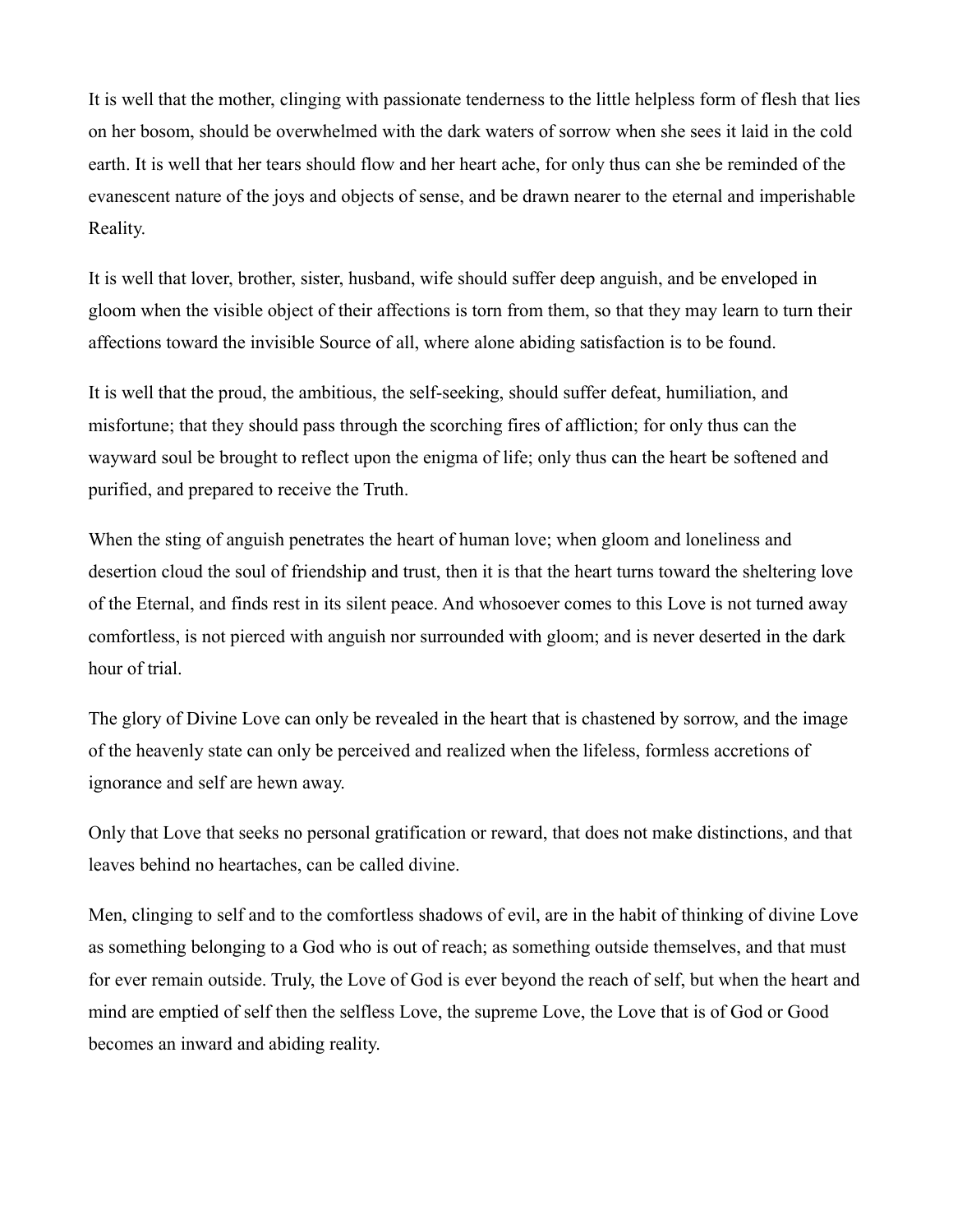And this inward realization of holy Love is none other than the Love of Christ that is so much talked about and so little comprehended. The Love that not only saves the soul from sin, but lifts it also above the power of temptation.

But how may one attain to this sublime realization? The answer which Truth has always given, and will ever give to this question is,—"Empty thyself, and I will fill thee." Divine Love cannot be known until self is dead, for self is the denial of Love, and how can that which is known be also denied? Not until the stone of self is rolled away from the sepulcher of the soul does the immortal Christ, the pure Spirit of Love, hitherto crucified, dead and buried, cast off the bands of ignorance, and come forth in all the majesty of His resurrection.

You believe that the Christ of Nazareth was put to death and rose again. I do not say you err in that belief; but if you refuse to believe that the gentle spirit of Love is crucified daily upon the dark cross of your selfish desires, then, I say, you err in this unbelief, and have not yet perceived, even afar off, the Love of Christ.

You say that you have tasted of salvation in the Love of Christ. Are you saved from your temper, your irritability, your vanity, your personal dislikes, your judgment and condemnation of others? If not, from what are you saved, and wherein have you realized the transforming Love of Christ?

He who has realized the Love that is divine has become a new man, and has ceased to be swayed and dominated by the old elements of self. He is known for his patience, his purity, his self-control, his deep charity of heart, and his unalterable sweetness.

Divine or selfless Love is not a mere sentiment or emotion; it is a state of knowledge which destroys the dominion of evil and the belief in evil, and lifts the soul into the joyful realization of the supreme Good. To the divinely wise, knowledge and Love are one and inseparable.

It is toward the complete realization of this divine Love that the whole world is moving; it was for this purpose that the universe came into existence, and every grasping at happiness, every reaching out of the soul toward objects, ideas and ideals, is an effort to realize it. But the world does not realize this Love at present because it is grasping at the fleeting shadow and ignoring, in its blindness, the substance. And so suffering and sorrow continue, and must continue until the world, taught by its selfinflicted pains, discovers the Love that is selfless, the wisdom that is calm and full of peace.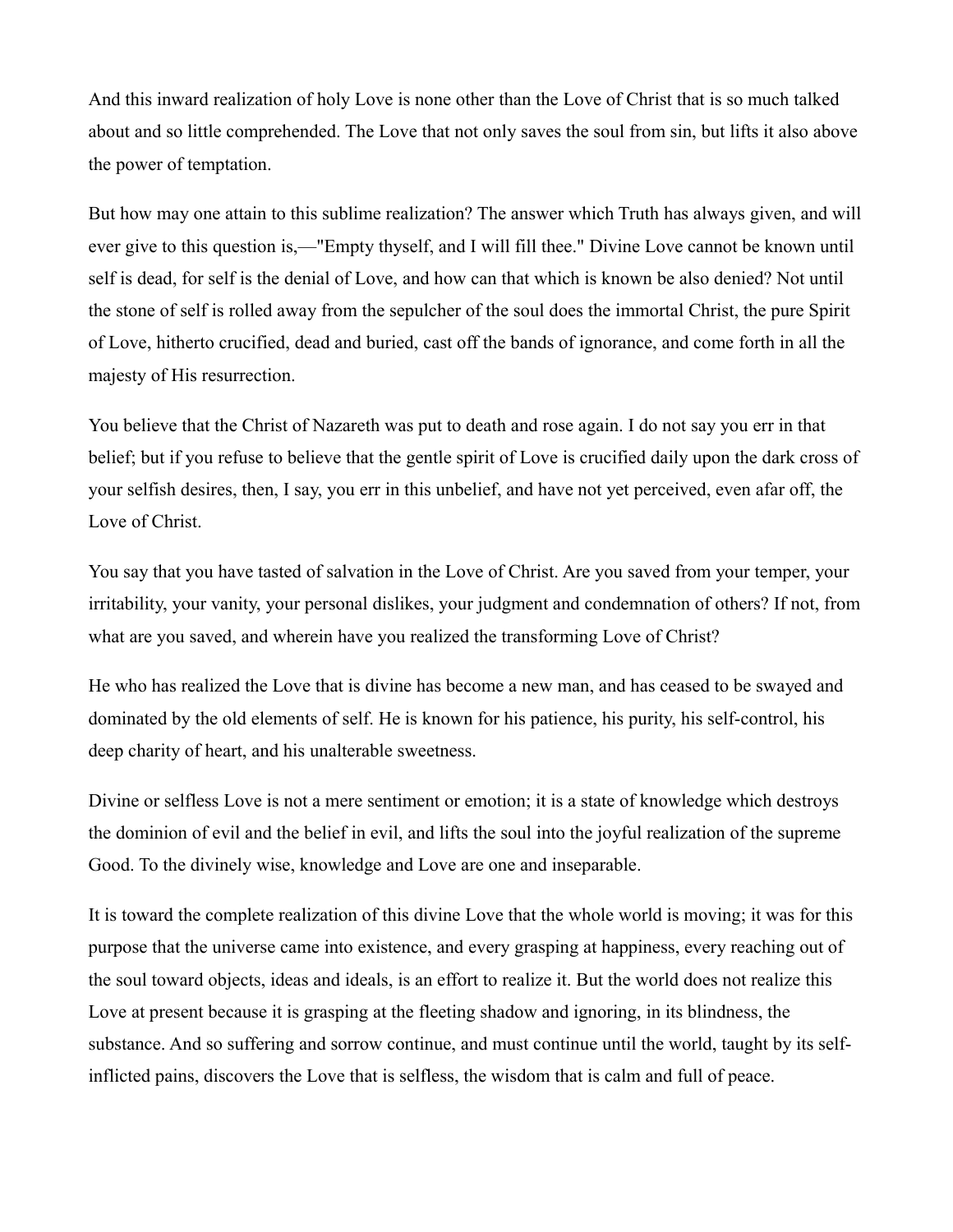And this Love, this Wisdom, this Peace, this tranquil state of mind and heart may be attained to, may be realized by all who are willing and ready to yield up self, and who are prepared to humbly enter into a comprehension of all that the giving up of self involves. There is no arbitrary power in the universe, and the strongest chains of fate by which men are bound are self-forged. Men are chained to that which causes suffering because they desire to be so, because they love their chains, because they think their little dark prison of self is sweet and beautiful, and they are afraid that if they desert that prison they will lose all that is real and worth having.

"Ye suffer from yourselves, none else compels,

None other holds ye that ye live and die."

And the indwelling power which forged the chains and built around itself the dark and narrow prison, can break away when it desires and wills to do so, and the soul does will to do so when it has discovered the worthlessness of its prison, when long suffering has prepared it for the reception of the boundless Light and Love.

As the shadow follows the form, and as smoke comes after fire, so effect follows cause, and suffering and bliss follow the thoughts and deeds of men. There is no effect in the world around us but has its hidden or revealed cause, and that cause is in accordance with absolute justice. Men reap a harvest of suffering because in the near or distant past they have sown the seeds of evil; they reap a harvest of bliss also as a result of their own sowing of the seeds of good. Let a man meditate upon this, let him strive to understand it, and he will then begin to sow only seeds of good, and will burn up the tares and weeds which he has formerly grown in the garden of his heart.

The world does not understand the Love that is selfless because it is engrossed in the pursuit of its own pleasures, and cramped within the narrow limits of perishable interests mistaking, in its ignorance, those pleasures and interests for real and abiding things. Caught in the flames of fleshly lusts, and burning with anguish, it sees not the pure and peaceful beauty of Truth. Feeding upon the swinish husks of error and self-delusion, it is shut out from the mansion of all-seeing Love.

Not having this Love, not understanding it, men institute innumerable reforms which involve no inward sacrifice, and each imagines that his reform is going to right the world for ever, while he himself continues to propagate evil by engaging it in his own heart. That only can be called reform which tends to reform the human heart, for all evil has its rise there, and not until the world, ceasing from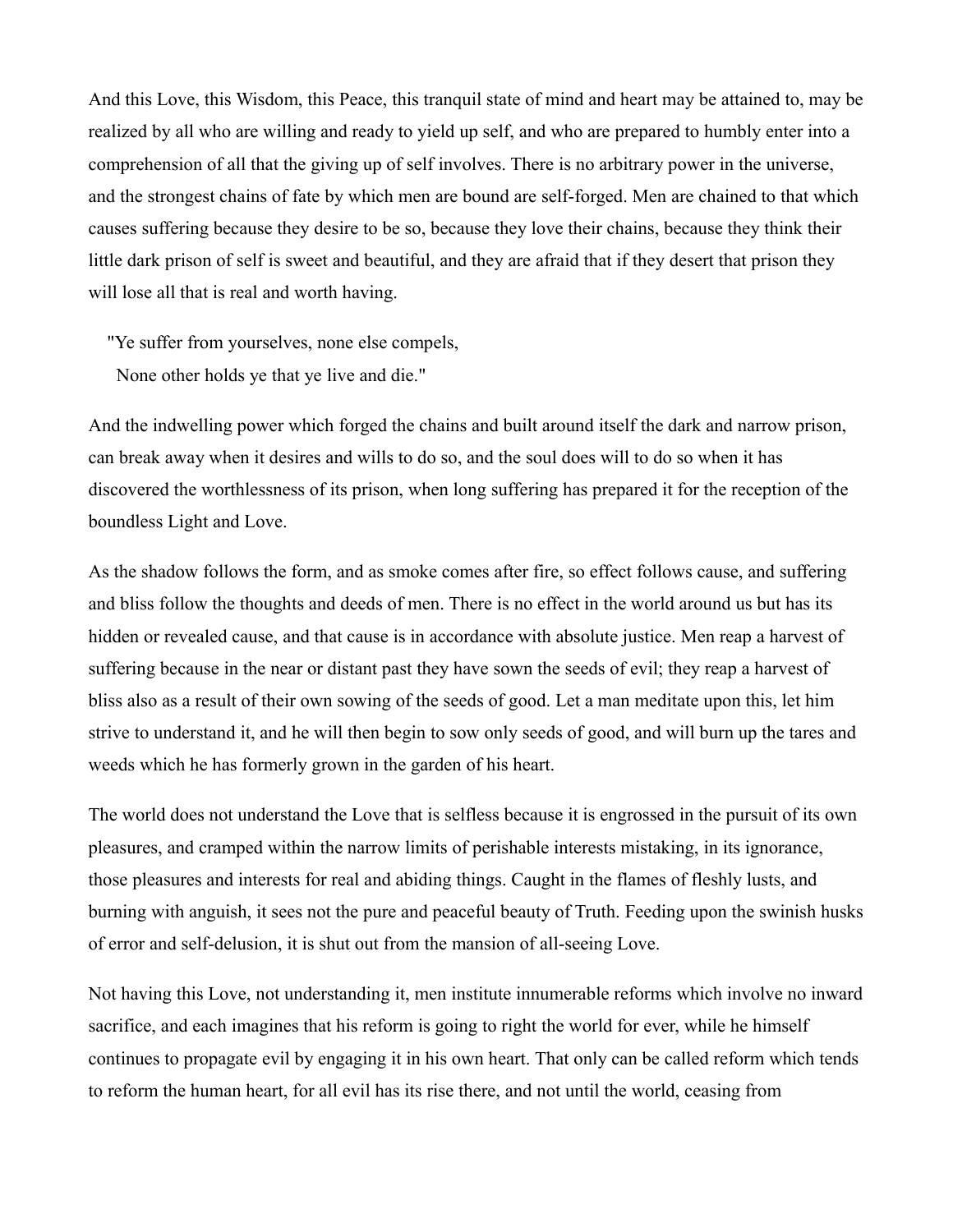selfishness and party strife, has learned the lesson of divine Love, will it realize the Golden Age of universal blessedness.

Let the rich cease to despise the poor, and the poor to condemn the rich; let the greedy learn how to give, and the lustful how to grow pure; let the partisan cease from strife, and the uncharitable begin to forgive; let the envious endeavor to rejoice with others, and the slanderers grow ashamed of their conduct. Let men and women take this course, and, lo! the Golden Age is at hand. He, therefore, who purifies his own heart is the world's greatest benefactor.

Yet, though the world is, and will be for many ages to come, shut out from that Age of Gold, which is the realization of selfless Love, you, if you are willing, may enter it now, by rising above your selfish self; if you will pass from prejudice, hatred, and condemnation, to gentle and forgiving love.

Where hatred, dislike, and condemnation are, selfless Love does not abide. It resides only in the heart that has ceased from all condemnation.

You say, "How can I love the drunkard, the hypocrite, the sneak, the murderer? I am compelled to dislike and condemn such men." It is true you cannot love such men *emotionally*, but when you say that you must perforce dislike and condemn them you show that you are not acquainted with the Great over-ruling Love; for it is possible to attain to such a state of interior enlightenment as will enable you to perceive the train of causes by which these men have become as they are, to enter into their intense sufferings, and to know the certainty of their ultimate purification. Possessed of such knowledge it will be utterly impossible for you any longer to dislike or condemn them, and you will always think of them with perfect calmness and deep compassion.

If you love people and speak of them with praise until they in some way thwart you, or do something of which you disapprove, and then you dislike them and speak of them with dispraise, you are not governed by the Love which is of God. If, in your heart, you are continually arraigning and condemning others, selfless Love is hidden from you.

He who knows that Love is at the heart of all things, and has realized the all-sufficing power of that Love, has no room in his heart for condemnation.

Men, not knowing this Love, constitute themselves judge and executioner of their fellows, forgetting that there is the Eternal Judge and Executioner, and in so far as men deviate from them in their own views, their particular reforms and methods, they brand them as fanatical, unbalanced, lacking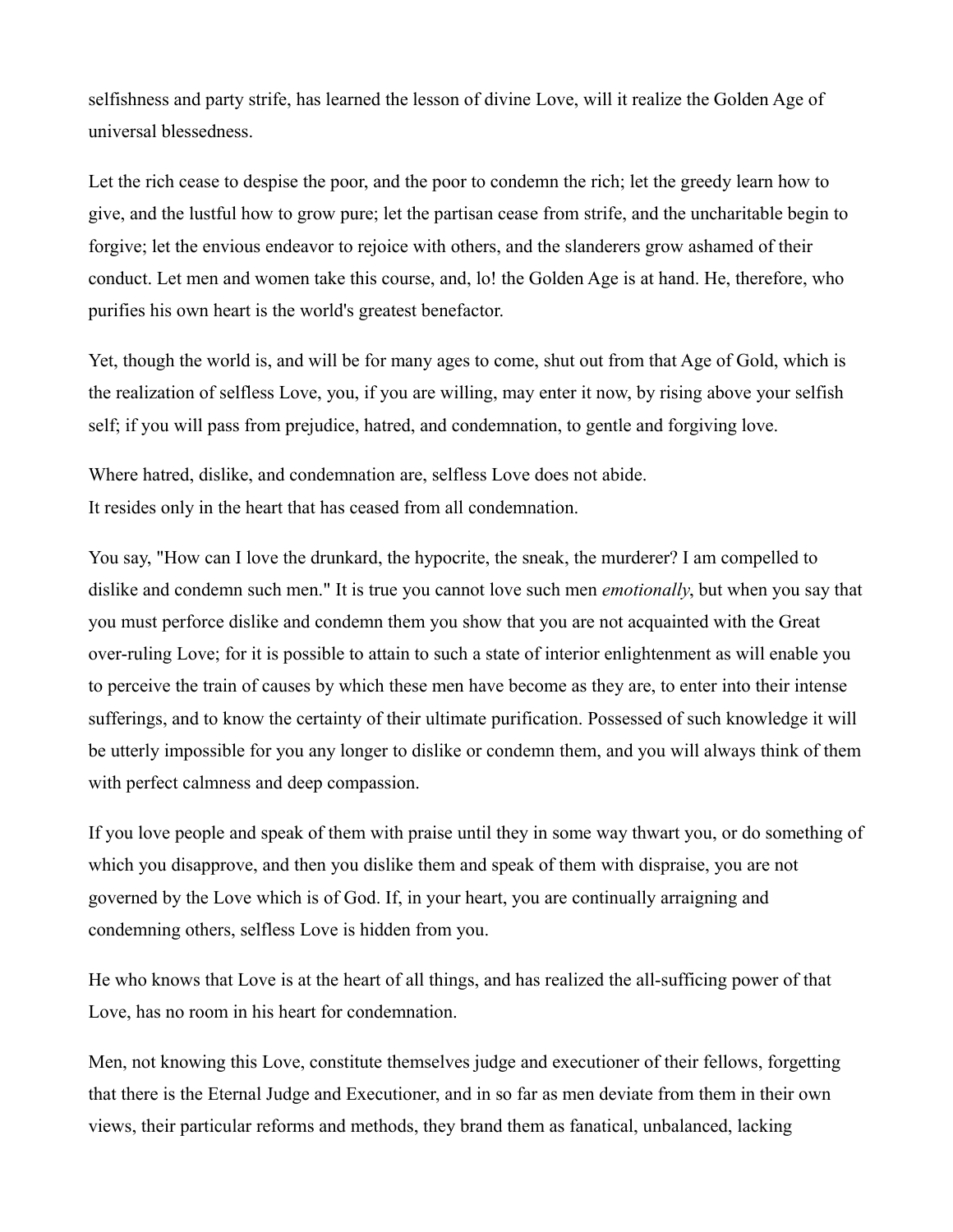judgment, sincerity, and honesty; in so far as others approximate to their own standard do they look upon them as being everything that is admirable. Such are the men who are centered in self. But he whose heart is centered in the supreme Love does not so brand and classify men; does not seek to convert men to his own views, not to convince them of the superiority of his methods. Knowing the Law of Love, he lives it, and maintains the same calm attitude of mind and sweetness of heart toward all. The debased and the virtuous, the foolish and the wise, the learned and the unlearned, the selfish and the unselfish receive alike the benediction of his tranquil thought.

You can only attain to this supreme knowledge, this divine Love by unremitting endeavor in selfdiscipline, and by gaining victory after victory over yourself. Only the pure in heart see God, and when your heart is sufficiently purified you will enter into the New Birth, and the Love that does not die, nor change, nor end in pain and sorrow will be awakened within you, and you will be at peace.

He who strives for the attainment of divine Love is ever seeking to overcome the spirit of condemnation, for where there is pure spiritual knowledge, condemnation cannot exist, and only in the heart that has become incapable of condemnation is Love perfected and fully realized.

The Christian condemns the Atheist; the Atheist satirizes the Christian; the Catholic and Protestant are ceaselessly engaged in wordy warfare, and the spirit of strife and hatred rules where peace and love should be.

"He that hateth his brother is a murderer," a crucifier of the divine Spirit of Love; and until you can regard men of all religions and of no religion with the same impartial spirit, with all freedom from dislike, and with perfect equanimity, you have yet to strive for that Love which bestows upon its possessor freedom and salvation.

The realization of divine knowledge, selfless Love, utterly destroys the spirit of condemnation, disperses all evil, and lifts the consciousness to that height of pure vision where Love, Goodness, Justice are seen to be universal, supreme, all-conquering, indestructible.

Train your mind in strong, impartial, and gentle thought; train your heart in purity and compassion; train your tongue to silence and to true and stainless speech; so shall you enter the way of holiness and peace, and shall ultimately realize the immortal Love. So living, without seeking to convert, you will convince; without arguing, you will teach; not cherishing ambition, the wise will find you out; and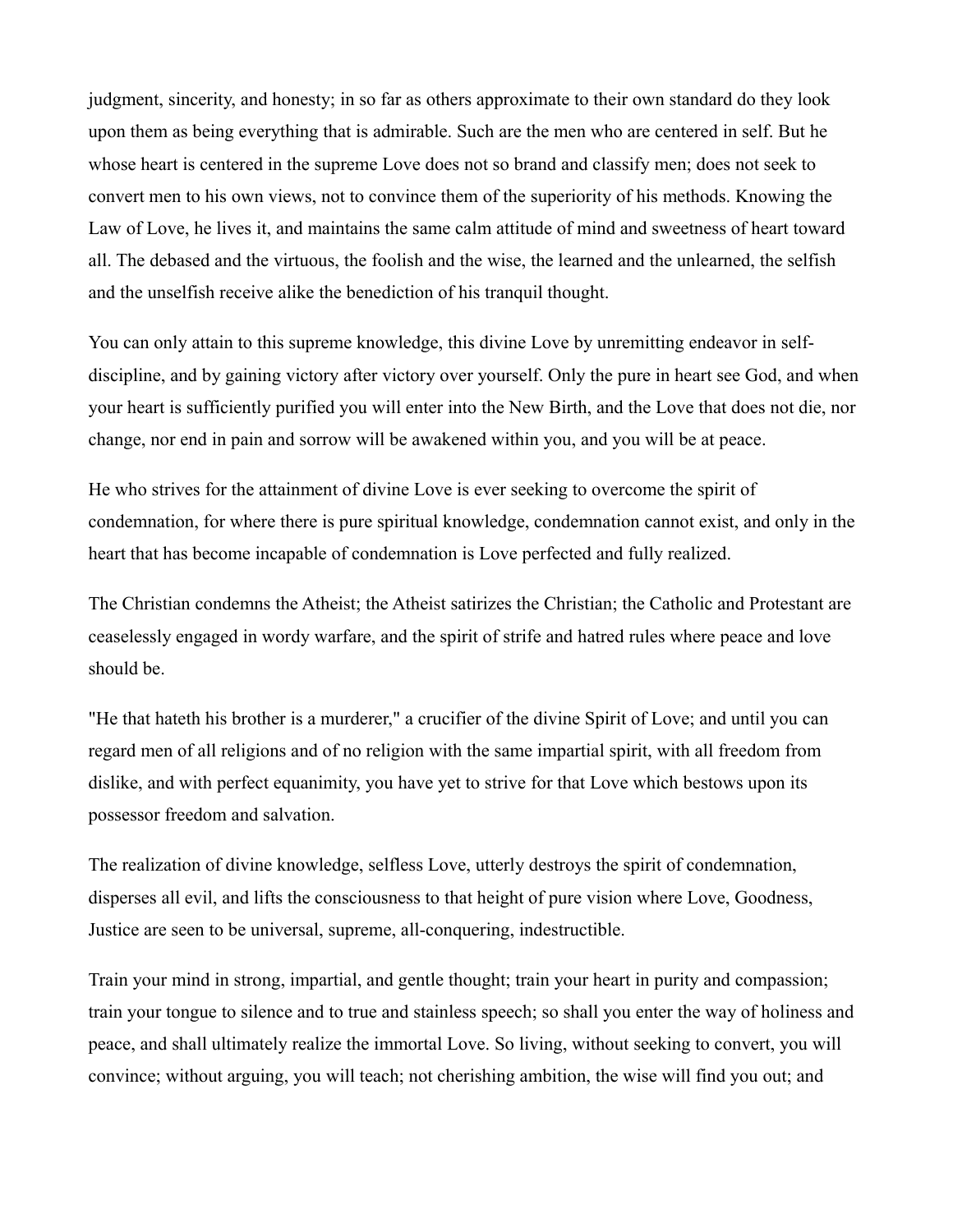without striving to gain men's opinions, you will subdue their hearts. For Love is all-conquering, allpowerful; and the thoughts, and deeds, and words of Love can never perish.

To know that Love is universal, supreme, all-sufficing; to be freed from the trammels of evil; to be quit of the inward unrest; to know that all men are striving to realize the Truth each in his own way; to be satisfied, sorrowless, serene; this is peace; this is gladness; this is immortality; this is Divinity; this is the realization of selfless Love.

I stood upon the shore, and saw the rocks Resist the onslaught of the mighty sea, And when I thought how all the countless shocks They had withstood through an eternity, I said, "To wear away this solid main The ceaseless efforts of the waves are vain."

But when I thought how they the rocks had rent, And saw the sand and shingles at my feet (Poor passive remnants of resistance spent) Tumbled and tossed where they the waters meet, Then saw I ancient landmarks 'neath the waves, And knew the waters held the stones their slaves.

I saw the mighty work the waters wrought By patient softness and unceasing flow; How they the proudest promontory brought Unto their feet, and massy hills laid low; How the soft drops the adamantine wall Conquered at last, and brought it to its fall.

And then I knew that hard, resisting sin Should yield at last to Love's soft ceaseless roll Coming and going, ever flowing in Upon the proud rocks of the human soul; That all resistance should be spent and past, And every heart yield unto it at last.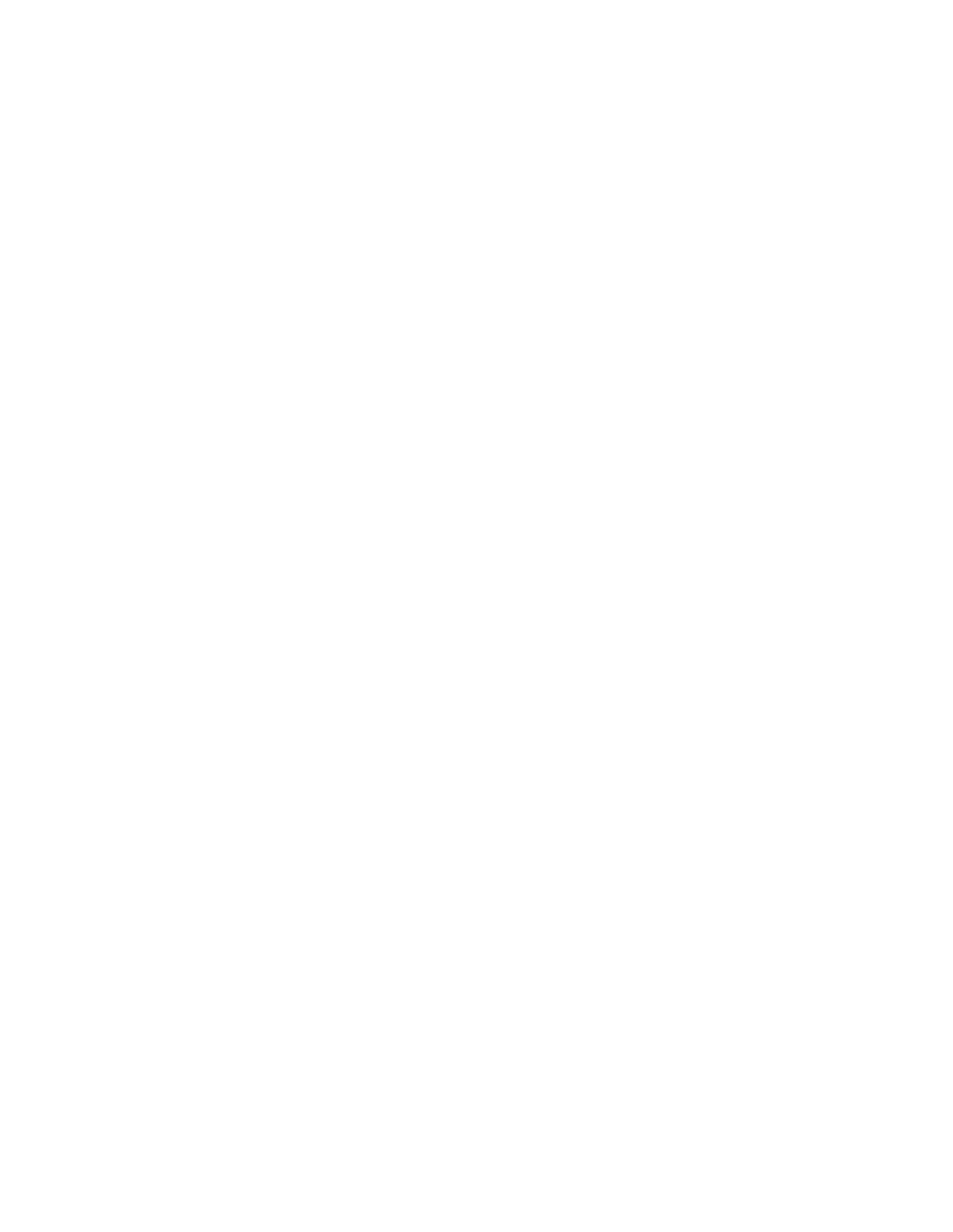#### ENTERING INTO THE INFINITE

From the beginning of time, man, in spite of his bodily appetites and desires, in the midst of all his clinging to earthly and impermanent things, has ever been intuitively conscious of the limited, transient, and illusionary nature of his material existence, and in his sane and silent moments has tried to reach out into a comprehension of the Infinite, and has turned with tearful aspiration toward the restful Reality of the Eternal Heart.

While vainly imagining that the pleasures of earth are real and satisfying, pain and sorrow continually remind him of their unreal and unsatisfying nature. Ever striving to believe that complete satisfaction is to be found in material things, he is conscious of an inward and persistent revolt against this belief, which revolt is at once a refutation of his essential mortality, and an inherent and imperishable proof that only in the immortal, the eternal, the infinite can he find abiding satisfaction and unbroken peace.

And here is the common ground of faith; here the root and spring of all religion; here the soul of Brotherhood and the heart of Love,—that man is essentially and spiritually divine and eternal, and that, immersed in mortality and troubled with unrest, he is ever striving to enter into a consciousness of his real nature.

The spirit of man is inseparable from the Infinite, and can be satisfied with nothing short of the Infinite, and the burden of pain will continue to weigh upon man's heart, and the shadows of sorrow to darken his pathway until, ceasing from his wanderings in the dream-world of matter, he comes back to his home in the reality of the Eternal.

As the smallest drop of water detached from the ocean contains all the qualities of the ocean, so man, detached in consciousness from the Infinite, contains within him its likeness; and as the drop of water must, by the law of its nature, ultimately find its way back to the ocean and lose itself in its silent depths, so must man, by the unfailing law of his nature, at last return to his source, and lose himself in the great ocean of the Infinite.

To re-become one with the Infinite is the goal of man. To enter into perfect harmony with the Eternal Law is Wisdom, Love and Peace. But this divine state is, and must ever be, incomprehensible to the merely personal. Personality, separateness, selfishness are one and the same, and are the antithesis of wisdom and divinity. By the unqualified surrender of the personality, separateness and selfishness cease, and man enters into the possession of his divine heritage of immortality and infinity.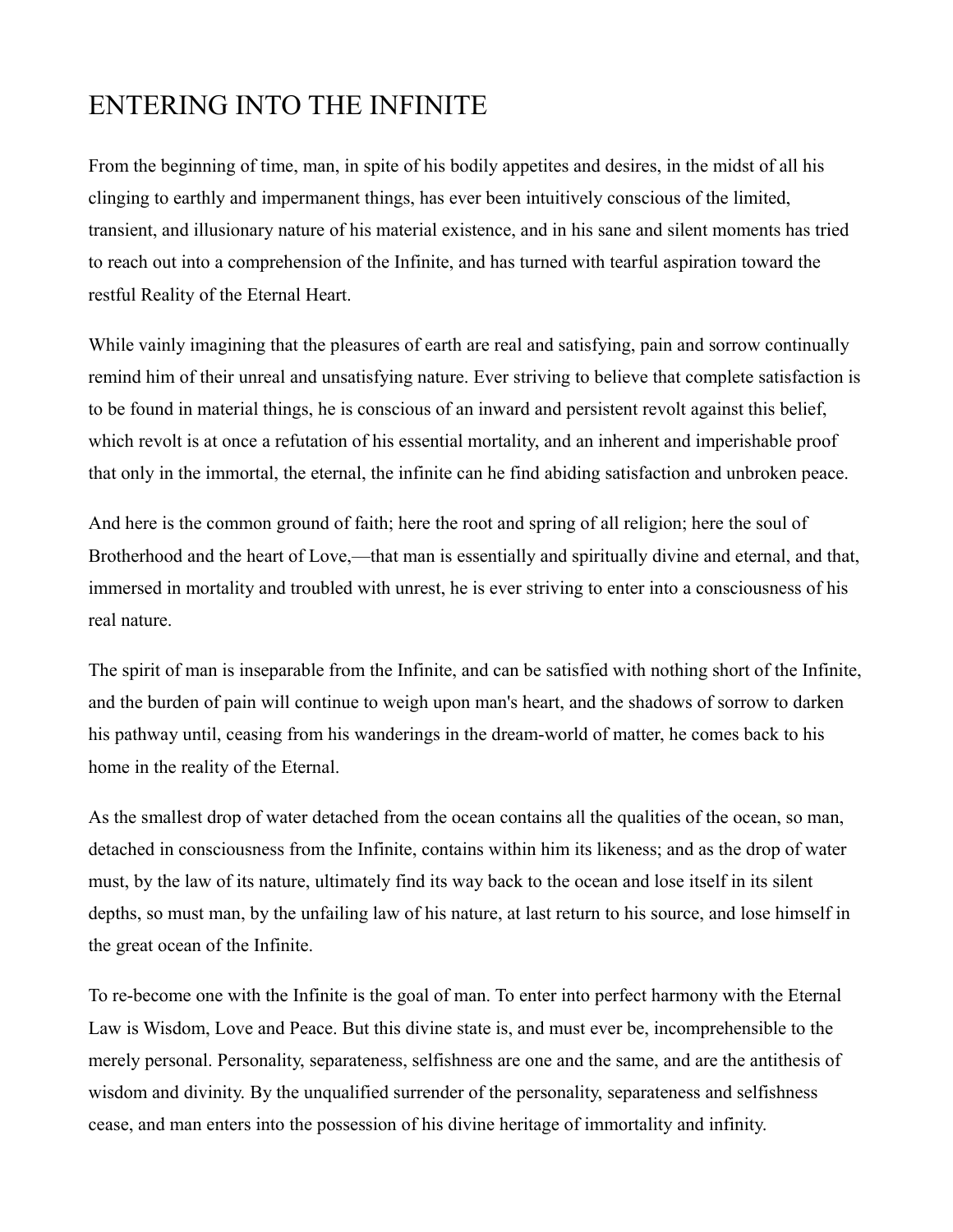Such surrender of the personality is regarded by the worldly and selfish mind as the most grievous of all calamities, the most irreparable loss, yet it is the one supreme and incomparable blessing, the only real and lasting gain. The mind unenlightened upon the inner laws of being, and upon the nature and destiny of its own life, clings to transient appearances, things which have in them no enduring substantiality, and so clinging, perishes, for the time being, amid the shattered wreckage of its own illusions.

Men cling to and gratify the flesh as though it were going to last for ever, and though they try to forget the nearness and inevitability of its dissolution, the dread of death and of the loss of all that they cling to clouds their happiest hours, and the chilling shadow of their own selfishness follows them like a remorseless specter.

And with the accumulation of temporal comforts and luxuries, the divinity within men is drugged, and they sink deeper and deeper into materiality, into the perishable life of the senses, and where there is sufficient intellect, theories concerning the immortality of the flesh come to be regarded as infallible truths. When a man's soul is clouded with selfishness in any or every form, he loses the power of spiritual discrimination, and confuses the temporal with the eternal, the perishable with the permanent, mortality with immortality, and error with Truth. It is thus that the world has come to be filled with theories and speculations having no foundation in human experience. Every body of flesh contains within itself, from the hour of birth, the elements of its own destruction, and by the unalterable law of its own nature must it pass away.

The perishable in the universe can never become permanent; the permanent can never pass away; the mortal can never become immortal; the immortal can never die; the temporal cannot become eternal nor the eternal become temporal; appearance can never become reality, nor reality fade into appearance; error can never become Truth, nor can Truth become error. Man cannot immortalize the flesh, but, by overcoming the flesh, by relinquishing all its inclinations, he can enter the region of immortality. "God alone hath immortality," and only by realizing the God state of consciousness does man enter into immortality.

All nature in its myriad forms of life is changeable, impermanent, unenduring. Only the informing Principle of nature endures. Nature is many, and is marked by separation. The informing Principle is One, and is marked by unity. By overcoming the senses and the selfishness within, which is the overcoming of nature, man emerges from the chrysalis of the personal and illusory, and wings himself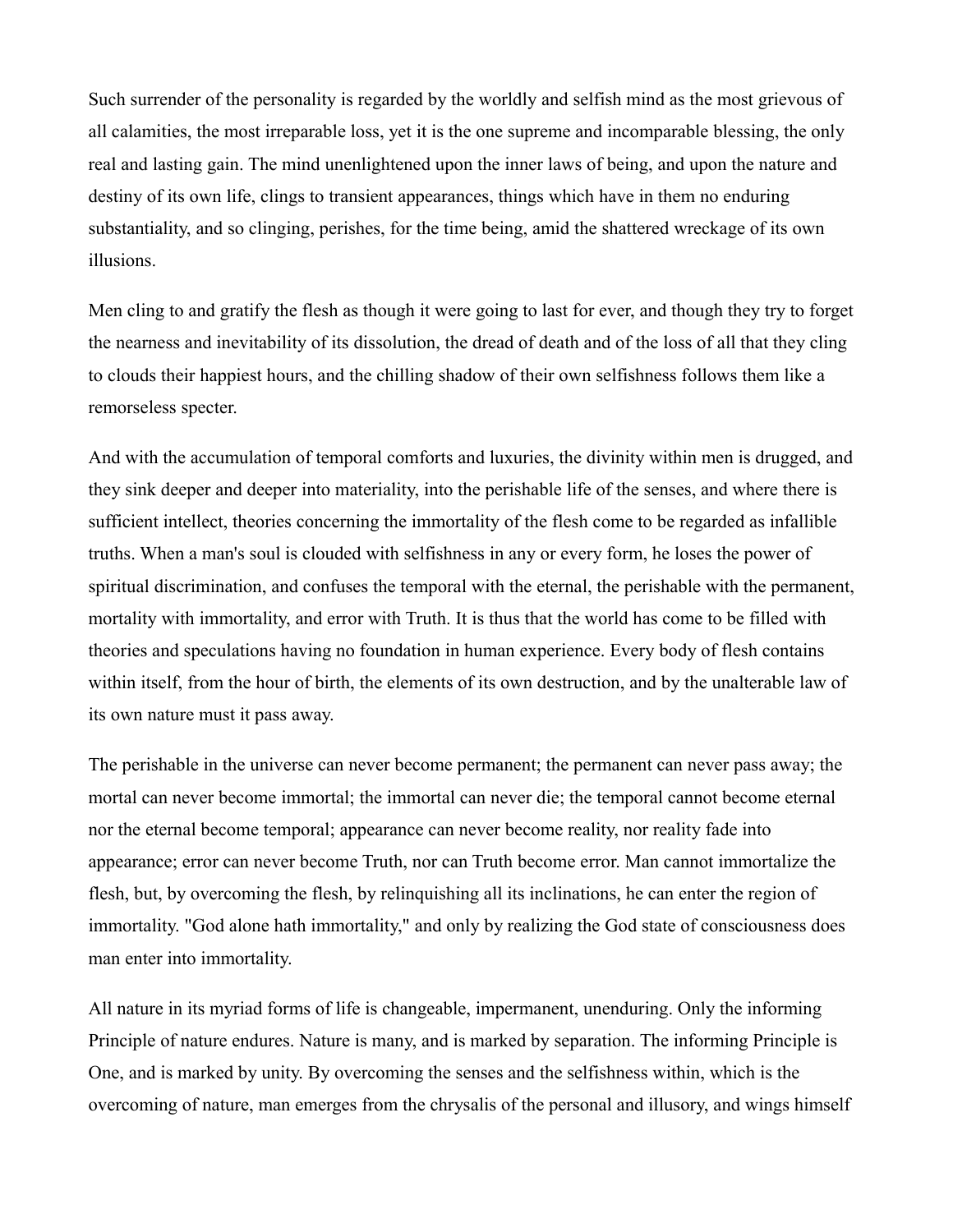into the glorious light of the impersonal, the region of universal Truth, out of which all perishable forms come.

Let men, therefore, practice self-denial; let them conquer their animal inclinations; let them refuse to be enslaved by luxury and pleasure; let them practice virtue, and grow daily into high and ever higher virtue, until at last they grow into the Divine, and enter into both the practice and the comprehension of humility, meekness, forgiveness, compassion, and love, which practice and comprehension constitute Divinity.

"Good-will gives insight," and only he who has so conquered his personality that he has but one attitude of mind, that of good-will, toward all creatures, is possessed of divine insight, and is capable of distinguishing the true from the false. The supremely good man is, therefore, the wise man, the divine man, the enlightened seer, the knower of the Eternal. Where you find unbroken gentleness, enduring patience, sublime lowliness, graciousness of speech, self-control, self-forgetfulness, and deep and abounding sympathy, look there for the highest wisdom, seek the company of such a one, for he has realized the Divine, he lives with the Eternal, he has become one with the Infinite. Believe not him that is impatient, given to anger, boastful, who clings to pleasure and refuses to renounce his selfish gratifications, and who practices not good-will and far-reaching compassion, for such a one hath not wisdom, vain is all his knowledge, and his works and words will perish, for they are grounded on that which passes away.

Let a man abandon self, let him overcome the world, let him deny the personal; by this pathway only can he enter into the heart of the Infinite.

The world, the body, the personality are mirages upon the desert of time; transitory dreams in the dark night of spiritual slumber, and those who have crossed the desert, those who are spiritually awakened, have alone comprehended the Universal Reality where all appearances are dispersed and dreaming and delusion are destroyed.

There is one Great Law which exacts unconditional obedience, one unifying principle which is the basis of all diversity, one eternal Truth wherein all the problems of earth pass away like shadows. To realize this Law, this Unity, this Truth, is to enter into the Infinite, is to become one with the Eternal.

To center one's life in the Great Law of Love is to enter into rest, harmony, peace. To refrain from all participation in evil and discord; to cease from all resistance to evil, and from the omission of that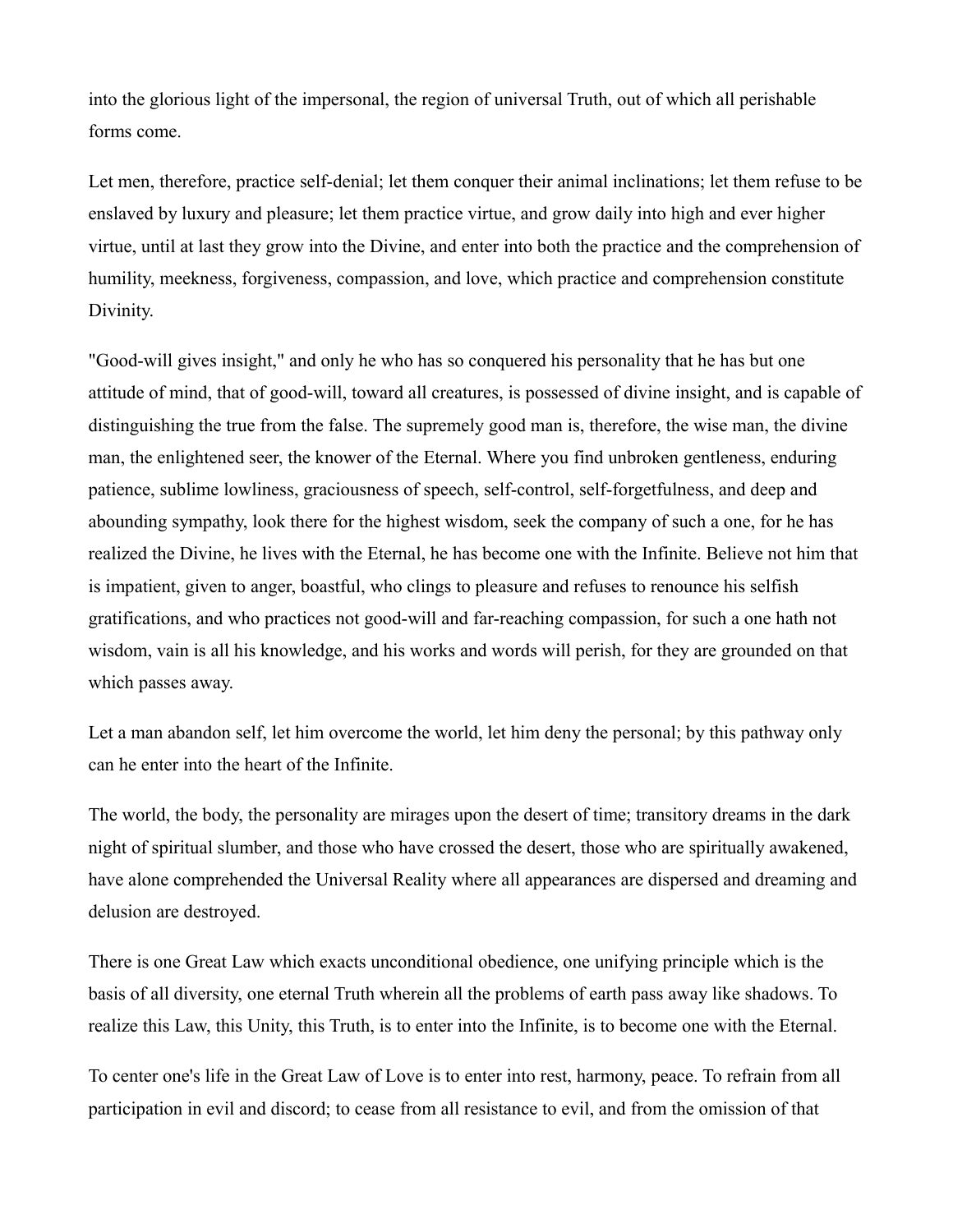which is good, and to fall back upon unswerving obedience to the holy calm within, is to enter into the inmost heart of things, is to attain to a living, conscious experience of that eternal and infinite principle which must ever remain a hidden mystery to the merely perceptive intellect. Until this principle is realized, the soul is not established in peace, and he who so realizes is truly wise; not wise with the wisdom of the learned, but with the simplicity of a blameless heart and of a divine manhood.

To enter into a realization of the Infinite and Eternal is to rise superior to time, and the world, and the body, which comprise the kingdom of darkness; and is to become established in immortality, Heaven, and the Spirit, which make up the Empire of Light.

Entering into the Infinite is not a mere theory or sentiment. It is a vital experience which is the result of assiduous practice in inward purification. When the body is no longer believed to be, even remotely, the real man; when all appetites and desires are thoroughly subdued and purified; when the emotions are rested and calm, and when the oscillation of the intellect ceases and perfect poise is secured, then, and not till then, does consciousness become one with the Infinite; not until then is childlike wisdom and profound peace secured.

Men grow weary and gray over the dark problems of life, and finally pass away and leave them unsolved because they cannot see their way out of the darkness of the personality, being too much engrossed in its limitations. Seeking to save his personal life, man forfeits the greater impersonal Life in Truth; clinging to the perishable, he is shut out from a knowledge of the Eternal.

By the surrender of self all difficulties are overcome, and there is no error in the universe but the fire of inward sacrifice will burn it up like chaff; no problem, however great, but will disappear like a shadow under the searching light of self-abnegation. Problems exist only in our own self-created illusions, and they vanish away when self is yielded up. Self and error are synonymous. Error is involved in the darkness of unfathomable complexity, but eternal simplicity is the glory of Truth.

Love of self shuts men out from Truth, and seeking their own personal happiness they lose the deeper, purer, and more abiding bliss. Says Carlyle—"There is in man a higher than love of happiness. He can do without happiness, and instead thereof find blessedness.

… Love not pleasure, love God. This is the Everlasting Yea, wherein all contradiction is solved; wherein whoso walks and works, it is well with him."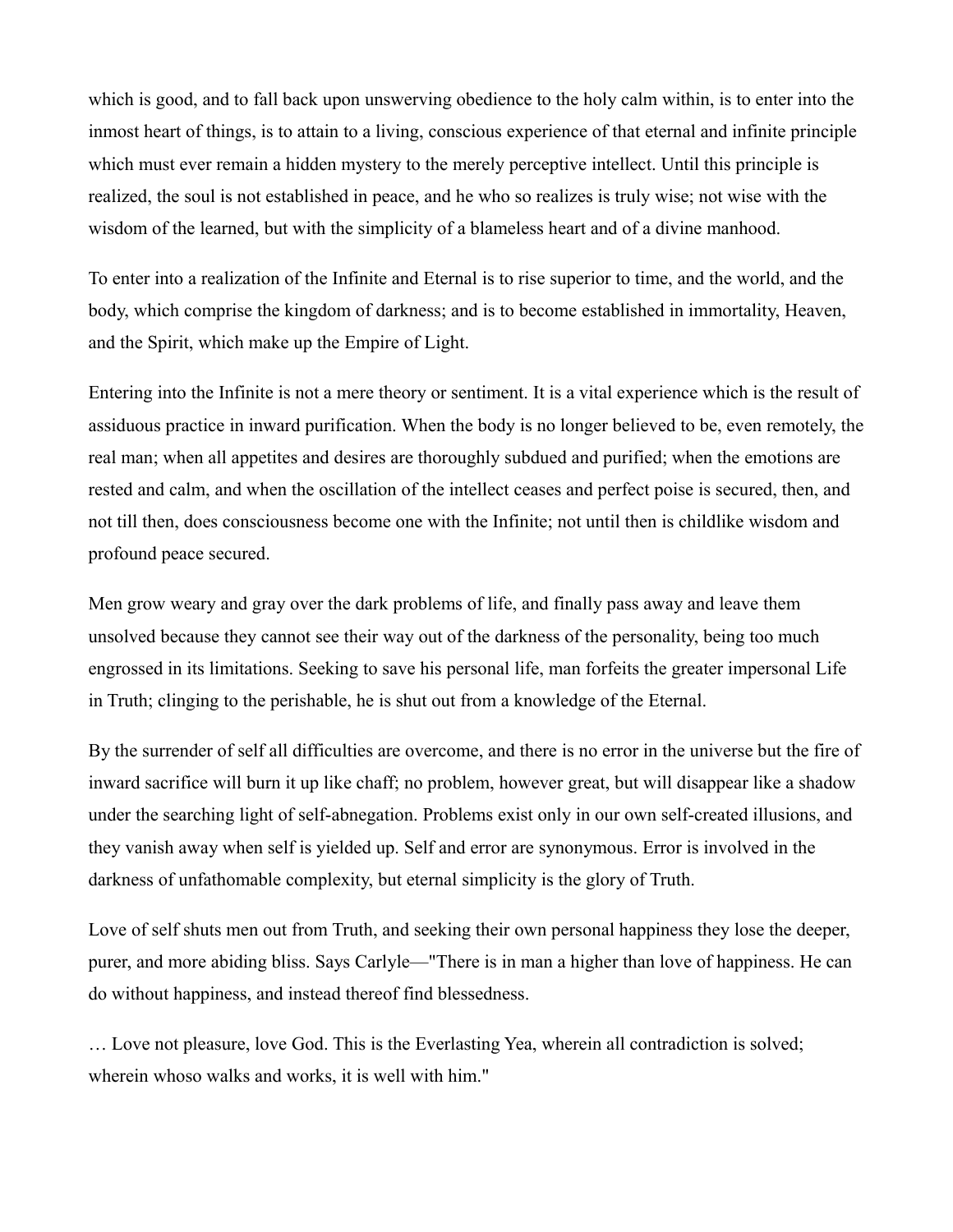He who has yielded up that self, that personality that men most love, and to which they cling with such fierce tenacity, has left behind him all perplexity, and has entered into a simplicity so profoundly simple as to be looked upon by the world, involved as it is in a network of error, as foolishness. Yet such a one has realized the highest wisdom, and is at rest in the Infinite. He "accomplishes without striving," and all problems melt before him, for he has entered the region of reality, and deals, not with changing effects, but with the unchanging principles of things. He is enlightened with a wisdom which is as superior to ratiocination, as reason is to animality. Having yielded up his lusts, his errors, his opinions and prejudices, he has entered into possession of the knowledge of God, having slain the selfish desire for heaven, and along with it the ignorant fear of hell; having relinquished even the love of life itself, he has gained supreme bliss and Life Eternal, the Life which bridges life and death, and knows its own immortality. Having yielded up all without reservation, he has gained all, and rests in peace on the bosom of the Infinite.

Only he who has become so free from self as to be equally content to be annihilated as to live, or to live as to be annihilated, is fit to enter into the Infinite. Only he who, ceasing to trust his perishable self, has learned to trust in boundless measure the Great Law, the Supreme Good, is prepared to partake of undying bliss.

For such a one there is no more regret, nor disappointment, nor remorse, for where all selfishness has ceased these sufferings cannot be; and whatever happens to him he knows that it is for his own good, and he is content, being no longer the servant of self, but the servant of the Supreme. He is no longer affected by the changes of earth, and when he hears of wars and rumors of wars his peace is not disturbed, and where men grow angry and cynical and quarrelsome, he bestows compassion and love. Though appearances may contradict it, he knows that the world is progressing, and that

"Through its laughing and its weeping,

Through its living and its keeping,

Through its follies and its labors, weaving in and out of sight,

To the end from the beginning,

Through all virtue and all sinning,

Reeled from God's great spool of Progress, runs the golden thread of light."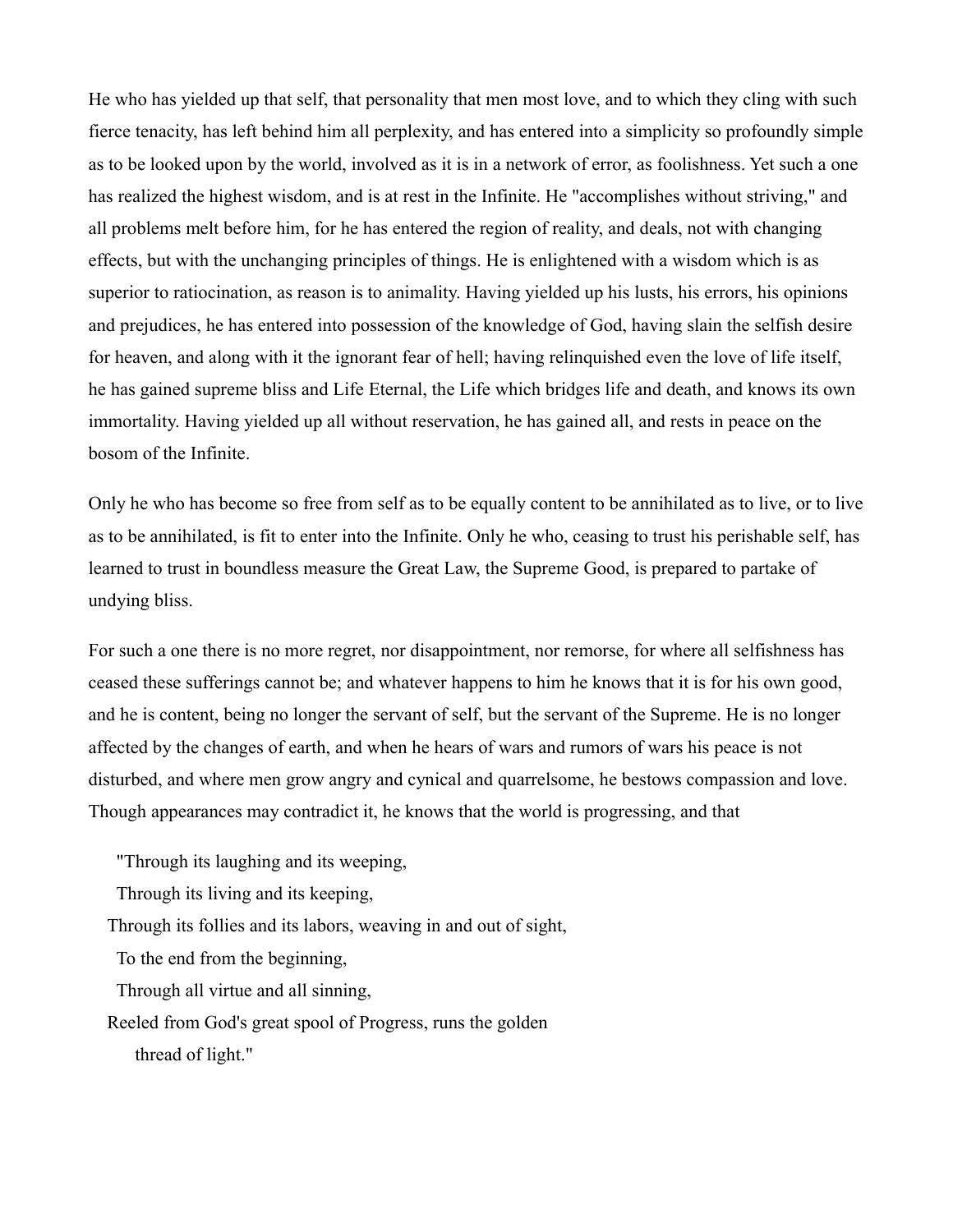When a fierce storm is raging none are angered about it, because they know it will quickly pass away, and when the storms of contention are devastating the world, the wise man, looking with the eye of Truth and pity, knows that it will pass away, and that out of the wreckage of broken hearts which it leaves behind the immortal Temple of Wisdom will be built.

Sublimely patient; infinitely compassionate; deep, silent, and pure, his very presence is a benediction; and when he speaks men ponder his words in their hearts, and by them rise to higher levels of attainment. Such is he who has entered into the Infinite, who by the power of utmost sacrifice has solved the sacred mystery of life.

Questioning Life and Destiny and Truth, I sought the dark and labyrinthine Sphinx, Who spake to me this strange and wondrous thing:— "Concealment only lies in blinded eyes, And God alone can see the Form of God."

I sought to solve this hidden mystery Vainly by paths of blindness and of pain, But when I found the Way of Love and Peace, Concealment ceased, and I was blind no more: Then saw I God e'en with the eyes of God.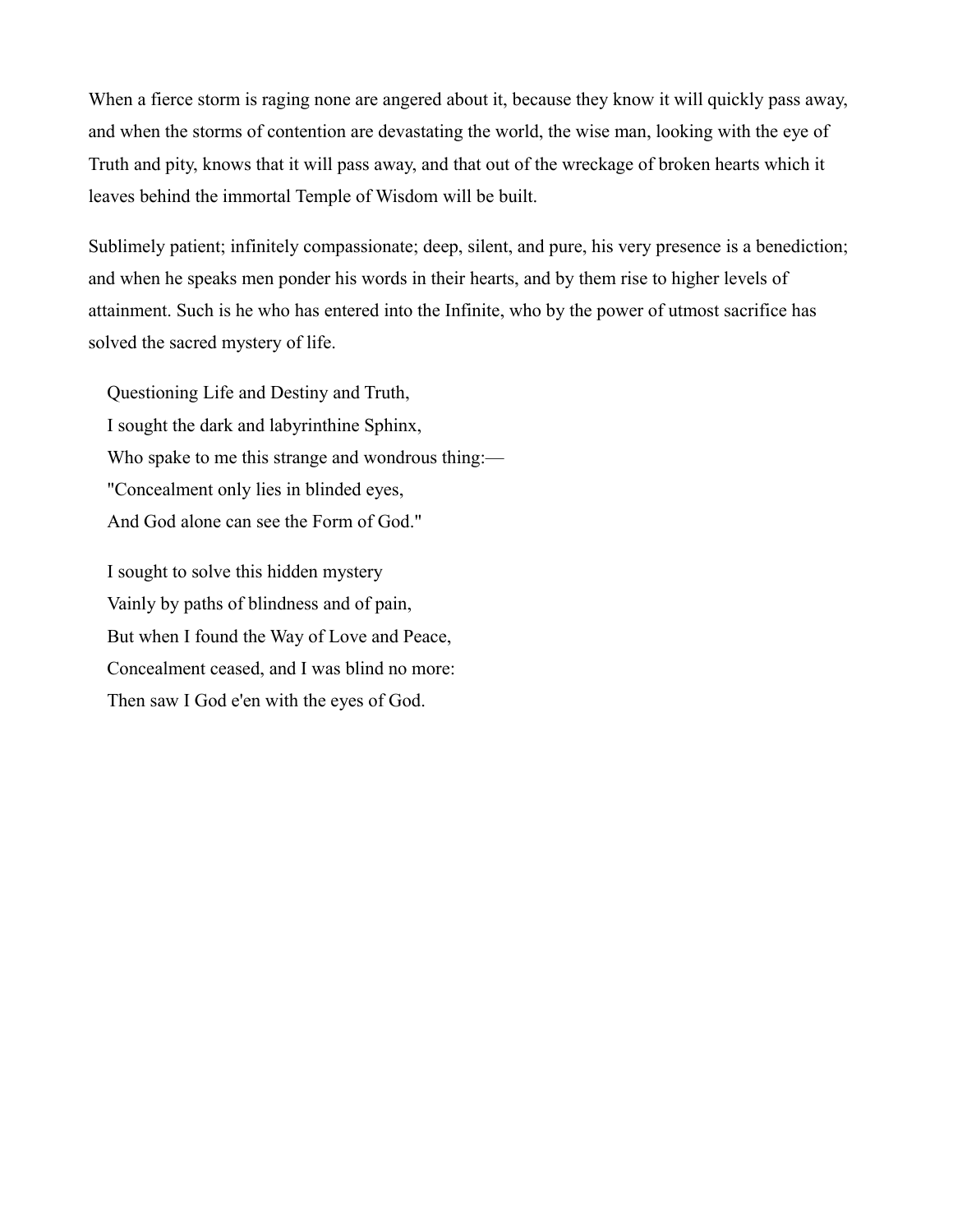### SAINTS, SAGES, AND SAVIORS: THE LAW OF SERVICE

The spirit of Love which is manifested as a perfect and rounded life, is the crown of being and the supreme end of knowledge upon this earth.

The measure of a man's truth is the measure of his love, and Truth is far removed from him whose life is not governed by Love. The intolerant and condemnatory, even though they profess the highest religion, have the smallest measure of Truth; while those who exercise patience, and who listen calmly and dispassionately to all sides, and both arrive themselves at, and incline others to, thoughtful and unbiased conclusions upon all problems and issues, have Truth in fullest measure. The final test of wisdom is this,—how does a man live? What spirit does he manifest? How does he act under trial and temptation? Many men boast of being in possession of Truth who are continually swayed by grief, disappointment, and passion, and who sink under the first little trial that comes along. Truth is nothing if not unchangeable, and in so far as a man takes his stand upon Truth does he become steadfast in virtue, does he rise superior to his passions and emotions and changeable personality.

Men formulate perishable dogmas, and call them Truth. Truth cannot be formulated; it is ineffable, and ever beyond the reach of intellect. It can only be experienced by practice; it can only be manifested as a stainless heart and a perfect life.

Who, then, in the midst of the ceaseless pandemonium of schools and creeds and parties, has the Truth? He who lives it. He who practices it. He who, having risen above that pandemonium by overcoming himself, no longer engages in it, but sits apart, quiet, subdued, calm, and self-possessed, freed from all strife, all bias, all condemnation, and bestows upon all the glad and unselfish love of the divinity within him.

He who is patient, calm, gentle, and forgiving under all circumstances, manifests the Truth. Truth will never be proved by wordy arguments and learned treatises, for if men do not perceive the Truth in infinite patience, undying forgiveness, and all-embracing compassion, no words can ever prove it to them.

It is an easy matter for the passionate to be calm and patient when they are alone, or are in the midst of calmness. It is equally easy for the uncharitable to be gentle and kind when they are dealt kindly with, but he who retains his patience and calmness under all trial, who remains sublimely meek and gentle under the most trying circumstances, he, and he alone, is possessed of the spotless Truth. And this is so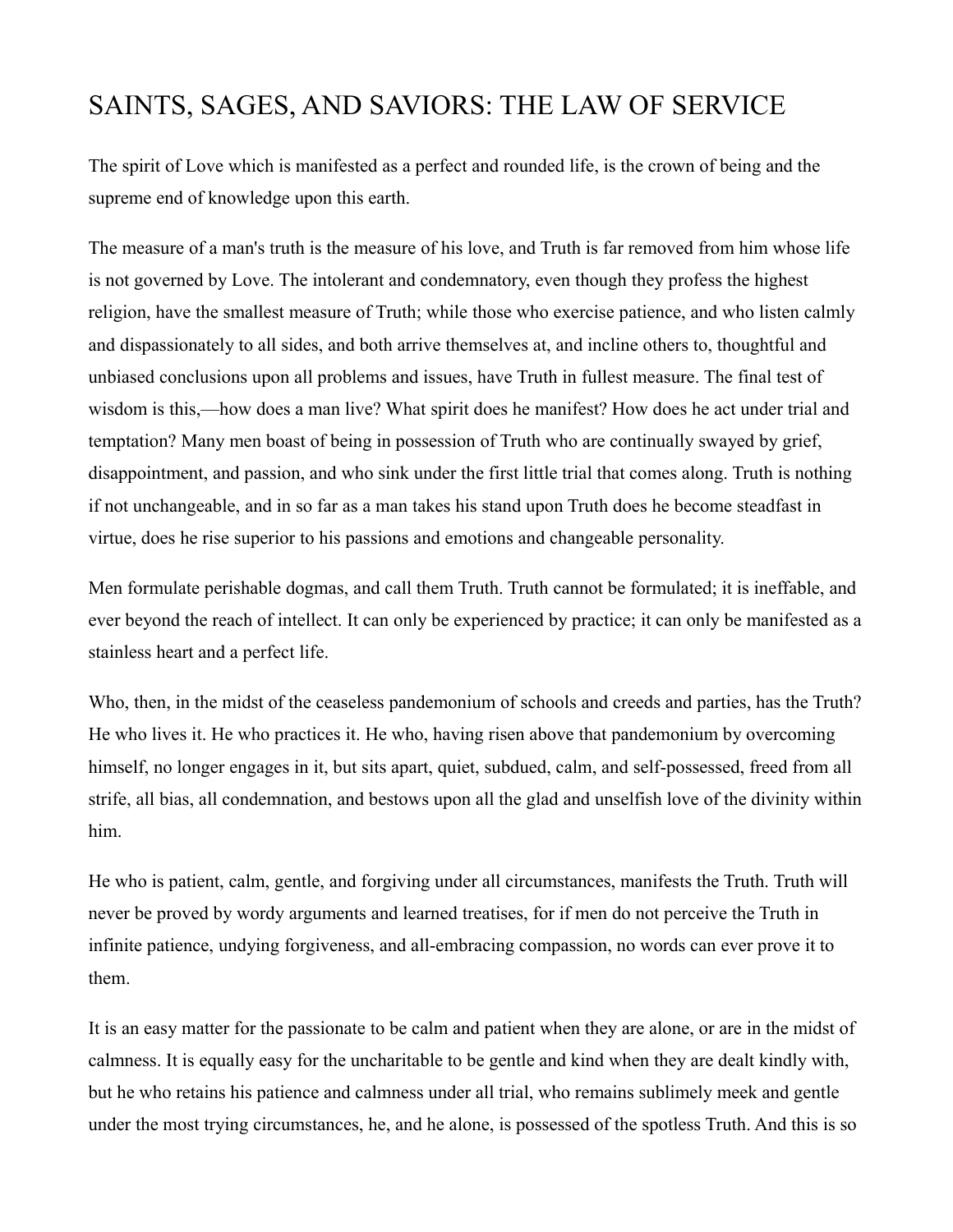because such lofty virtues belong to the Divine, and can only be manifested by one who has attained to the highest wisdom, who has relinquished his passionate and self-seeking nature, who has realized the supreme and unchangeable Law, and has brought himself into harmony with it.

Let men, therefore, cease from vain and passionate arguments about Truth, and let them think and say and do those things which make for harmony, peace, love, and good-will. Let them practice heartvirtue, and search humbly and diligently for the Truth which frees the soul from all error and sin, from all that blights the human heart, and that darkens, as with unending night, the pathway of the wandering souls of earth.

There is one great all-embracing Law which is the foundation and cause of the universe, the Law of Love. It has been called by many names in various countries and at various times, but behind all its names the same unalterable Law may be discovered by the eye of Truth. Names, religions, personalities pass away, but the Law of Love remains. To become possessed of a knowledge of this Law, to enter into conscious harmony with it, is to become immortal, invincible, indestructible.

It is because of the effort of the soul to realize this Law that men come again and again to live, to suffer, and to die; and when realized, suffering ceases, personality is dispersed, and the fleshly life and death are destroyed, for consciousness becomes one with the Eternal.

The Law is absolutely impersonal, and its highest manifested expression is that of Service. When the purified heart has realized Truth it is then called upon to make the last, the greatest and holiest sacrifice, the sacrifice of the well-earned enjoyment of Truth. It is by virtue of this sacrifice that the divinelyemancipated soul comes to dwell among men, clothed with a body of flesh, content to dwell among the lowliest and least, and to be esteemed the servant of all mankind. That sublime humility which is manifested by the world's saviors is the seal of Godhead, and he who has annihilated the personality, and has become a living, visible manifestation of the impersonal, eternal, boundless Spirit of Love, is alone singled out as worthy to receive the unstinted worship of posterity. He only who succeeds in humbling himself with that divine humility which is not only the extinction of self, but is also the pouring out upon all the spirit of unselfish love, is exalted above measure, and given spiritual dominion in the hearts of mankind.

All the great spiritual teachers have denied themselves personal luxuries, comforts, and rewards, have abjured temporal power, and have lived and taught the limitless and impersonal Truth. Compare their lives and teachings, and you will find the same simplicity, the same self-sacrifice, the same humility,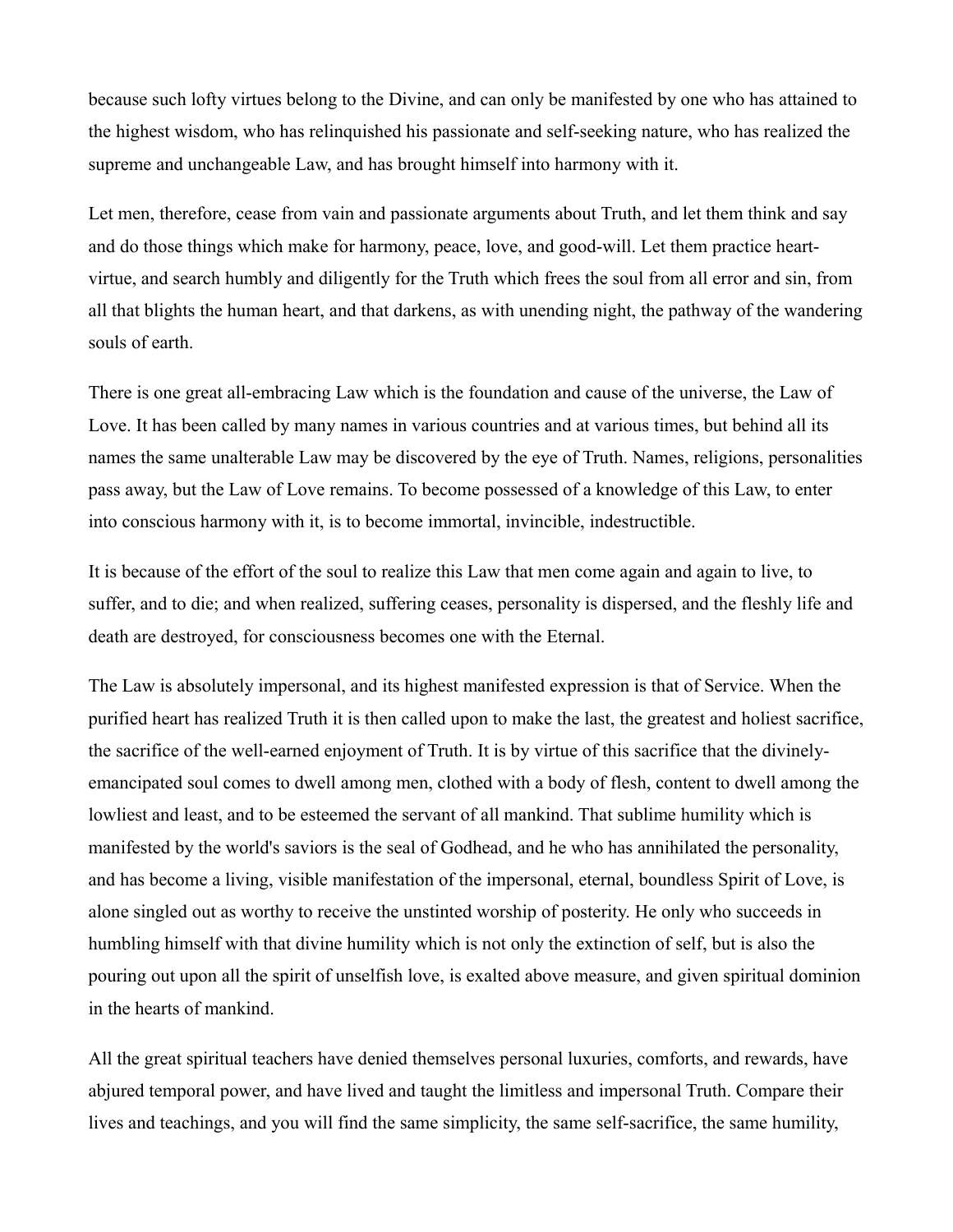love, and peace both lived and preached by them. They taught the same eternal Principles, the realization of which destroys all evil. Those who have been hailed and worshiped as the saviors of mankind are manifestations of the Great impersonal Law, and being such, were free from passion and prejudice, and having no opinions, and no special letter of doctrine to preach and defend, they never sought to convert and to proselytize. Living in the highest Goodness, the supreme Perfection, their sole object was to uplift mankind by manifesting that Goodness in thought, word, and deed. They stand between man the personal and God the impersonal, and serve as exemplary types for the salvation of self-enslaved mankind.

Men who are immersed in self, and who cannot comprehend the Goodness that is absolutely impersonal, deny divinity to all saviors except their own, and thus introduce personal hatred and doctrinal controversy, and, while defending their own particular views with passion, look upon each other as being heathens or infidels, and so render null and void, as far as their lives are concerned, the unselfish beauty and holy grandeur of the lives and teachings of their own Masters. Truth cannot be limited; it can never be the special prerogative of any man, school, or nation, and when personality steps in, Truth is lost.

The glory alike of the saint, the sage, and the savior is this,—that he has realized the most profound lowliness, the most sublime unselfishness; having given up all, even his own personality, all his works are holy and enduring, for they are freed from every taint of self. He gives, yet never thinks of receiving; he works without regretting the past or anticipating the future, and never looks for reward.

When the farmer has tilled and dressed his land and put in the seed, he knows that he has done all that he can possibly do, and that now he must trust to the elements, and wait patiently for the course of time to bring about the harvest, and that no amount of expectancy on his part will affect the result. Even so, he who has realized Truth goes forth as a sower of the seeds of goodness, purity, love and peace, without expectancy, and never looking for results, knowing that there is the Great Over-ruling Law which brings about its own harvest in due time, and which is alike the source of preservation and destruction.

Men, not understanding the divine simplicity of a profoundly unselfish heart, look upon their particular savior as the manifestation of a special miracle, as being something entirely apart and distinct from the nature of things, and as being, in his ethical excellence, eternally unapproachable by the whole of mankind. This attitude of unbelief (for such it is) in the divine perfectibility of man, paralyzes effort,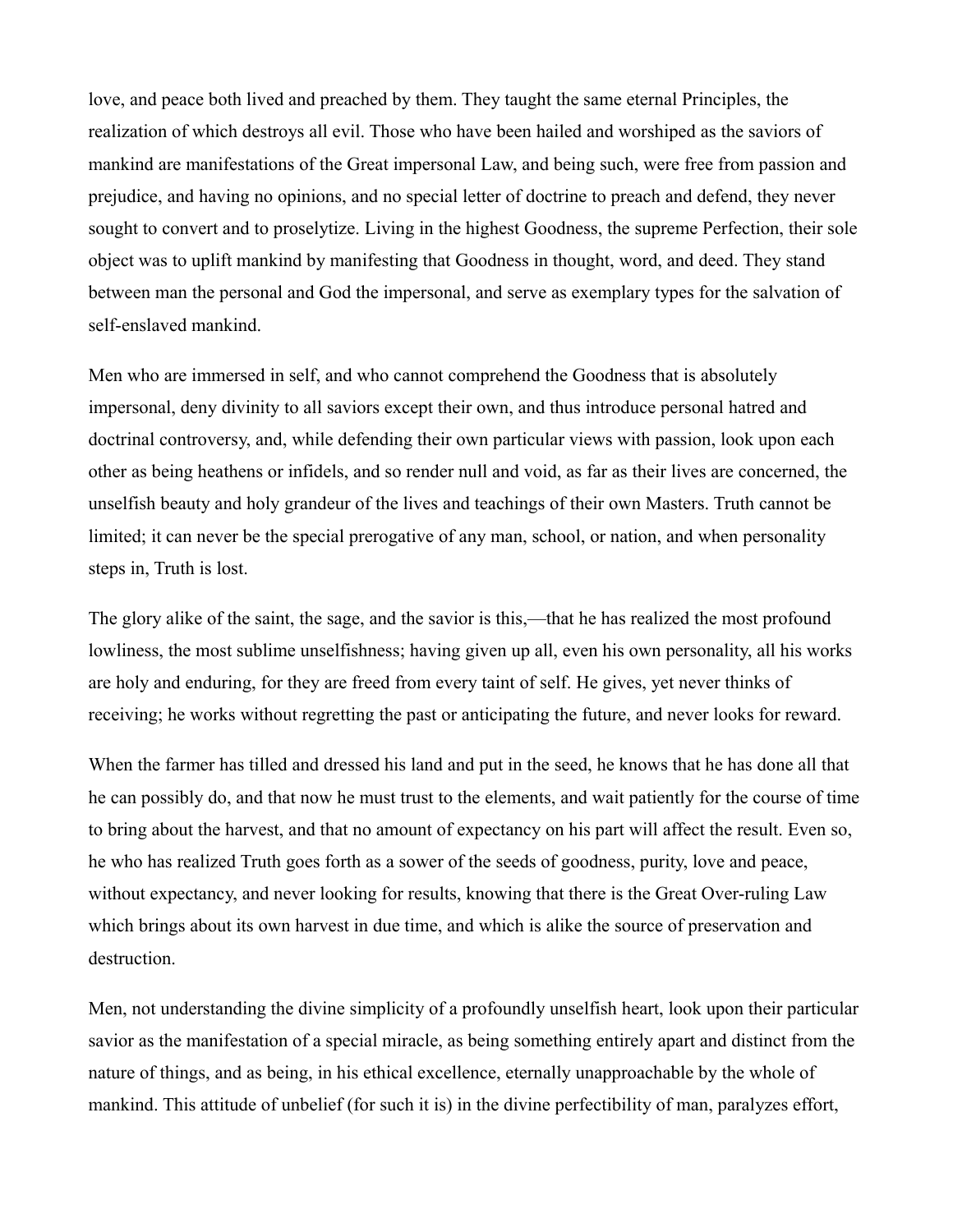and binds the souls of men as with strong ropes to sin and suffering. Jesus "grew in wisdom" and was "perfected by suffering." What Jesus was, he became such; what Buddha was, he became such; and every holy man became such by unremitting perseverance in self-sacrifice. Once recognize this, once realize that by watchful effort and hopeful perseverance you can rise above your lower nature, and great and glorious will be the vistas of attainment that will open out before you. Buddha vowed that he would not relax his efforts until he arrived at the state of perfection, and he accomplished his purpose.

What the saints, sages, and saviors have accomplished, you likewise may accomplish if you will only tread the way which they trod and pointed out, the way of self-sacrifice, of self-denying service.

Truth is very simple. It says, "Give up self," "Come unto Me" (away from all that defiles) "and I will give you rest." All the mountains of commentary that have been piled upon it cannot hide it from the heart that is earnestly seeking for Righteousness. It does not require learning; it can be known in spite of learning. Disguised under many forms by erring self-seeking man, the beautiful simplicity and clear transparency of Truth remains unaltered and undimmed, and the unselfish heart enters into and partakes of its shining radiance. Not by weaving complex theories, not by building up speculative philosophies is Truth realized; but by weaving the web of inward purity, by building up the Temple of a stainless life is Truth realized.

He who enters upon this holy way begins by restraining his passions. This is virtue, and is the beginning of saintship, and saintship is the beginning of holiness. The entirely worldly man gratifies all his desires, and practices no more restraint than the law of the land in which he lives demands; the virtuous man restrains his passions; the saint attacks the enemy of Truth in its stronghold within his own heart, and restrains all selfish and impure thoughts; while the holy man is he who is free from passion and all impure thought, and to whom goodness and purity have become as natural as scent and color are to the flower. The holy man is divinely wise; he alone knows Truth in its fullness, and has entered into abiding rest and peace. For him evil has ceased; it has disappeared in the universal light of the All-Good. Holiness is the badge of wisdom. Said Krishna to the Prince Arjuna—

"Humbleness, truthfulness, and harmlessness, Patience and honor, reverence for the wise, Purity, constancy, control of self, Contempt of sense-delights, self-sacrifice, Perception of the certitude of ill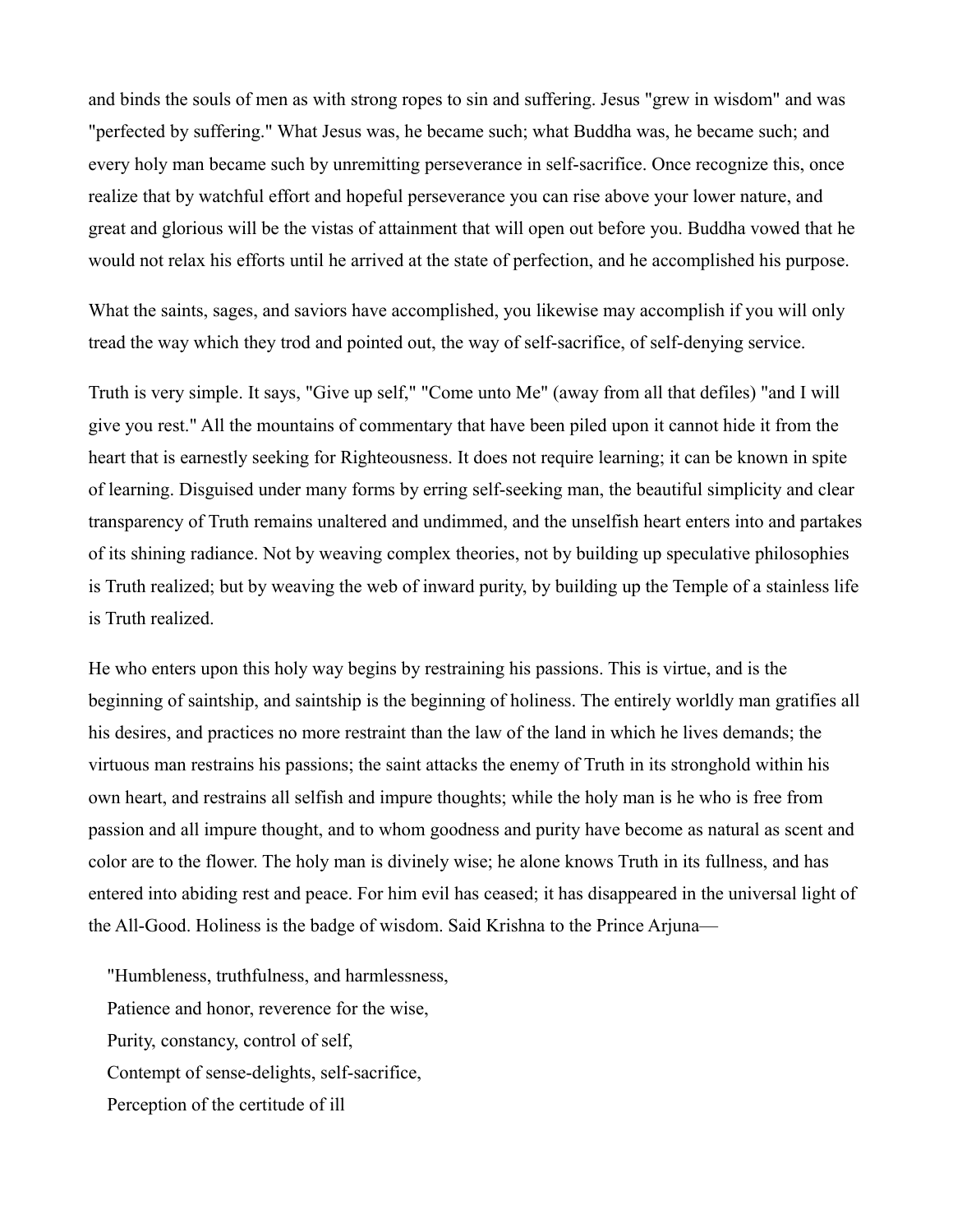In birth, death, age, disease, suffering and sin; An ever tranquil heart in fortunes good And fortunes evil, … … Endeavors resolute To reach perception of the utmost soul, And grace to understand what gain it were So to attain—this is true wisdom, Prince! And what is otherwise is ignorance!"

Whoever fights ceaselessly against his own selfishness, and strives to supplant it with all-embracing love, is a saint, whether he live in a cottage or in the midst of riches and influence; or whether he preaches or remains obscure.

To the worldling, who is beginning to aspire towards higher things, the saint, such as a sweet St. Francis of Assisi, or a conquering St. Anthony, is a glorious and inspiring spectacle; to the saint, an equally enrapturing sight is that of the sage, sitting serene and holy, the conqueror of sin and sorrow, no more tormented by regret and remorse, and whom even temptation can never reach; and yet even the sage is drawn on by a still more glorious vision, that of the savior actively manifesting his knowledge in selfless works, and rendering his divinity more potent for good by sinking himself in the throbbing, sorrowing, aspiring heart of mankind.

And this only is true service—to forget oneself in love towards all, to lose oneself in working for the whole. O thou vain and foolish man, who thinkest that thy many works can save thee; who, chained to all error, talkest loudly of thyself, thy work, and thy many sacrifices, and magnifiest thine own importance; know this, that though thy fame fill the whole earth, all thy work shall come to dust, and thou thyself be reckoned lower than the least in the Kingdom of Truth!

Only the work that is impersonal can live; the works of self are both powerless and perishable. Where duties, howsoever humble, are done without self-interest, and with joyful sacrifice, there is true service and enduring work. Where deeds, however brilliant and apparently successful, are done from love of self, there is ignorance of the Law of Service, and the work perishes.

It is given to the world to learn one great and divine lesson, the lesson of absolute unselfishness. The saints, sages, and saviors of all time are they who have submitted themselves to this task, and have learned and lived it. All the Scriptures of the world are framed to teach this one lesson; all the great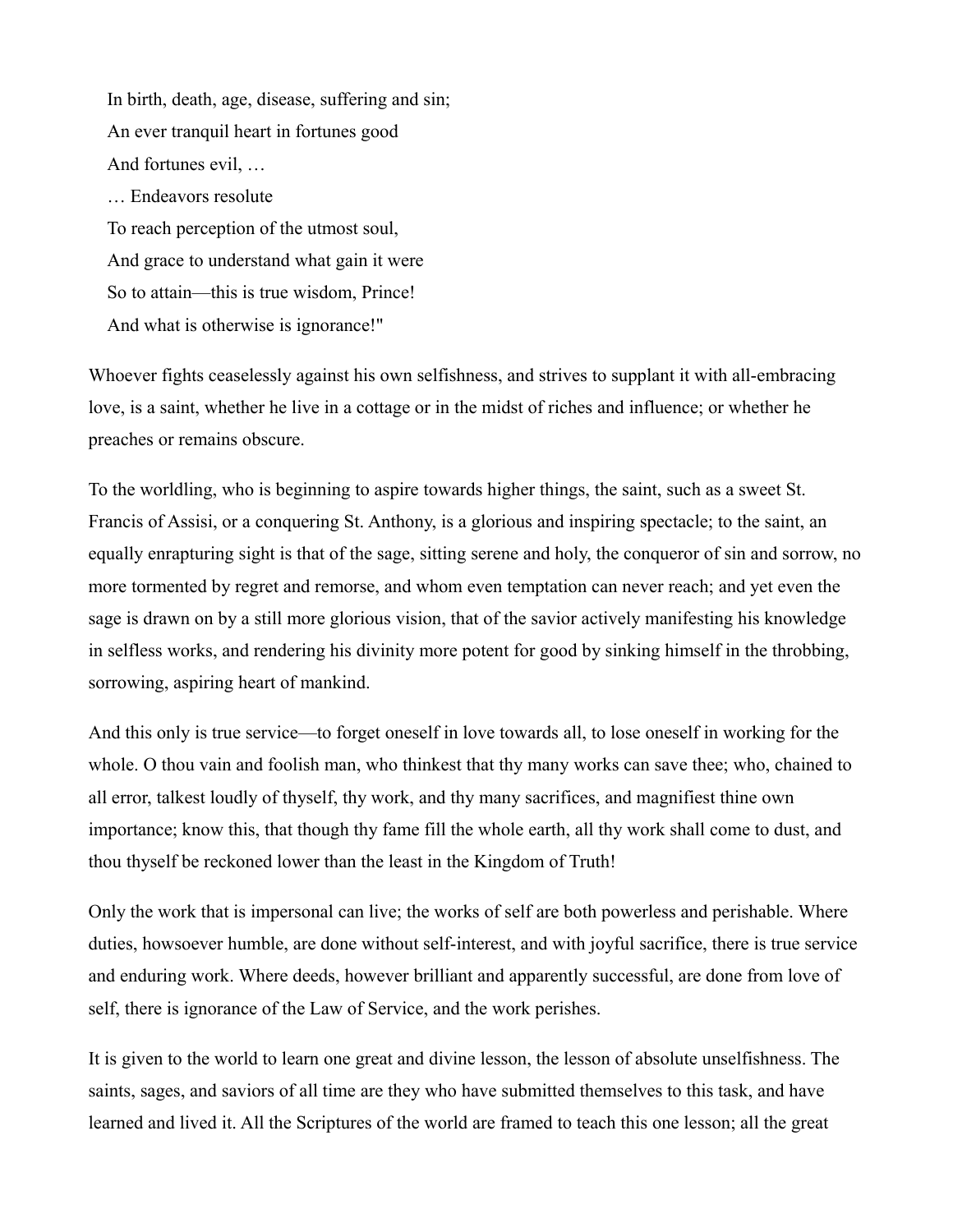teachers reiterate it. It is too simple for the world which, scorning it, stumbles along in the complex ways of selfishness.

A pure heart is the end of all religion and the beginning of divinity. To search for this Righteousness is to walk the Way of Truth and Peace, and he who enters this Way will soon perceive that Immortality which is independent of birth and death, and will realize that in the Divine economy of the universe the humblest effort is not lost.

The divinity of a Krishna, a Gautama, or a Jesus is the crowning glory of self-abnegation, the end of the soul's pilgrimage in matter and mortality, and the world will not have finished its long journey until every soul has become as these, and has entered into the blissful realization of its own divinity.

Great glory crowns the heights of hope by arduous struggle won; Bright honor rounds the hoary head that mighty works hath done; Fair riches come to him who strives in ways of golden gain. And fame enshrines his name who works with genius-glowing brain; But greater glory waits for him who, in the bloodless strife 'Gainst self and wrong, adopts, in love, the sacrificial life; And brighter honor rounds the brow of him who, 'mid the scorns Of blind idolaters of self, accepts the crown of thorns; And fairer purer riches come to him who greatly strives To walk in ways of love and truth to sweeten human lives; And he who serveth well mankind exchanges fleeting fame For Light eternal, Joy and Peace, and robes of heavenly flame.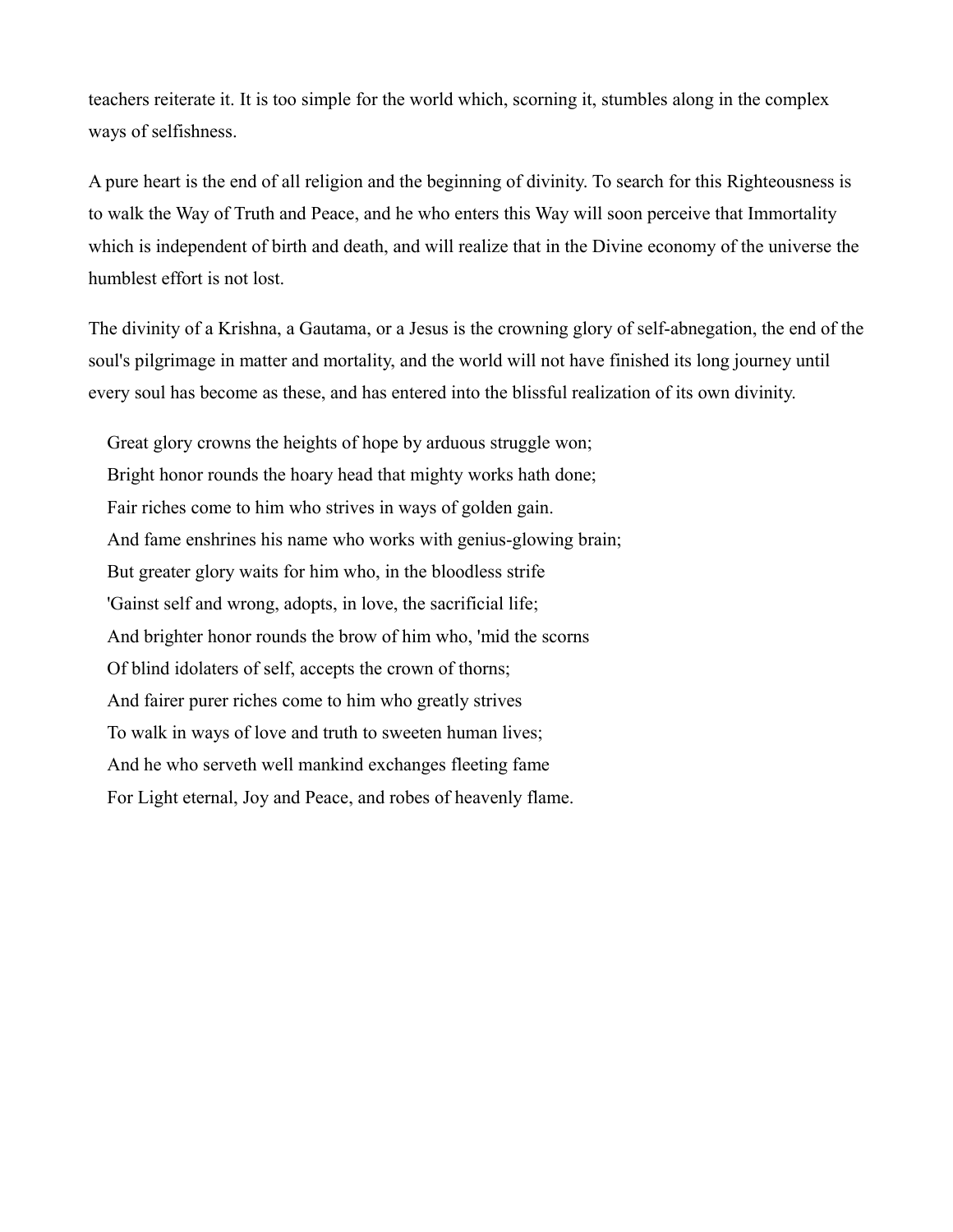## THE REALIZATION OF PERFECT PEACE

In the external universe there is ceaseless turmoil, change, and unrest; at the heart of all things there is undisturbed repose; in this deep silence dwelleth the Eternal.

Man partakes of this duality, and both the surface change and disquietude, and the deep-seated eternal abode of Peace, are contained within him.

As there are silent depths in the ocean which the fiercest storm cannot reach, so there are silent, holy depths in the heart of man which the storms of sin and sorrow can never disturb. To reach this silence and to live consciously in it is peace.

Discord is rife in the outward world, but unbroken harmony holds sway at the heart of the universe. The human soul, torn by discordant passion and grief, reaches blindly toward the harmony of the sinless state, and to reach this state and to live consciously in it is peace.

Hatred severs human lives, fosters persecution, and hurls nations into ruthless war, yet men, though they do not understand why, retain some measure of faith in the overshadowing of a Perfect Love; and to reach this Love and to live consciously in it is peace.

And this inward peace, this silence, this harmony, this Love, is the Kingdom of Heaven, which is so difficult to reach because few are willing to give up themselves and to become as little children.

"Heaven's gate is very narrow and minute, It cannot be perceived by foolish men Blinded by vain illusions of the world; E'en the clear-sighted who discern the way, And seek to enter, find the portal barred, And hard to be unlocked. Its massive bolts Are pride and passion, avarice and lust."

Men cry peace! peace! where there is no peace, but on the contrary, discord, disquietude and strife. Apart from that Wisdom which is inseparable from self-renunciation, there can be no real and abiding peace.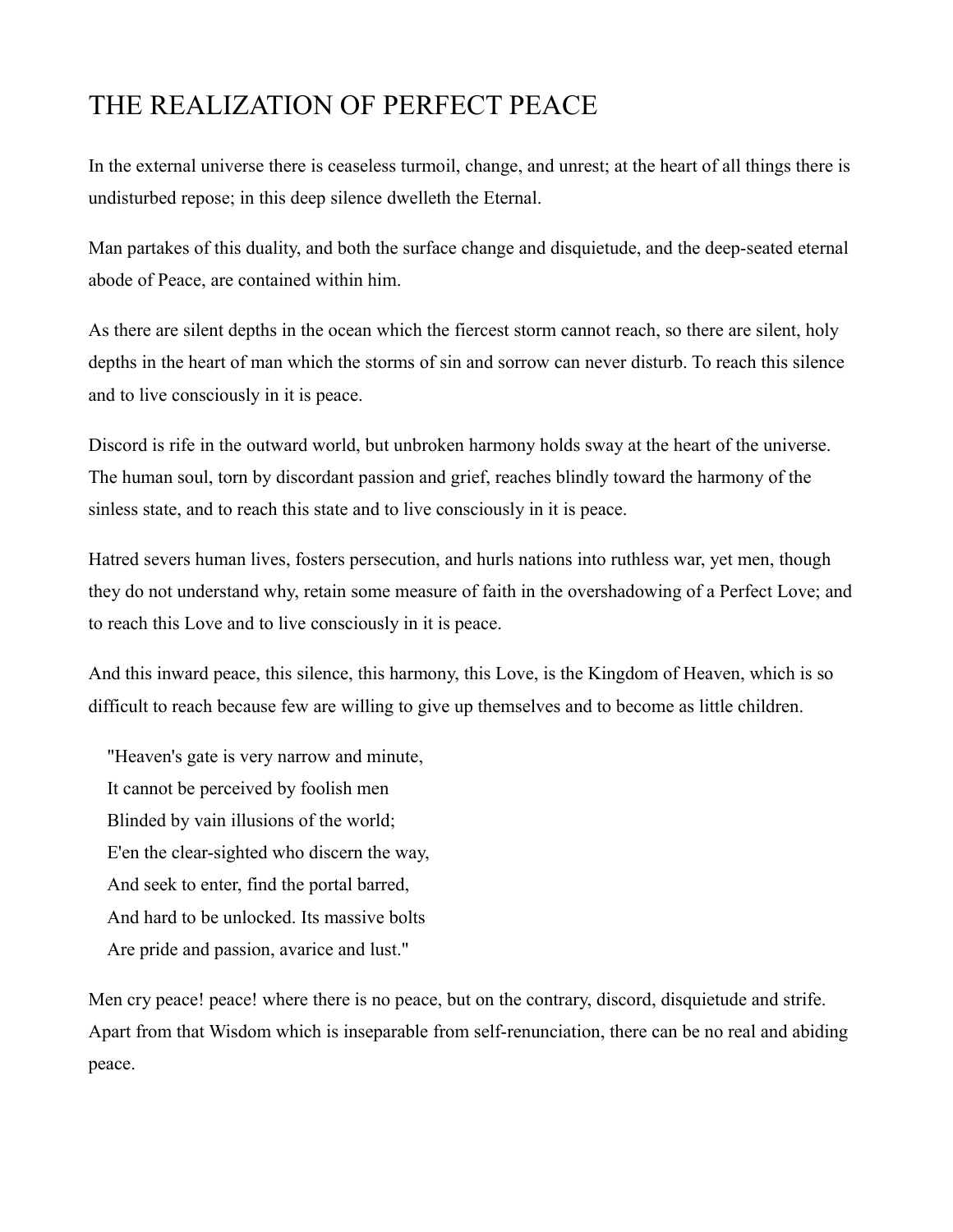The peace which results from social comfort, passing gratification, or worldly victory is transitory in its nature, and is burnt up in the heat of fiery trial. Only the Peace of Heaven endures through all trial, and only the selfless heart can know the Peace of Heaven.

Holiness alone is undying peace. Self-control leads to it, and the ever-increasing Light of Wisdom guides the pilgrim on his way. It is partaken of in a measure as soon as the path of virtue is entered upon, but it is only realized in its fullness when self disappears in the consummation of a stainless life.

"This is peace, To conquer love of self and lust of life, To tear deep-rooted passion from the heart To still the inward strife."

If, O reader! you would realize the Light that never fades, the Joy that never ends, and the tranquillity that cannot be disturbed; if you would leave behind for ever your sins, your sorrows, your anxieties and perplexities; if, I say, you would partake of this salvation, this supremely glorious Life, then conquer yourself. Bring every thought, every impulse, every desire into perfect obedience to the divine power resident within you. There is no other way to peace but this, and if you refuse to walk it, your much praying and your strict adherence to ritual will be fruitless and unavailing, and neither gods nor angels can help you. Only to him that overcometh is given the white stone of the regenerate life, on which is written the New and Ineffable Name.

Come away, for awhile, from external things, from the pleasures of the senses, from the arguments of the intellect, from the noise and the excitements of the world, and withdraw yourself into the inmost chamber of your heart, and there, free from the sacrilegious intrusion of all selfish desires, you will find a deep silence, a holy calm, a blissful repose, and if you will rest awhile in that holy place, and will meditate there, the faultless eye of Truth will open within you, and you will see things as they really are. This holy place within you is your real and eternal self; it is the divine within you; and only when you identify yourself with it can you be said to be "clothed and in your right mind." It is the abode of peace, the temple of wisdom, the dwelling-place of immortality. Apart from this inward resting-place, this Mount of Vision, there can be no true peace, no knowledge of the Divine, and if you can remain there for one minute, one hour, or one day, it is possible for you to remain there always. All your sins and sorrows, your fears and anxieties are your own, and you can cling to them or you can give them up. Of your own accord you cling to your unrest; of your own accord you can come to abiding peace. No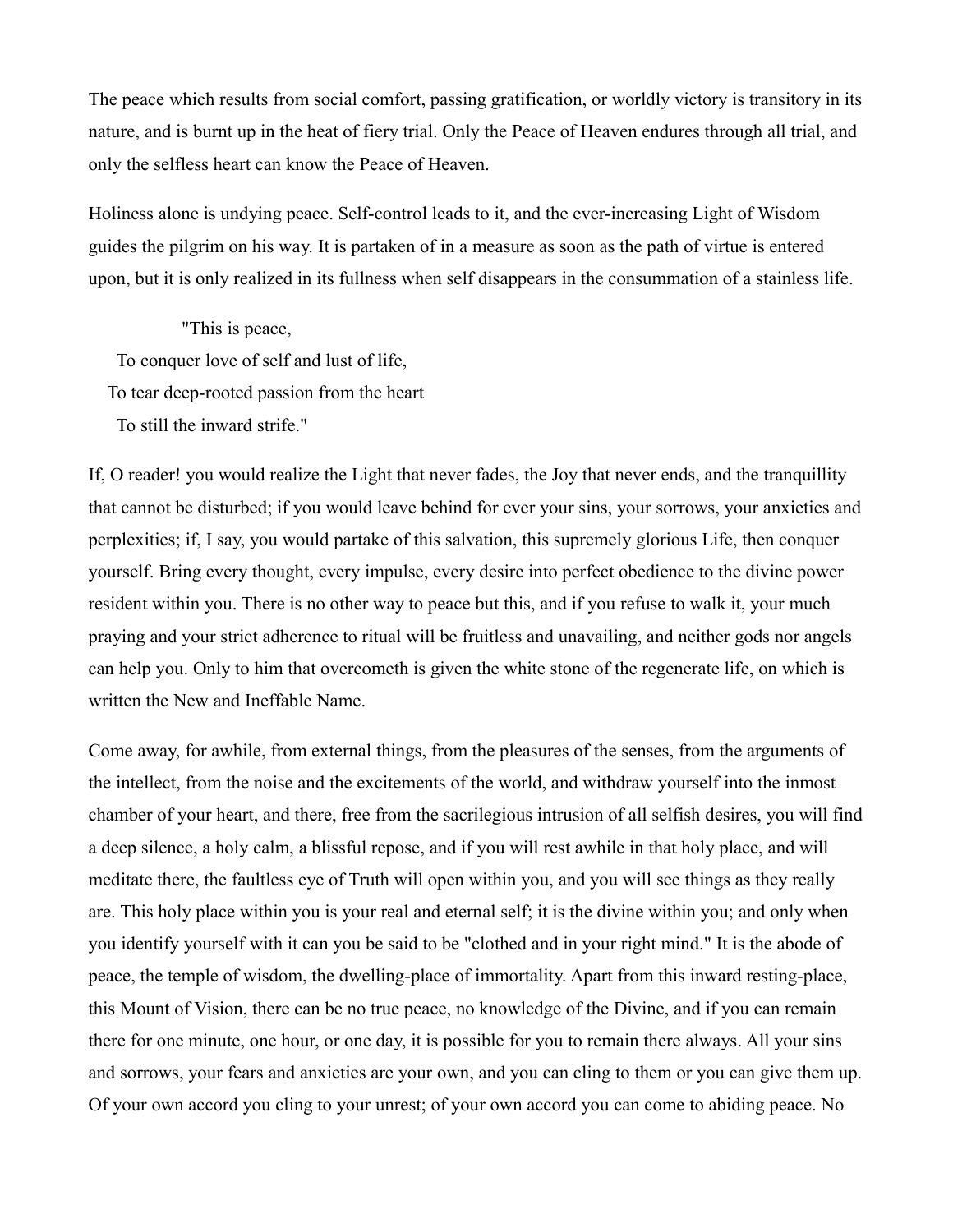one else can give up sin for you; you must give it up yourself. The greatest teacher can do no more than walk the way of Truth for himself, and point it out to you; you yourself must walk it for yourself. You can obtain freedom and peace alone by your own efforts, by yielding up that which binds the soul, and which is destructive of peace.

The angels of divine peace and joy are always at hand, and if you do not see them, and hear them, and dwell with them, it is because you shut yourself out from them, and prefer the company of the spirits of evil within you. You are what you will to be, what you wish to be, what you prefer to be. You can commence to purify yourself, and by so doing can arrive at peace, or you can refuse to purify yourself, and so remain with suffering.

Step aside, then; come out of the fret and the fever of life; away from the scorching heat of self, and enter the inward resting-place where the cooling airs of peace will calm, renew, and restore you.

Come out of the storms of sin and anguish. Why be troubled and tempest-tossed when the haven of Peace of God is yours!

Give up all self-seeking; give up self, and lo! the Peace of God is yours!

Subdue the animal within you; conquer every selfish uprising, every discordant voice; transmute the base metals of your selfish nature into the unalloyed gold of Love, and you shall realize the Life of Perfect Peace. Thus subduing, thus conquering, thus transmuting, you will, O reader! while living in the flesh, cross the dark waters of mortality, and will reach that Shore upon which the storms of sorrow never beat, and where sin and suffering and dark uncertainty cannot come. Standing upon that Shore, holy, compassionate, awakened, and self-possessed and glad with unending gladness, you will realize that

"Never the Spirit was born, the Spirit will cease to be never;

Never was time it was not, end and beginning are dreams;

Birthless and deathless and changeless remaineth the Spirit for ever;

Death hath not touched it at all, dead though the house of it seems."

You will then know the meaning of Sin, of Sorrow, of Suffering, and that the end thereof is Wisdom; will know the cause and the issue of existence.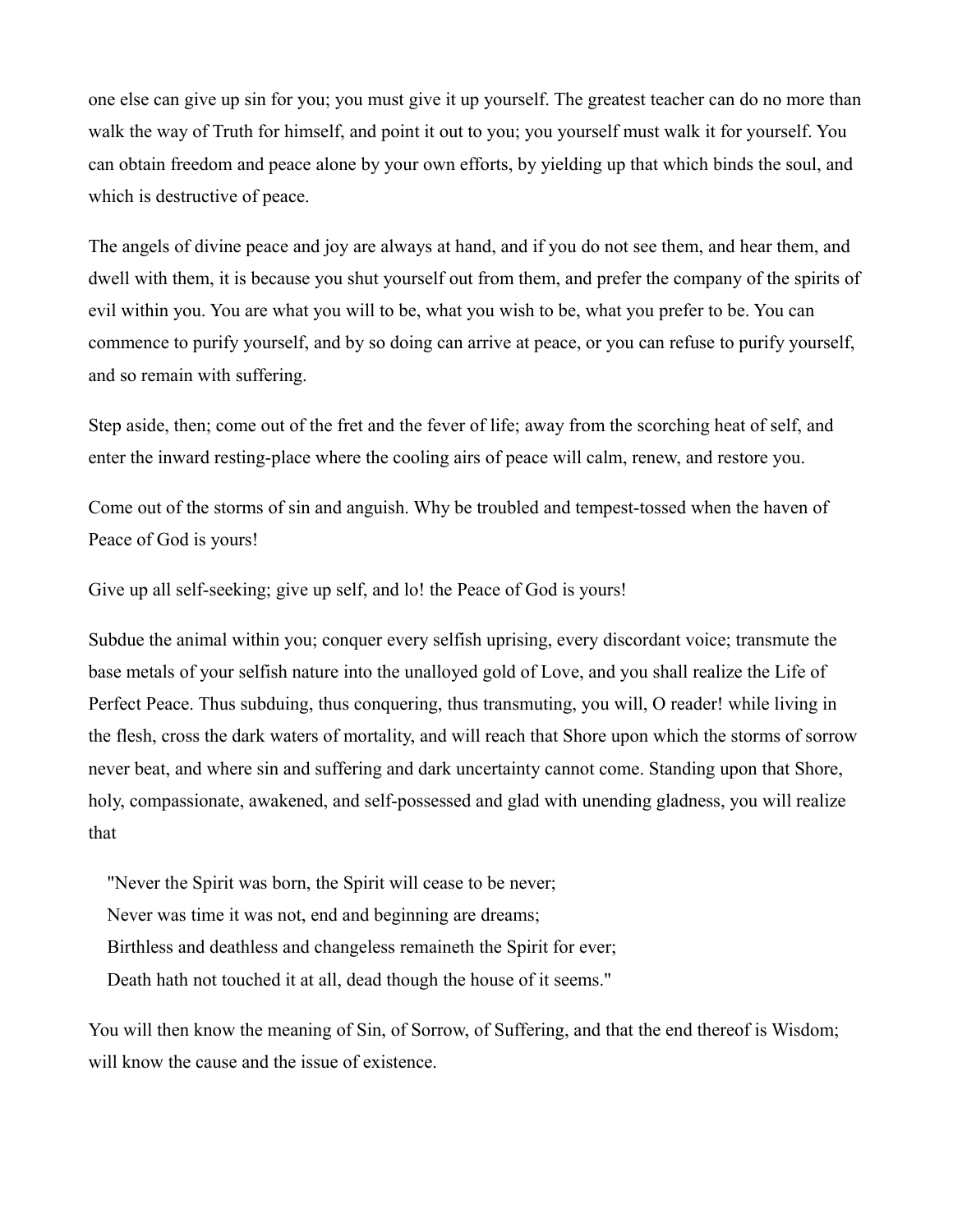And with this realization you will enter into rest, for this is the bliss of immortality, this the unchangeable gladness, this the untrammeled knowledge, undefiled Wisdom, and undying Love; this, and this only, is the realization of Perfect Peace.

O thou who wouldst teach men of Truth! Hast thou passed through the desert of doubt? Art thou purged by the fires of sorrow? hath ruth The fiends of opinion cast out Of thy human heart? Is thy soul so fair That no false thought can ever harbor there?

O thou who wouldst teach men of Love! Hast thou passed through the place of despair? Hast thou wept through the dark night of grief? does it move (Now freed from its sorrow and care) Thy human heart to pitying gentleness, Looking on wrong, and hate, and ceaseless stress?

O thou who wouldst teach men of Peace! Hast thou crossed the wide ocean of strife? Hast thou found on the Shores of the Silence,

Release from all the wild unrest of life? From thy human heart hath all striving gone, Leaving but Truth, and Love, and Peace alone?